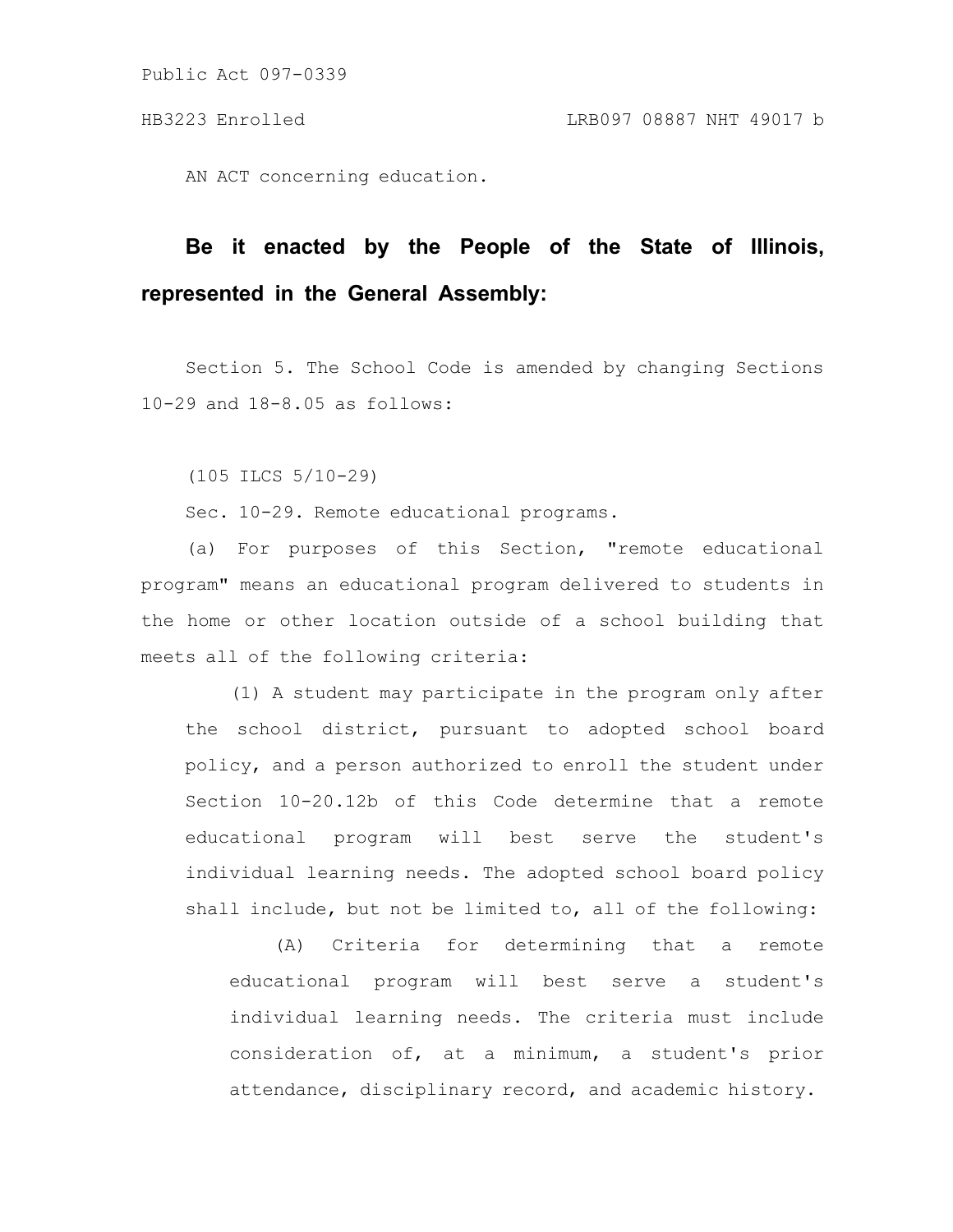(B) Any limitations on the number of students or grade levels that may participate in a remote educational program.

(C) A description of the process that the school district will use to approve participation in the remote educational program. The process must include without limitation a requirement that, for any student who qualifies to receive services pursuant to the federal Individuals with Disabilities Education Improvement Act of 2004, the student's participation in a remote educational program receive prior approval from the student's individualized education program team.

(D) A description of the process the school district will use to develop and approve a written remote educational plan that meets the requirements of subdivision (5) of this subsection (a).

(E) A description of the system the school district will establish to calculate the number of clock hours a student is participating in instruction in accordance with the remote educational program.

(F) A description of the process for renewing a remote educational program at the expiration of its term.

(G) Such other terms and provisions as the school district deems necessary to provide for the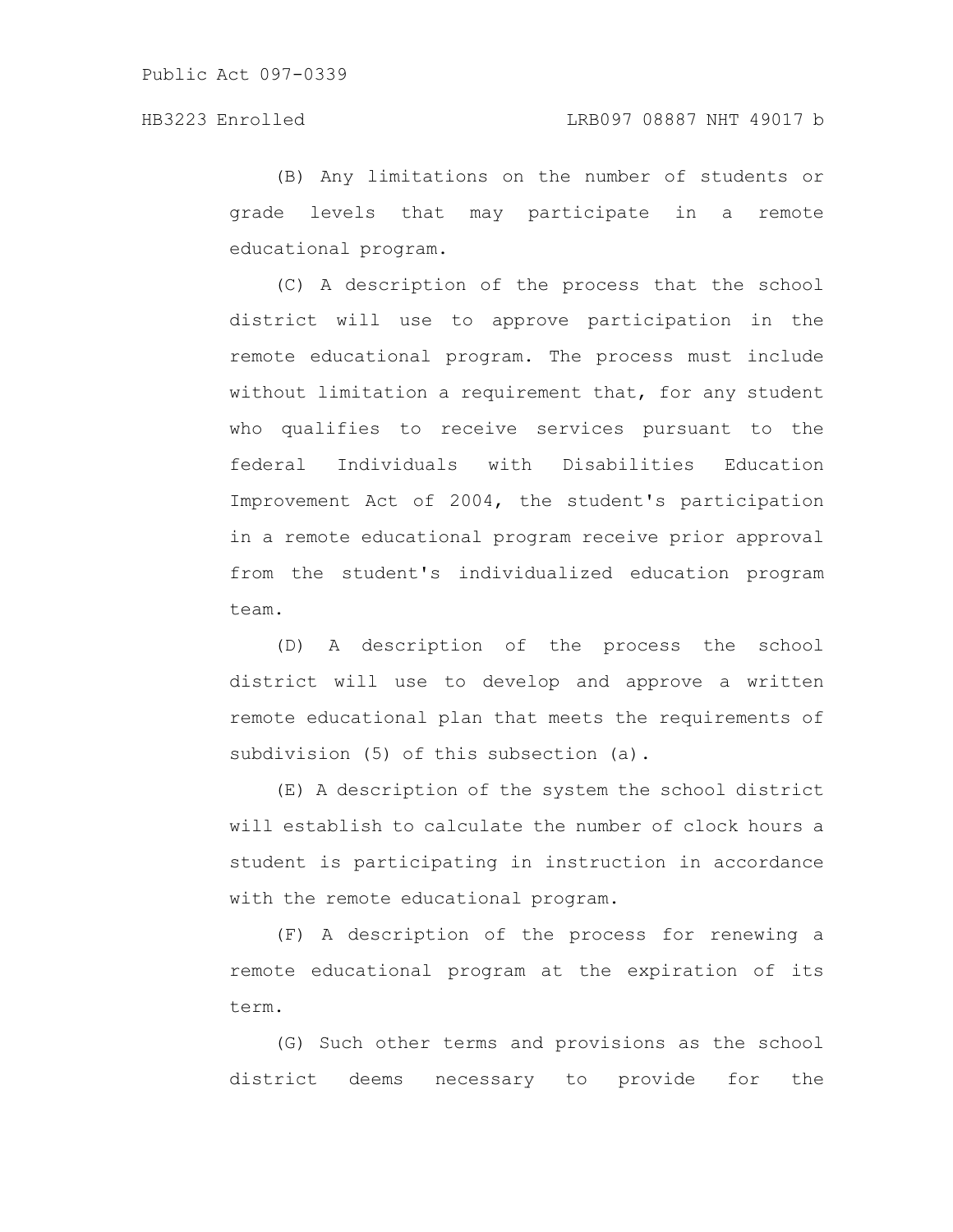establishment and delivery of a remote educational program.

(2) The school district has determined that the remote educational program's curriculum is aligned to State learning standards and that the program offers instruction and educational experiences consistent with those given to students at the same grade level in the district.

(3) The remote educational program is delivered by instructors that meet the following qualifications:

(A) they are certificated under Article 21 of this Code;

(B) they meet applicable highly qualified criteria under the federal No Child Left Behind Act of 2001; and

(C) they have responsibility for all of the following elements of the program: planning instruction, diagnosing learning needs, prescribing content delivery through class activities, assessing learning, reporting outcomes to administrators and parents and guardians, and evaluating the effects of instruction.

(4) During the period of time from and including the opening date to the closing date of the ealendar year neluded within the regular school term of the school district established pursuant to Section 10-19 of this Code, participation in a remote educational program may be claimed for general State aid purposes under Section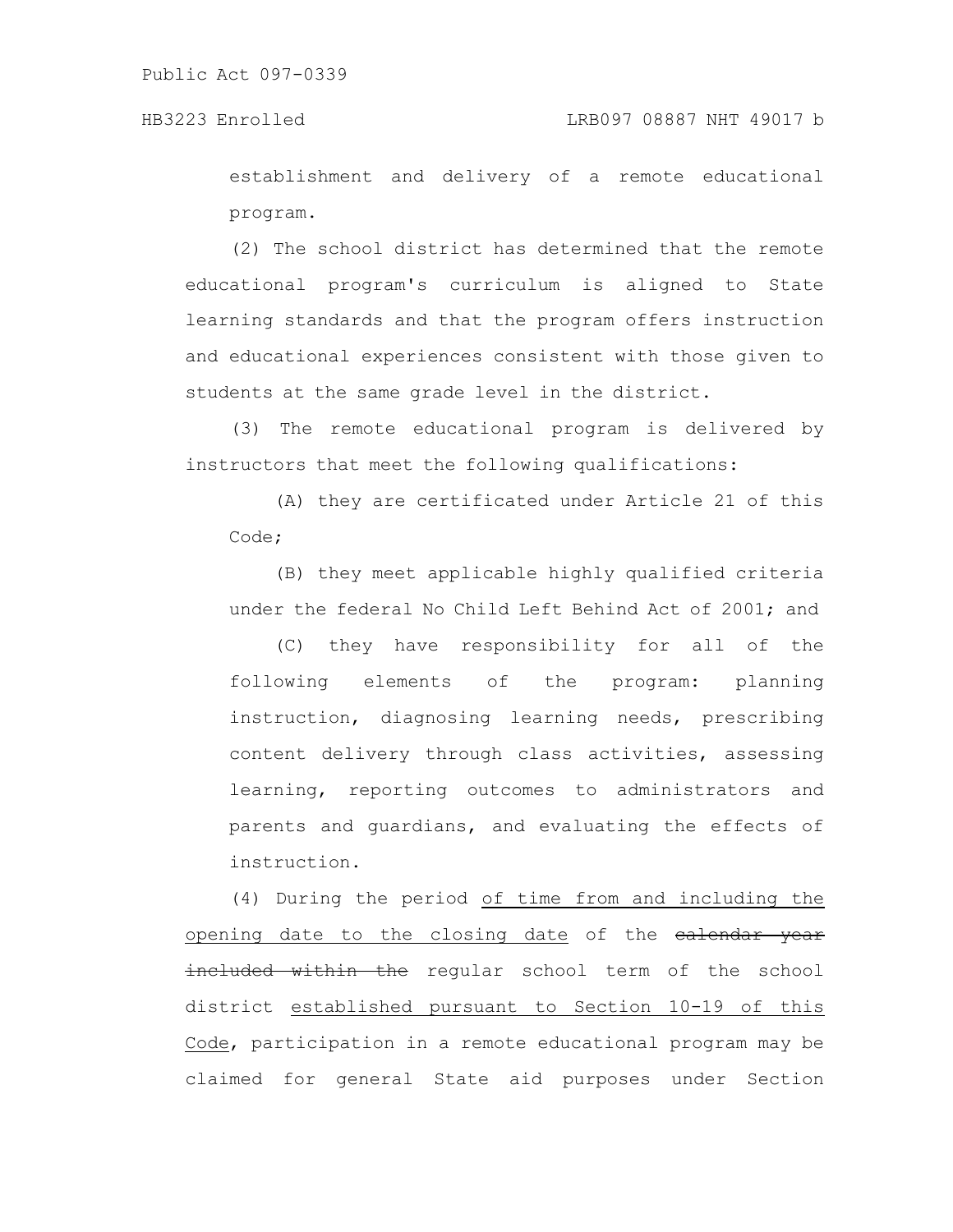18-8.05 of this Code on any calendar day, notwithstanding whether the day is a day of pupil attendance or institute day on the school district's calendar or any other provision of law restricting instruction on that day only on days of pupil attendance or institute days included within the school district's calendar established pursuant to Section 10-19 of this Code. If the district holds year-round classes in some buildings, the district shall classify each student's participation in a remote educational program as either on a year-round or a non-year-round schedule for purposes of claiming general State aid. Outside of the regular school term of the district, the remote educational program may be offered as part of any summer school program authorized by this Code.

(5) Each student participating in a remote educational program must have a written remote educational plan that has been approved by the school district and a person authorized to enroll the student under Section 10-20.12b of this Code. The school district and a person authorized to enroll the student under Section 10-20.12b of this Code must approve any amendment to a remote educational plan. The remote educational plan must include, but is not limited to, all of the following:

(A) Specific achievement goals for the student aligned to State learning standards.

(B) A description of all assessments that will be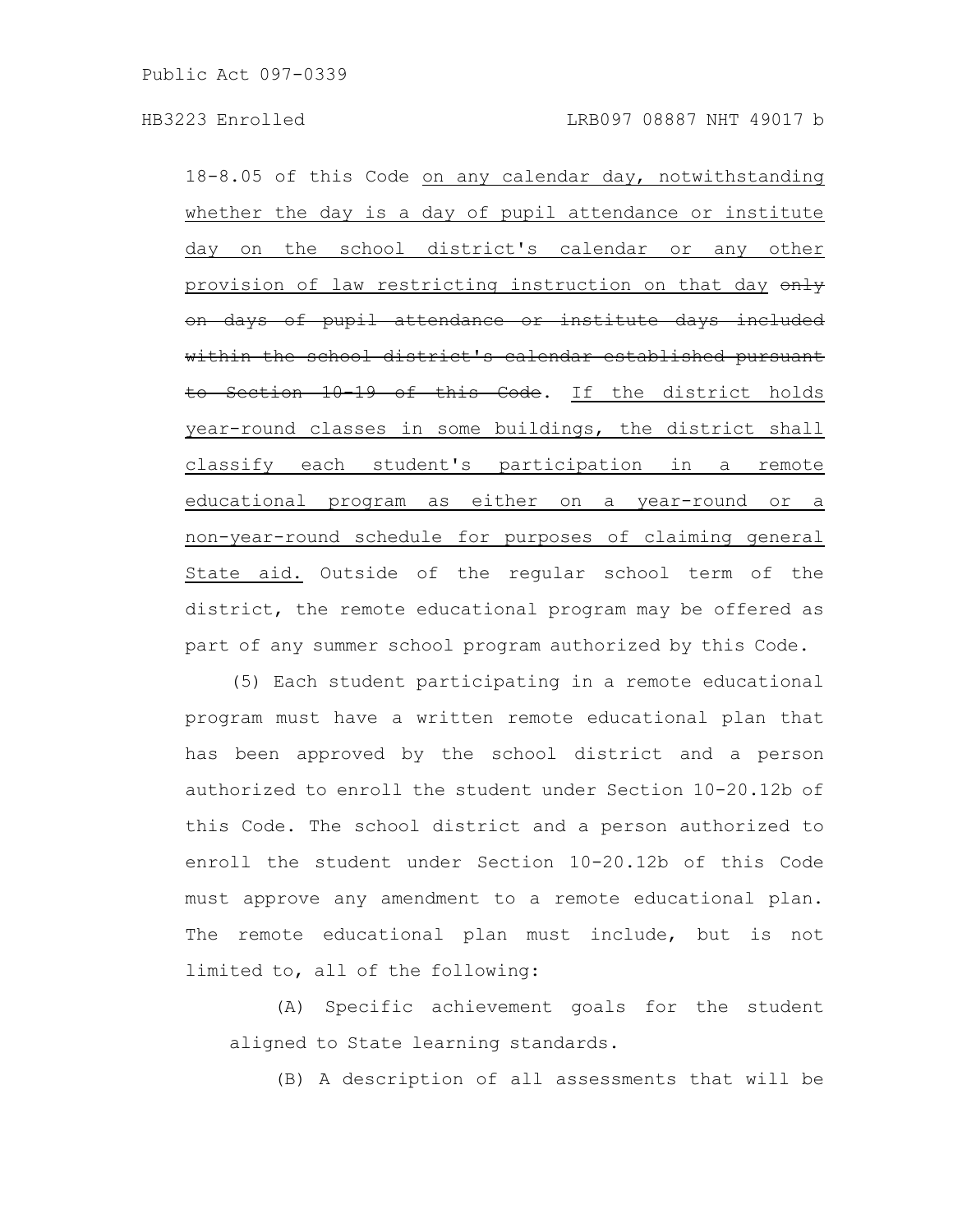used to measure student progress, which description shall indicate the assessments that will be administered at an attendance center within the school district.

(C) A description of the progress reports that will be provided to the school district and the person or persons authorized to enroll the student under Section 10-20.12b of this Code.

(D) Expectations, processes, and schedules for interaction between a teacher and student.

(E) A description of the specific responsibilities of the student's family and the school district with respect to equipment, materials, phone and Internet service, and any other requirements applicable to the home or other location outside of a school building necessary for the delivery of the remote educational program.

(F) If applicable, a description of how the remote educational program will be delivered in a manner consistent with the student's individualized education program required by Section 614(d) of the federal Individuals with Disabilities Education Improvement Act of 2004 or plan to ensure compliance with Section 504 of the federal Rehabilitation Act of 1973.

(G) A description of the procedures and opportunities for participation in academic and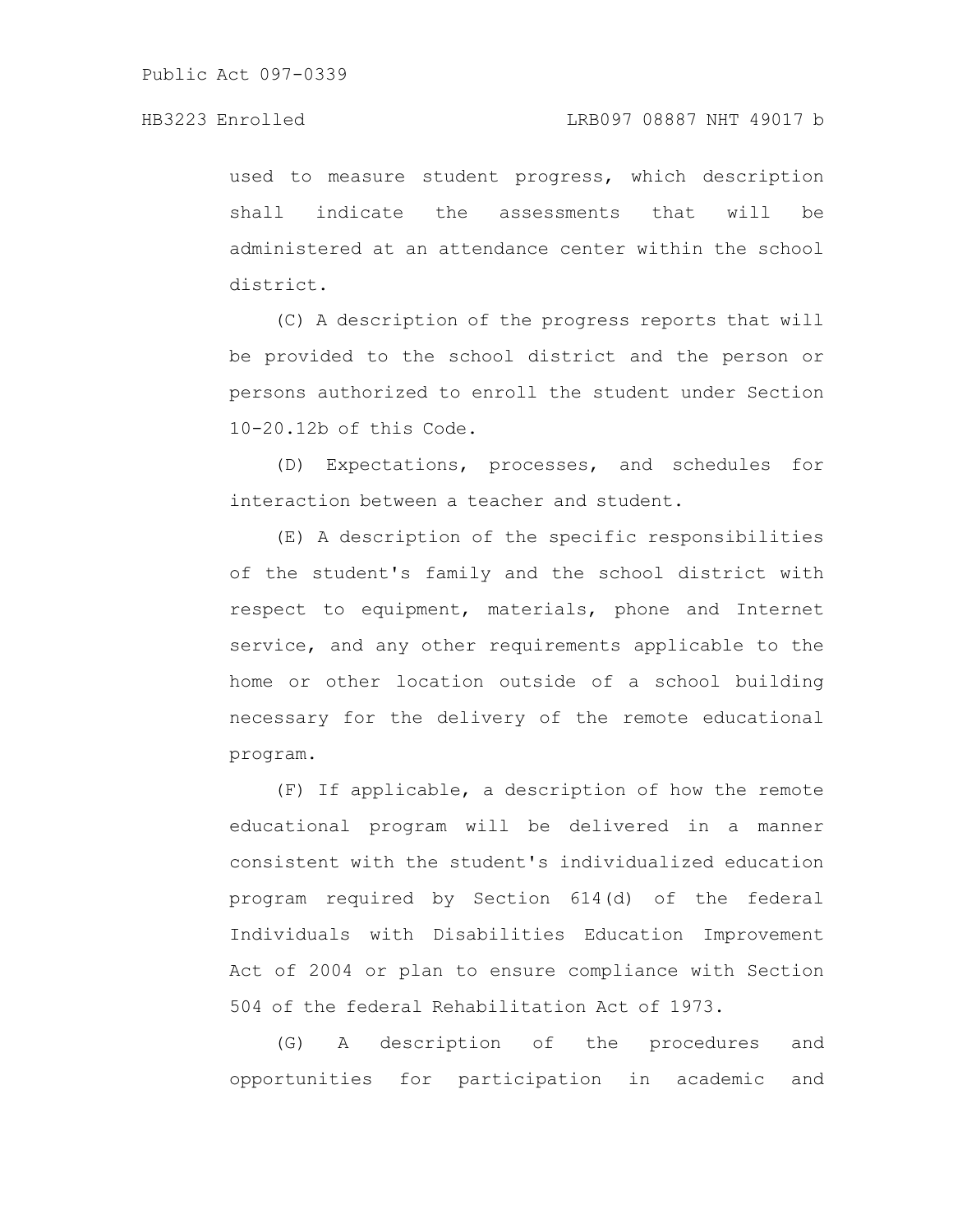extra-curricular activities and programs within the school district.

(H) The identification of a parent, guardian, or other responsible adult who will provide direct supervision of the program. The plan must include an acknowledgment by the parent, guardian, or other responsible adult that he or she may engage only in non-teaching duties not requiring instructional judgment or the evaluation of a student. The plan shall designate the parent, guardian, or other responsible adult as non-teaching personnel or volunteer personnel under subsection (a) of Section 10-22.34 of this Code.

(I) The identification of a school district administrator who will oversee the remote educational program on behalf of the school district and who may be contacted by the student's parents with respect to any issues or concerns with the program.

(J) The term of the student's participation in the remote educational program, which may not extend for longer than 12 months, unless the term is renewed by the district in accordance with subdivision (7) of this subsection (a).

(K) A description of the specific location or locations in which the program will be delivered. If the remote educational program is to be delivered to a student in any location other than the student's home,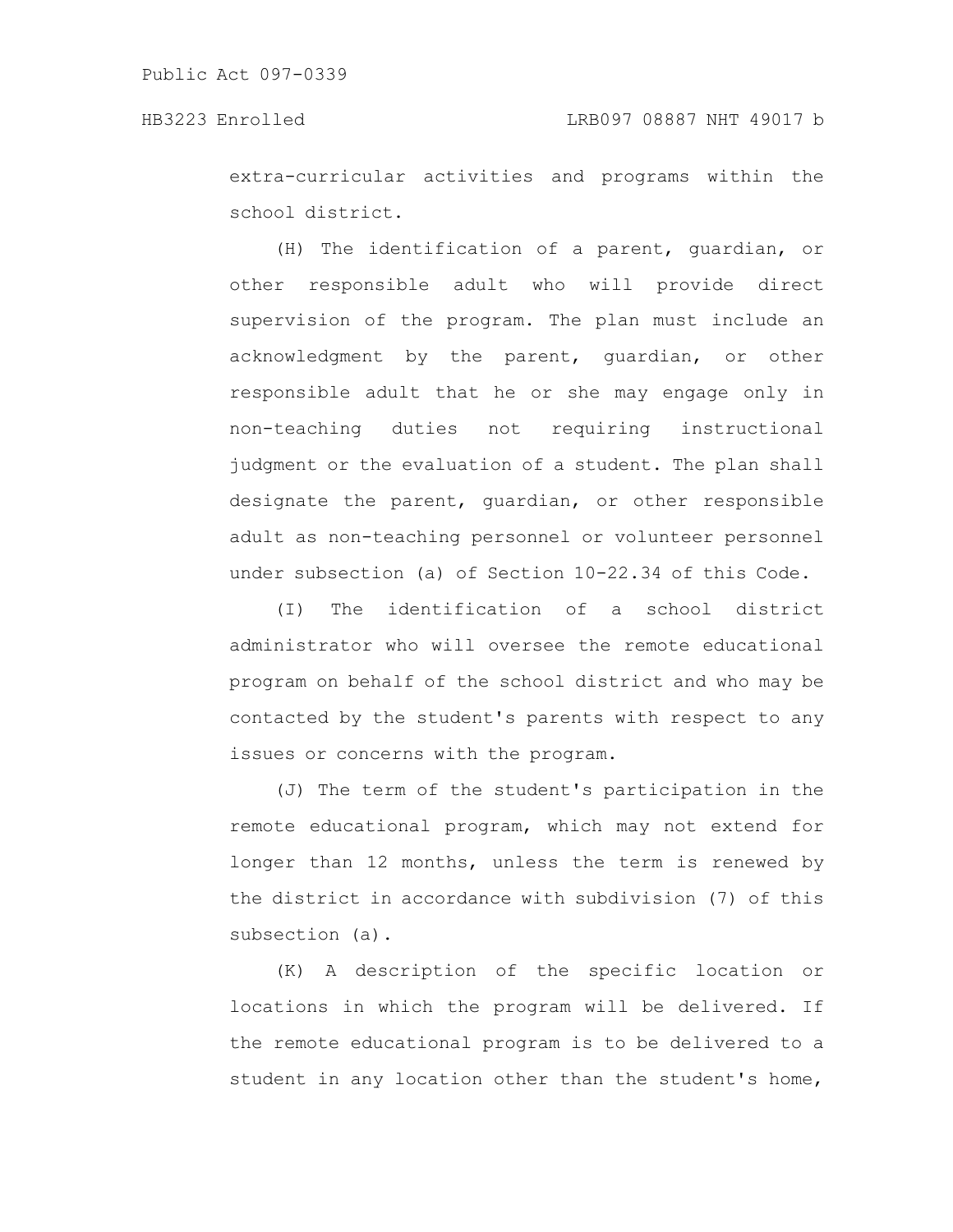the plan must include a written determination by the school district that the location will provide a learning environment appropriate for the delivery of the program. The location or locations in which the program will be delivered shall be deemed a long distance teaching reception area under subsection (a) of Section 10-22.34 of this Code.

(L) Certification by the school district that the plan meets all other requirements of this Section.

(6) Students participating in a remote educational program must be enrolled in a school district attendance center pursuant to the school district's enrollment policy or policies. A student participating in a remote educational program must be tested as part of all assessments administered by the school district pursuant to Section 2-3.64 of this Code at the attendance center in which the student is enrolled and in accordance with the attendance center's assessment policies and schedule. The student must be included within all adequate yearly progress and other accountability determinations for the school district and attendance center under State and federal law.

(7) The term of a student's participation in a remote educational program may not extend for longer than 12 months, unless the term is renewed by the school district. The district may only renew a student's participation in a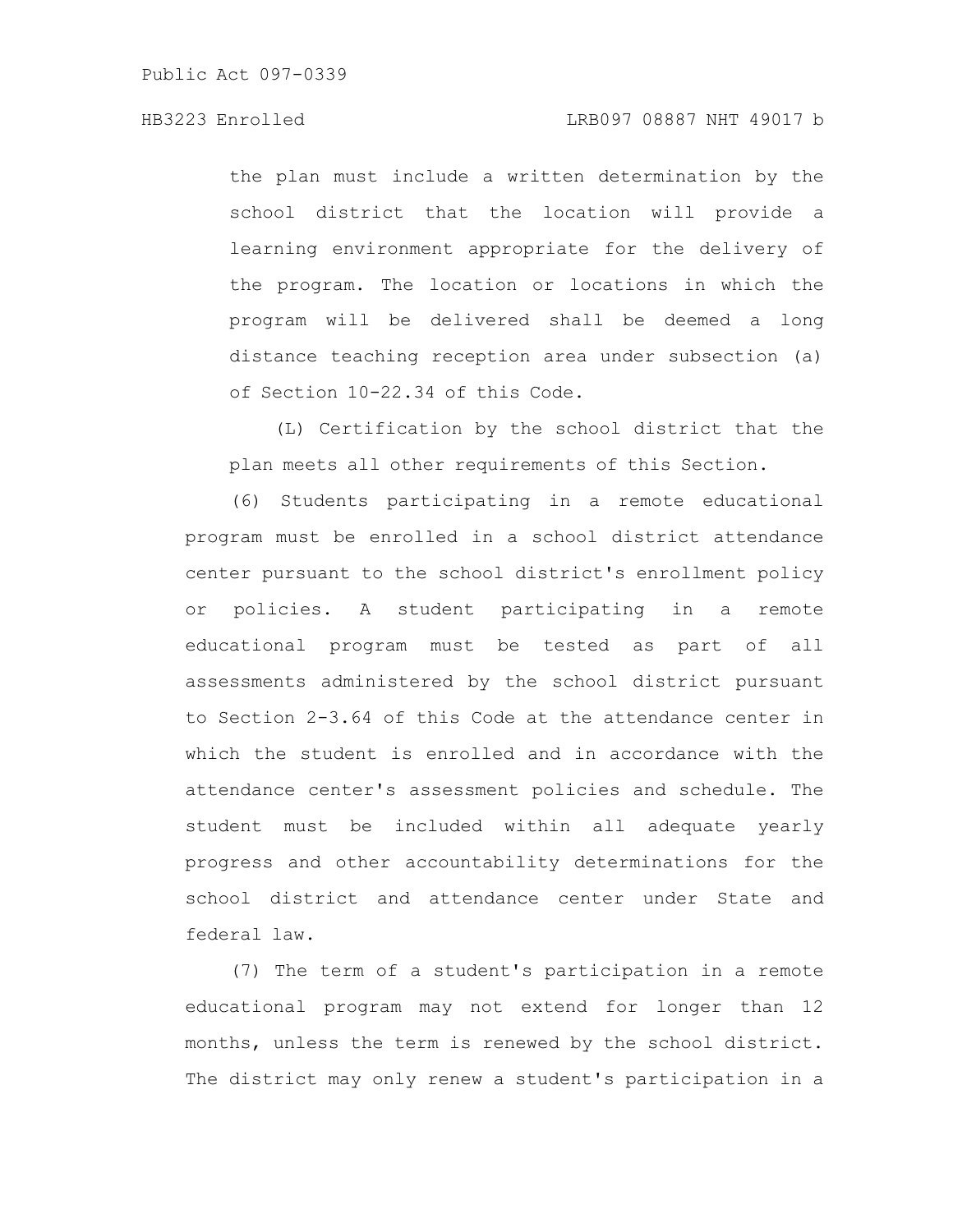remote educational program following an evaluation of the student's progress in the program, a determination that the student's continuation in the program will best serve the student's individual learning needs, and an amendment to the student's written remote educational plan addressing any changes for the upcoming term of the program.

(b) A school district may, by resolution of its school board, establish a remote educational program.

(c) Clock hours of instruction Days of attendance by students in a remote educational program meeting the requirements of this Section may be claimed by the school district and shall be counted as school work for general State aid purposes in accordance with and subject to the limitations of Section 18-8.05 of this Code.

(d) The impact of remote educational programs on wages, hours, and terms and conditions of employment of educational employees within the school district shall be subject to local collective bargaining agreements.

(e) The use of a home or other location outside of a school building for a remote educational program shall not cause the home or other location to be deemed a public school facility.

(f) A remote educational program may be used, but is not required, for instruction delivered to a student in the home or other location outside of a school building that is not claimed for general State aid purposes under Section 18-8.05 of this Code.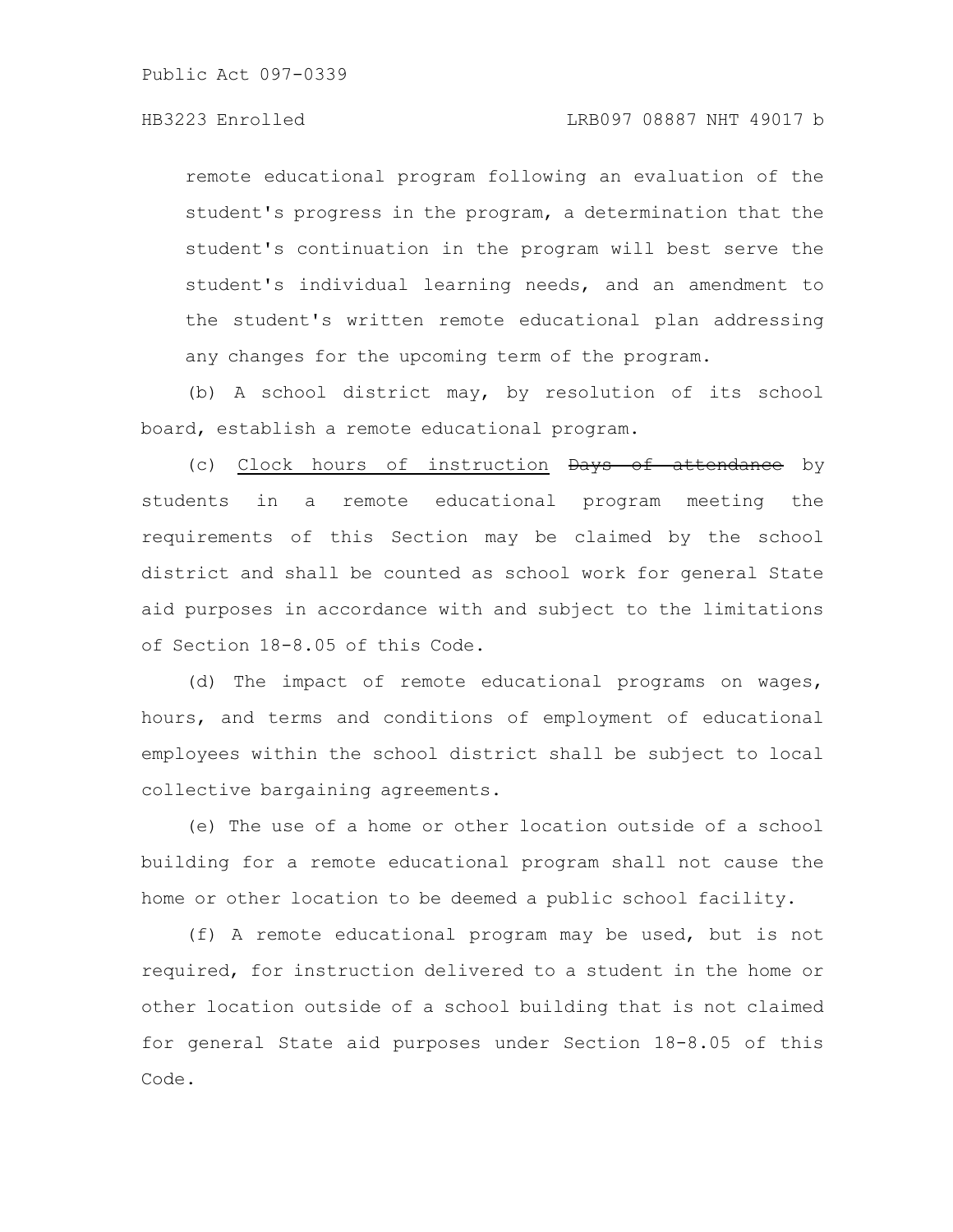### HB3223 Enrolled LRB097 08887 NHT 49017 b

(g) School districts that, pursuant to this Section, adopt a policy for a remote educational program must submit to the State Board of Education a copy of the policy and any amendments thereto, as well as data on student participation in a format specified by the State Board of Education. The State Board of Education may perform or contract with an outside entity to perform an evaluation of remote educational programs in this State.

(h) The State Board of Education may adopt any rules necessary to ensure compliance by remote educational programs with the requirements of this Section and other applicable legal requirements.

(Source: P.A. 96-684, eff. 8-25-09.)

(105 ILCS 5/18-8.05)

Sec. 18-8.05. Basis for apportionment of general State financial aid and supplemental general State aid to the common schools for the 1998-1999 and subsequent school years.

(A) General Provisions.

(1) The provisions of this Section apply to the 1998-1999 and subsequent school years. The system of general State financial aid provided for in this Section is designed to assure that, through a combination of State financial aid and required local resources, the financial support provided each pupil in Average Daily Attendance equals or exceeds a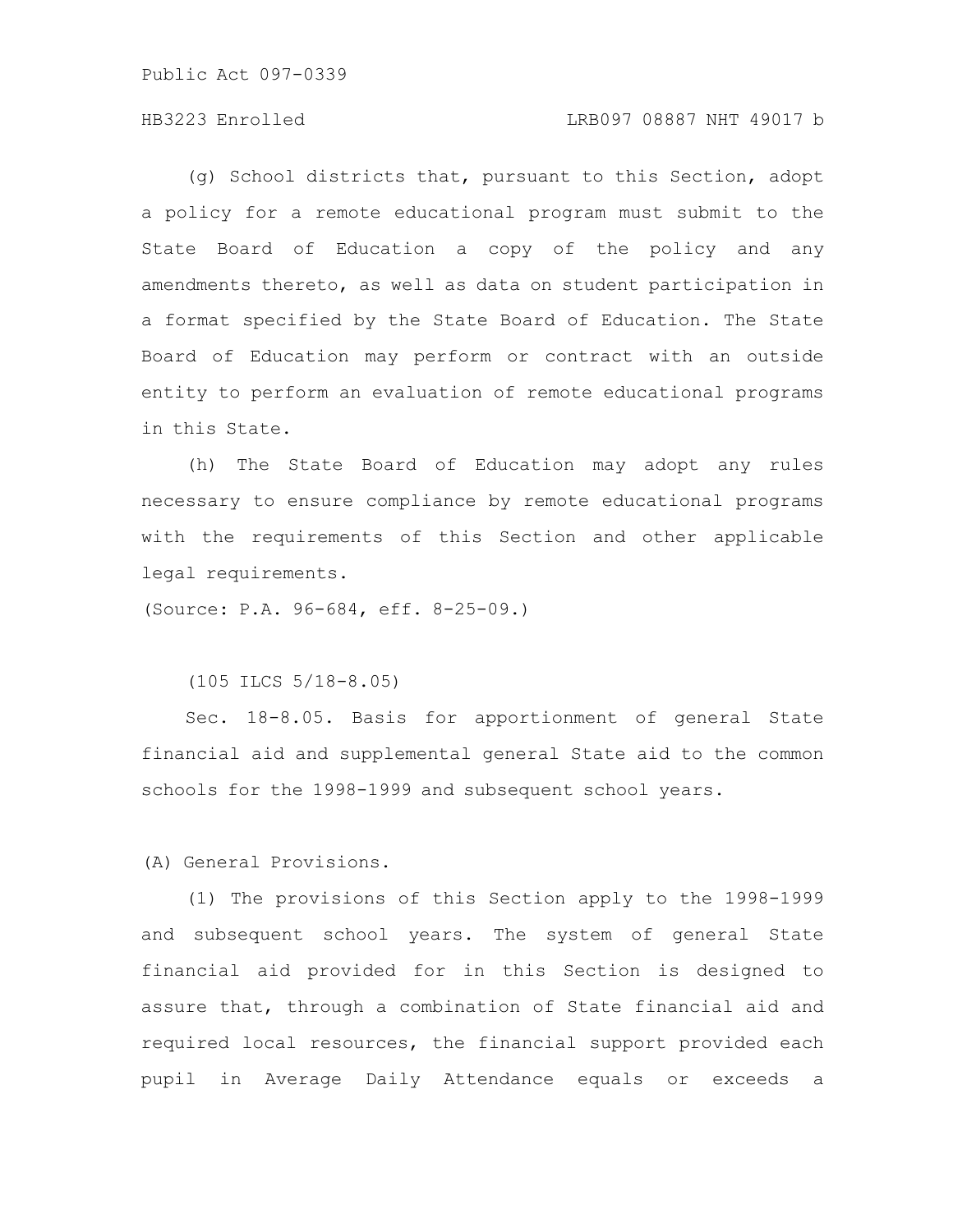### HB3223 Enrolled LRB097 08887 NHT 49017 b

prescribed per pupil Foundation Level. This formula approach imputes a level of per pupil Available Local Resources and provides for the basis to calculate a per pupil level of general State financial aid that, when added to Available Local Resources, equals or exceeds the Foundation Level. The amount of per pupil general State financial aid for school districts, in general, varies in inverse relation to Available Local Resources. Per pupil amounts are based upon each school district's Average Daily Attendance as that term is defined in this Section.

(2) In addition to general State financial aid, school districts with specified levels or concentrations of pupils from low income households are eligible to receive supplemental general State financial aid grants as provided pursuant to subsection (H). The supplemental State aid grants provided for school districts under subsection (H) shall be appropriated for distribution to school districts as part of the same line item in which the general State financial aid of school districts is appropriated under this Section.

(3) To receive financial assistance under this Section, school districts are required to file claims with the State Board of Education, subject to the following requirements:

(a) Any school district which fails for any given school year to maintain school as required by law, or to maintain a recognized school is not eligible to file for such school year any claim upon the Common School Fund. In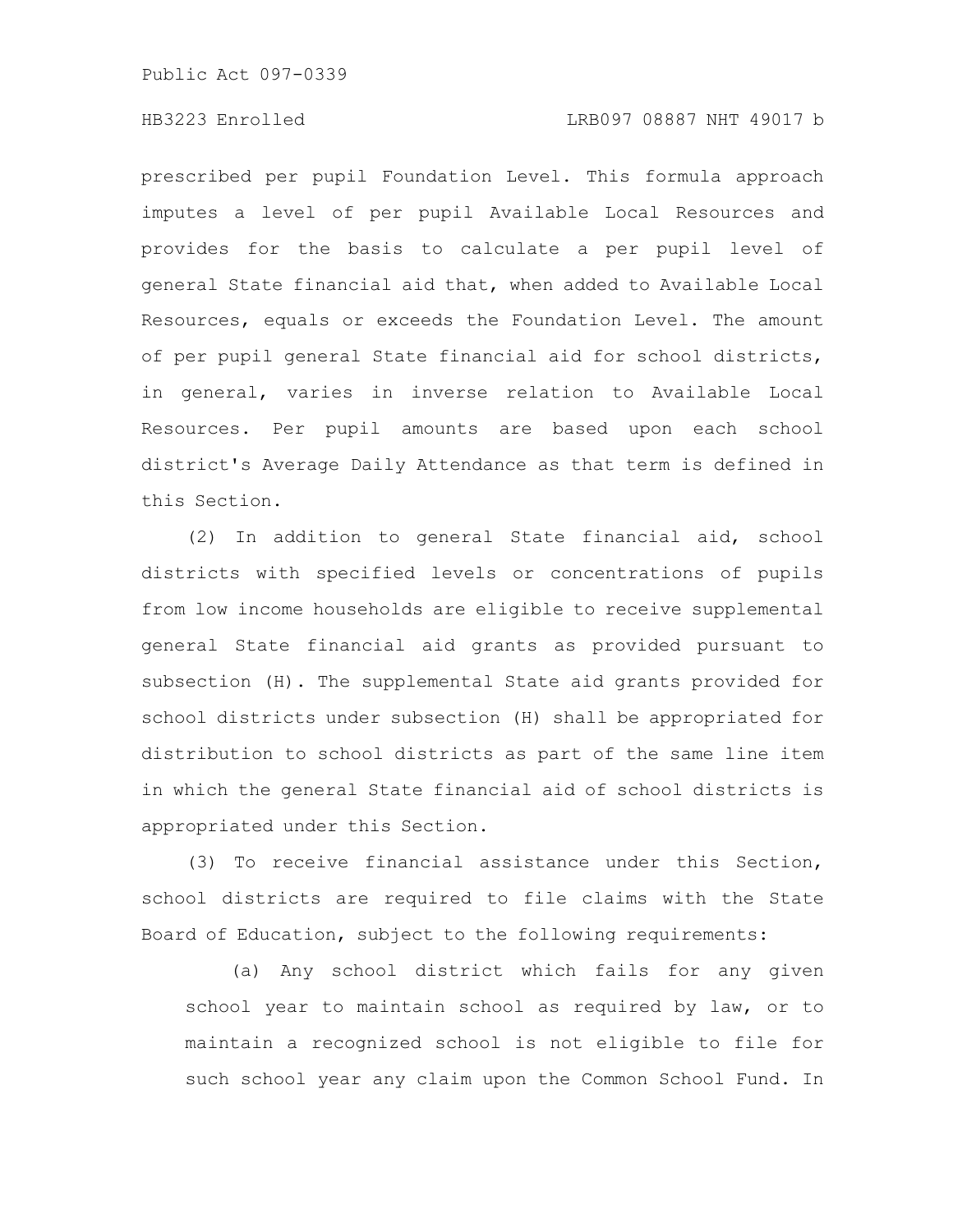case of nonrecognition of one or more attendance centers in a school district otherwise operating recognized schools, the claim of the district shall be reduced in the proportion which the Average Daily Attendance in the attendance center or centers bear to the Average Daily Attendance in the school district. A "recognized school" means any public school which meets the standards as established for recognition by the State Board of Education. A school district or attendance center not having recognition status at the end of a school term is entitled to receive State aid payments due upon a legal claim which was filed while it was recognized.

(b) School district claims filed under this Section are subject to Sections 18-9 and 18-12, except as otherwise provided in this Section.

(c) If a school district operates a full year school under Section 10-19.1, the general State aid to the school district shall be determined by the State Board of Education in accordance with this Section as near as may be applicable.

(d) (Blank).

(4) Except as provided in subsections (H) and (L), the board of any district receiving any of the grants provided for in this Section may apply those funds to any fund so received for which that board is authorized to make expenditures by law.

School districts are not required to exert a minimum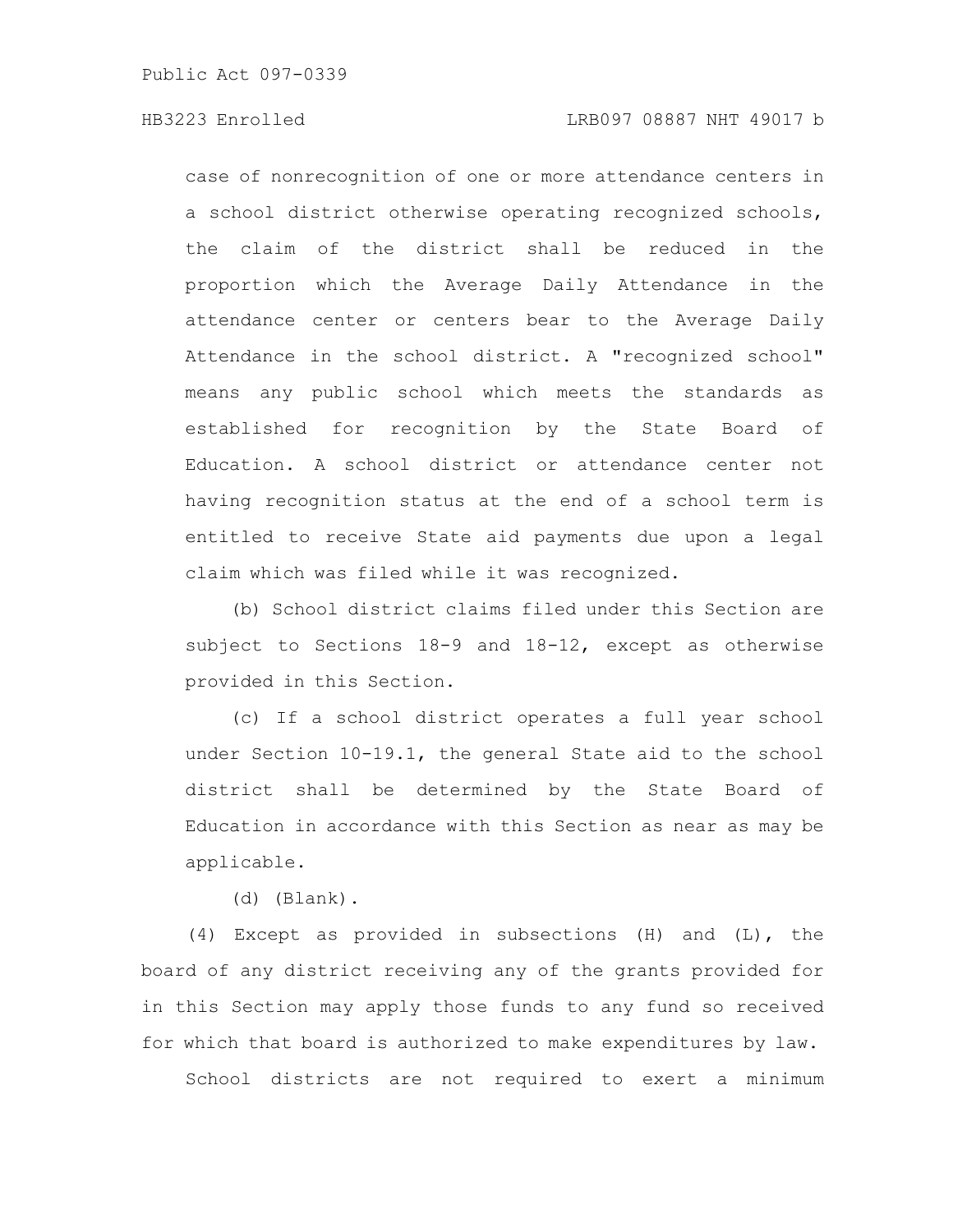Operating Tax Rate in order to qualify for assistance under this Section.

(5) As used in this Section the following terms, when capitalized, shall have the meaning ascribed herein:

(a) "Average Daily Attendance": A count of pupil attendance in school, averaged as provided for in subsection (C) and utilized in deriving per pupil financial support levels.

(b) "Available Local Resources": A computation of local financial support, calculated on the basis of Average Daily Attendance and derived as provided pursuant to subsection (D).

(c) "Corporate Personal Property Replacement Taxes": Funds paid to local school districts pursuant to "An Act in relation to the abolition of ad valorem personal property tax and the replacement of revenues lost thereby, and amending and repealing certain Acts and parts of Acts in connection therewith", certified August 14, 1979, as amended (Public Act 81-1st S.S.-1).

(d) "Foundation Level": A prescribed level of per pupil financial support as provided for in subsection (B).

(e) "Operating Tax Rate": All school district property taxes extended for all purposes, except Bond and Interest, Summer School, Rent, Capital Improvement, and Vocational Education Building purposes.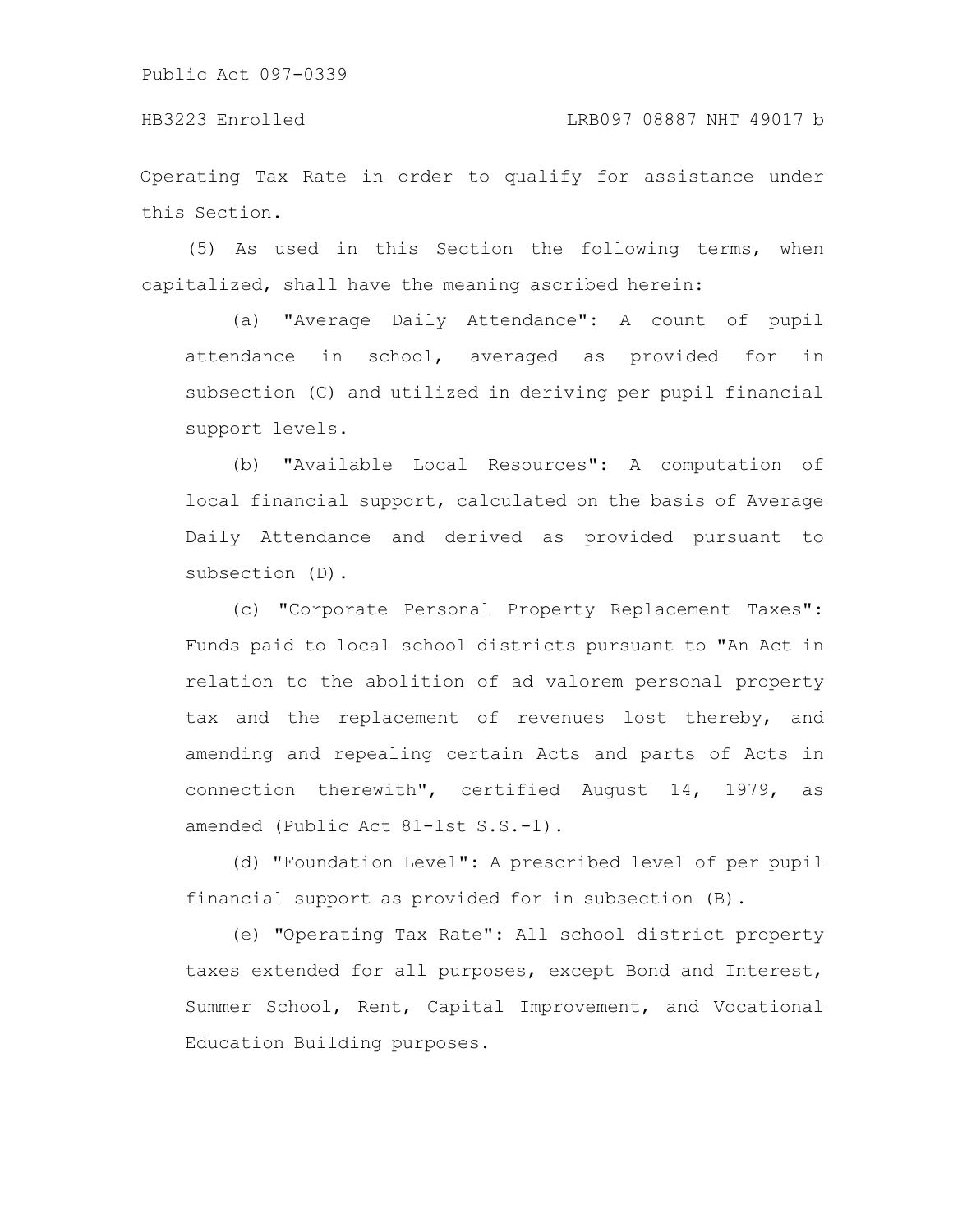(B) Foundation Level.

(1) The Foundation Level is a figure established by the State representing the minimum level of per pupil financial support that should be available to provide for the basic education of each pupil in Average Daily Attendance. As set forth in this Section, each school district is assumed to exert a sufficient local taxing effort such that, in combination with the aggregate of general State financial aid provided the district, an aggregate of State and local resources are available to meet the basic education needs of pupils in the district.

(2) For the 1998-1999 school year, the Foundation Level of support is \$4,225. For the 1999-2000 school year, the Foundation Level of support is \$4,325. For the 2000-2001 school year, the Foundation Level of support is \$4,425. For the 2001-2002 school year and 2002-2003 school year, the Foundation Level of support is \$4,560. For the 2003-2004 school year, the Foundation Level of support is \$4,810. For the 2004-2005 school year, the Foundation Level of support is \$4,964. For the 2005-2006 school year, the Foundation Level of support is \$5,164. For the 2006-2007 school year, the Foundation Level of support is \$5,334. For the 2007-2008 school year, the Foundation Level of support is \$5,734. For the 2008-2009 school year, the Foundation Level of support is \$5,959.

(3) For the 2009-2010 school year and each school year thereafter, the Foundation Level of support is \$6,119 or such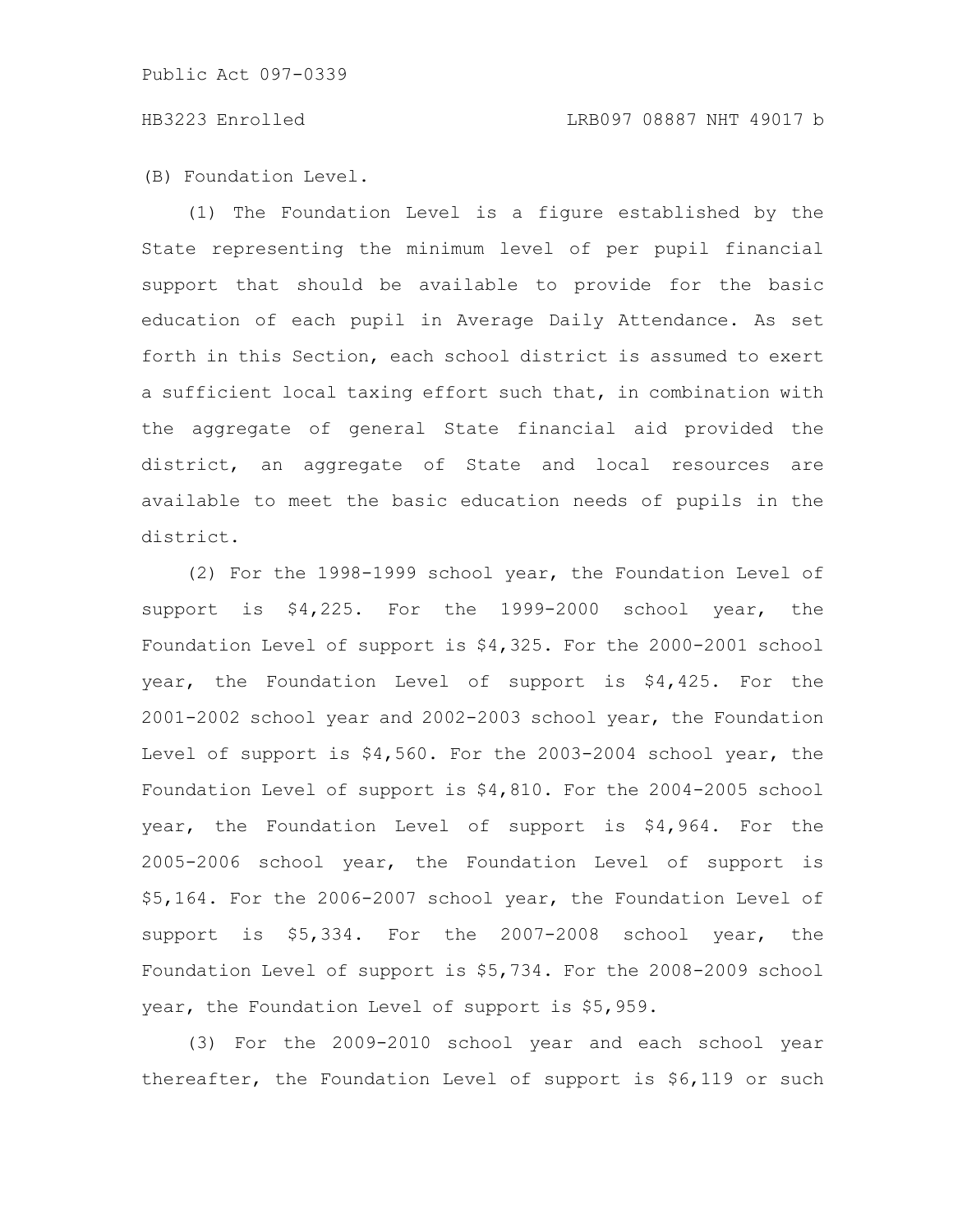greater amount as may be established by law by the General Assembly.

(C) Average Daily Attendance.

(1) For purposes of calculating general State aid pursuant to subsection (E), an Average Daily Attendance figure shall be utilized. The Average Daily Attendance figure for formula calculation purposes shall be the monthly average of the actual number of pupils in attendance of each school district, as further averaged for the best 3 months of pupil attendance for each school district. In compiling the figures for the number of pupils in attendance, school districts and the State Board of Education shall, for purposes of general State aid funding, conform attendance figures to the requirements of subsection  $(F)$ .

(2) The Average Daily Attendance figures utilized in subsection (E) shall be the requisite attendance data for the school year immediately preceding the school year for which general State aid is being calculated or the average of the attendance data for the 3 preceding school years, whichever is greater. The Average Daily Attendance figures utilized in subsection (H) shall be the requisite attendance data for the school year immediately preceding the school year for which general State aid is being calculated.

(D) Available Local Resources.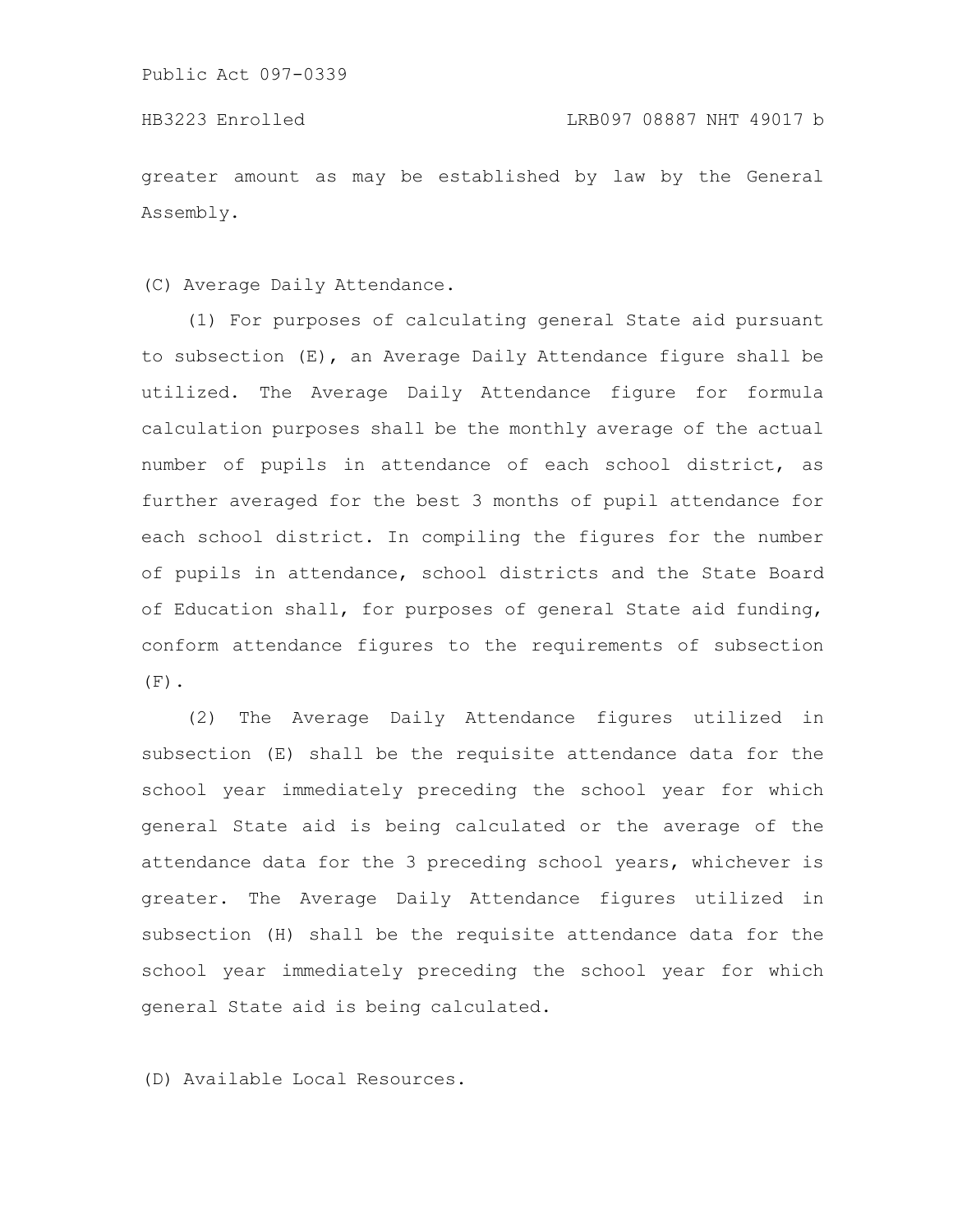(1) For purposes of calculating general State aid pursuant to subsection (E), a representation of Available Local Resources per pupil, as that term is defined and determined in this subsection, shall be utilized. Available Local Resources per pupil shall include a calculated dollar amount representing local school district revenues from local property taxes and from Corporate Personal Property Replacement Taxes, expressed on the basis of pupils in Average Daily Attendance. Calculation of Available Local Resources shall exclude any tax amnesty funds received as a result of Public Act 93-26.

(2) In determining a school district's revenue from local property taxes, the State Board of Education shall utilize the equalized assessed valuation of all taxable property of each school district as of September 30 of the previous year. The equalized assessed valuation utilized shall be obtained and determined as provided in subsection (G).

(3) For school districts maintaining grades kindergarten through 12, local property tax revenues per pupil shall be calculated as the product of the applicable equalized assessed valuation for the district multiplied by 3.00%, and divided by the district's Average Daily Attendance figure. For school districts maintaining grades kindergarten through 8, local property tax revenues per pupil shall be calculated as the product of the applicable equalized assessed valuation for the district multiplied by 2.30%, and divided by the district's Average Daily Attendance figure. For school districts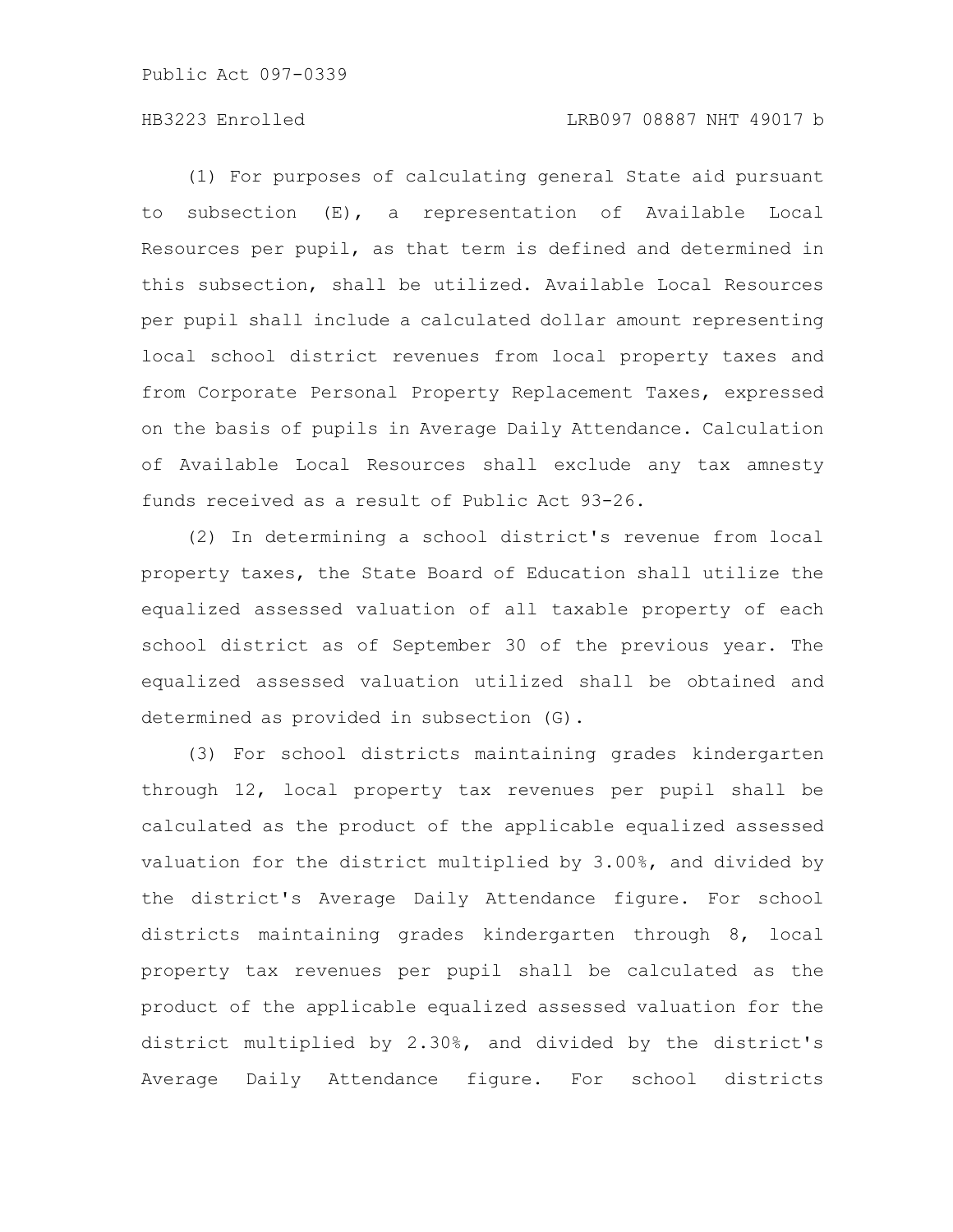maintaining grades 9 through 12, local property tax revenues per pupil shall be the applicable equalized assessed valuation of the district multiplied by 1.05%, and divided by the district's Average Daily Attendance figure.

For partial elementary unit districts created pursuant to Article 11E of this Code, local property tax revenues per pupil shall be calculated as the product of the equalized assessed valuation for property within the partial elementary unit district for elementary purposes, as defined in Article 11E of this Code, multiplied by 2.06% and divided by the district's Average Daily Attendance figure, plus the product of the equalized assessed valuation for property within the partial elementary unit district for high school purposes, as defined in Article 11E of this Code, multiplied by 0.94% and divided by the district's Average Daily Attendance figure.

(4) The Corporate Personal Property Replacement Taxes paid to each school district during the calendar year one year before the calendar year in which a school year begins, divided by the Average Daily Attendance figure for that district, shall be added to the local property tax revenues per pupil as derived by the application of the immediately preceding paragraph (3). The sum of these per pupil figures for each school district shall constitute Available Local Resources as that term is utilized in subsection (E) in the calculation of general State aid.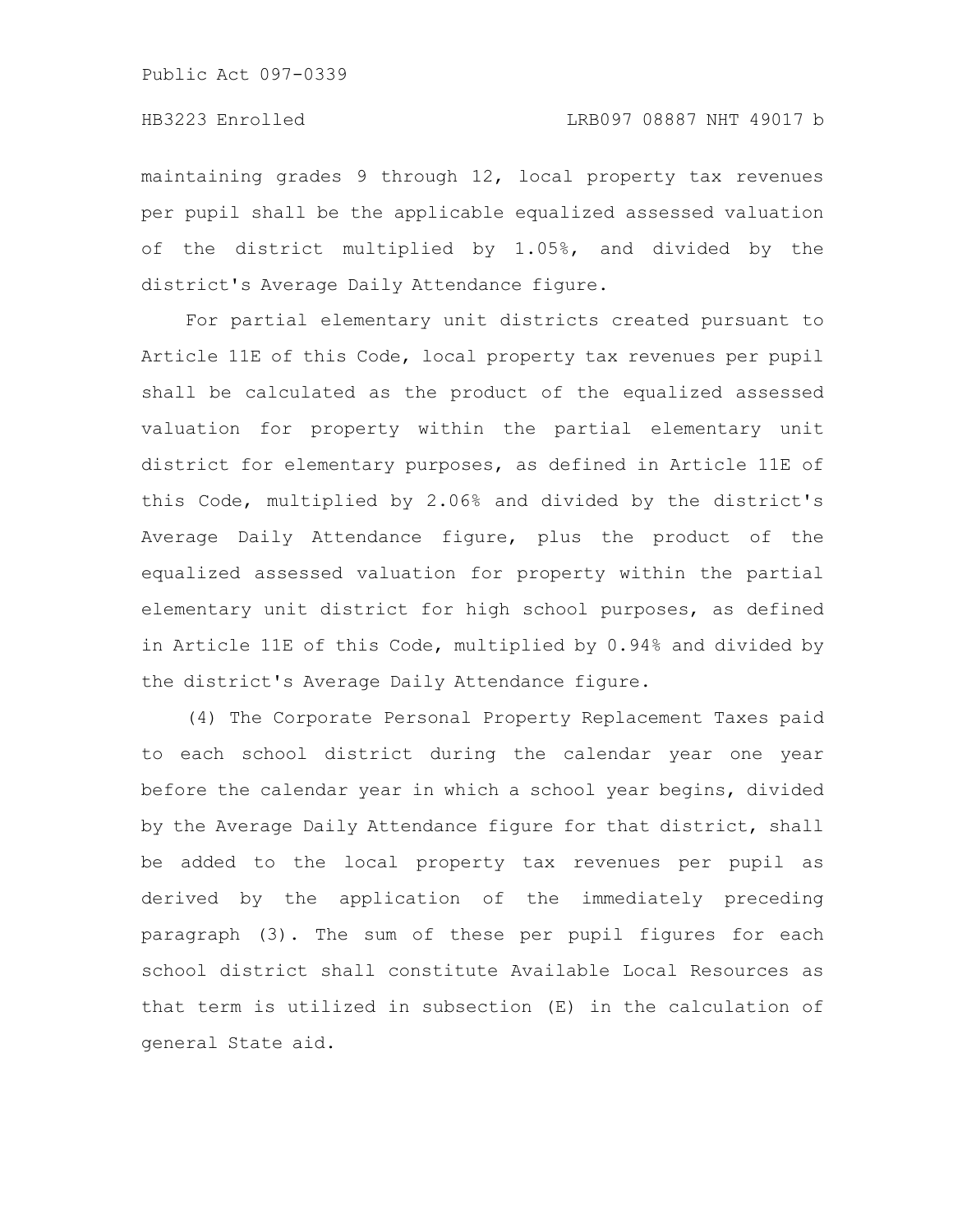(E) Computation of General State Aid.

(1) For each school year, the amount of general State aid allotted to a school district shall be computed by the State Board of Education as provided in this subsection.

(2) For any school district for which Available Local Resources per pupil is less than the product of 0.93 times the Foundation Level, general State aid for that district shall be calculated as an amount equal to the Foundation Level minus Available Local Resources, multiplied by the Average Daily Attendance of the school district.

(3) For any school district for which Available Local Resources per pupil is equal to or greater than the product of 0.93 times the Foundation Level and less than the product of 1.75 times the Foundation Level, the general State aid per pupil shall be a decimal proportion of the Foundation Level derived using a linear algorithm. Under this linear algorithm, the calculated general State aid per pupil shall decline in direct linear fashion from 0.07 times the Foundation Level for a school district with Available Local Resources equal to the product of 0.93 times the Foundation Level, to 0.05 times the Foundation Level for a school district with Available Local Resources equal to the product of 1.75 times the Foundation Level. The allocation of general State aid for school districts subject to this paragraph 3 shall be the calculated general State aid per pupil figure multiplied by the Average Daily Attendance of the school district.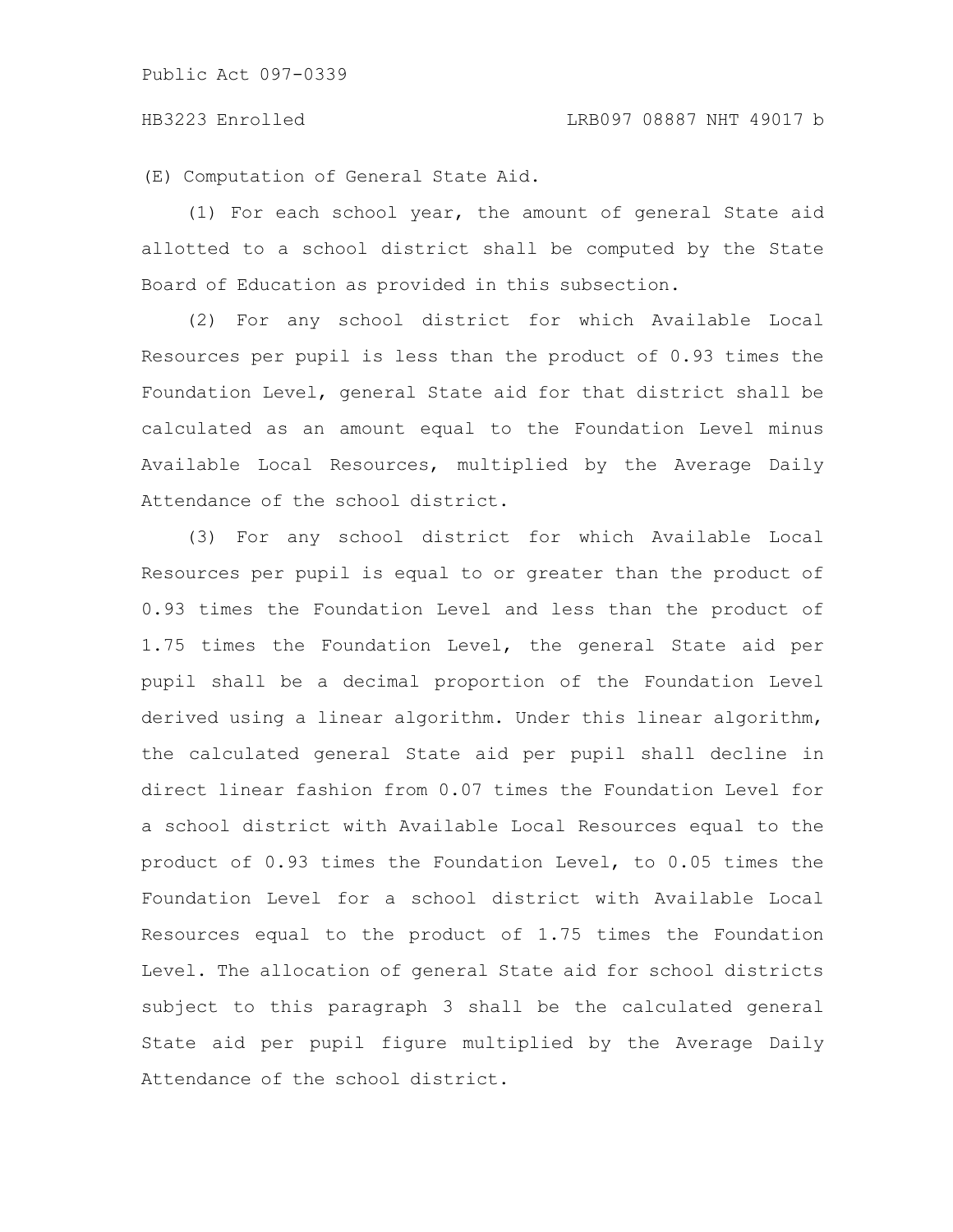(4) For any school district for which Available Local Resources per pupil equals or exceeds the product of 1.75 times the Foundation Level, the general State aid for the school district shall be calculated as the product of \$218 multiplied by the Average Daily Attendance of the school district.

(5) The amount of general State aid allocated to a school district for the 1999-2000 school year meeting the requirements set forth in paragraph (4) of subsection (G) shall be increased by an amount equal to the general State aid that would have been received by the district for the 1998-1999 school year by utilizing the Extension Limitation Equalized Assessed Valuation as calculated in paragraph (4) of subsection (G) less the general State aid allotted for the 1998-1999 school year. This amount shall be deemed a one time increase, and shall not affect any future general State aid allocations.

# (F) Compilation of Average Daily Attendance.

(1) Each school district shall, by July 1 of each year, submit to the State Board of Education, on forms prescribed by the State Board of Education, attendance figures for the school year that began in the preceding calendar year. The attendance information so transmitted shall identify the average daily attendance figures for each month of the school year. Beginning with the general State aid claim form for the 2002-2003 school year, districts shall calculate Average Daily Attendance as provided in subdivisions (a), (b), and (c) of this paragraph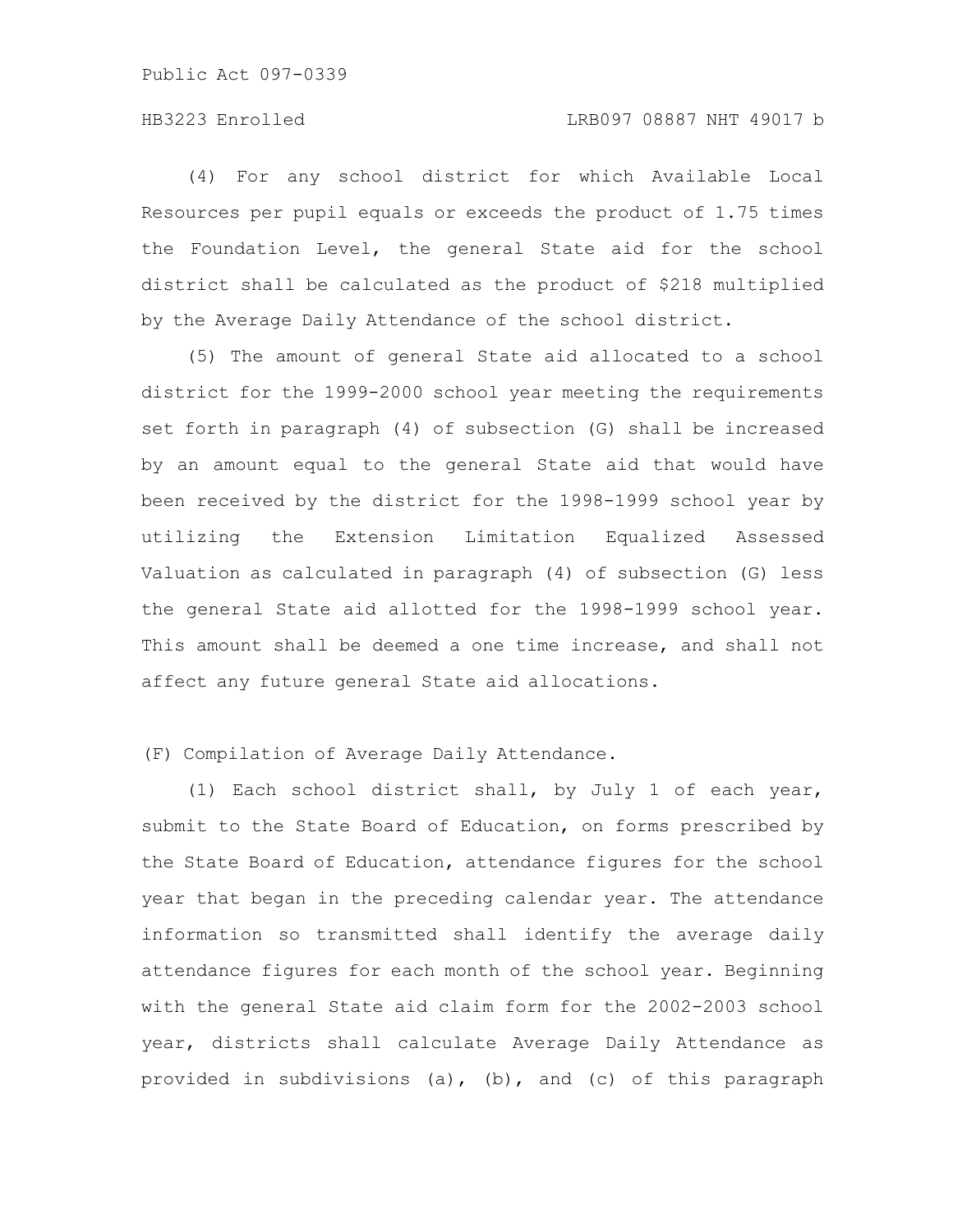(1).

(a) In districts that do not hold year-round classes, days of attendance in August shall be added to the month of September and any days of attendance in June shall be added to the month of May.

(b) In districts in which all buildings hold year-round classes, days of attendance in July and August shall be added to the month of September and any days of attendance in June shall be added to the month of May.

(c) In districts in which some buildings, but not all, hold year-round classes, for the non-year-round buildings, days of attendance in August shall be added to the month of September and any days of attendance in June shall be added to the month of May. The average daily attendance for the year-round buildings shall be computed as provided in subdivision (b) of this paragraph (1). To calculate the Average Daily Attendance for the district, the average daily attendance for the year-round buildings shall be multiplied by the days in session for the non-year-round buildings for each month and added to the monthly attendance of the non-year-round buildings.

Except as otherwise provided in this Section, days of attendance by pupils shall be counted only for sessions of not less than 5 clock hours of school work per day under direct supervision of: (i) teachers, or (ii) non-teaching personnel or volunteer personnel when engaging in non-teaching duties and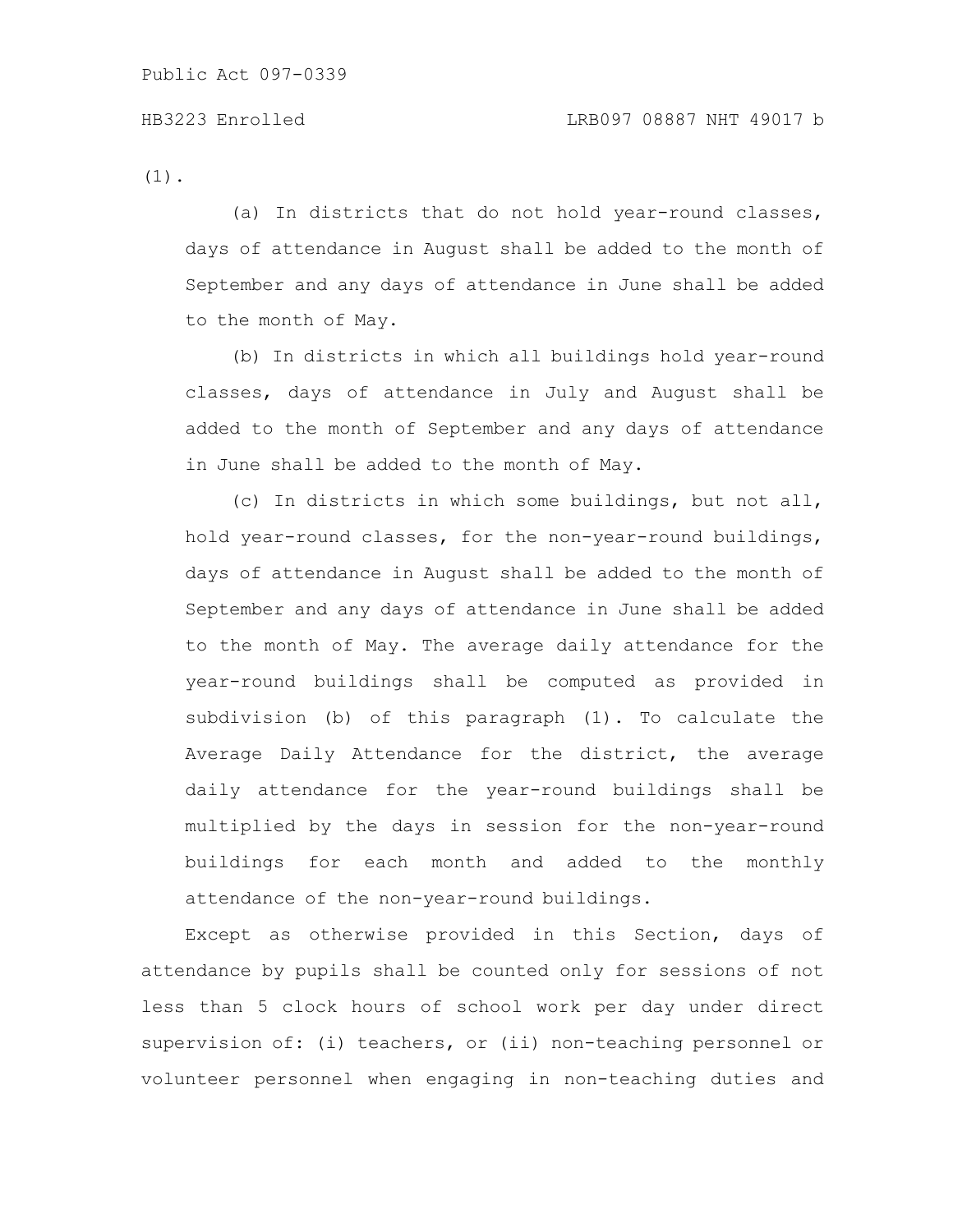supervising in those instances specified in subsection (a) of Section 10-22.34 and paragraph 10 of Section 34-18, with pupils of legal school age and in kindergarten and grades 1 through 12.

Days of attendance by tuition pupils shall be accredited only to the districts that pay the tuition to a recognized school.

(2) Days of attendance by pupils of less than 5 clock hours of school shall be subject to the following provisions in the compilation of Average Daily Attendance.

(a) Pupils regularly enrolled in a public school for only a part of the school day may be counted on the basis of 1/6 day for every class hour of instruction of 40 minutes or more attended pursuant to such enrollment, unless a pupil is enrolled in a block-schedule format of 80 minutes or more of instruction, in which case the pupil may be counted on the basis of the proportion of minutes of school work completed each day to the minimum number of minutes that school work is required to be held that day.

(b) Days of attendance may be less than 5 clock hours on the opening and closing of the school term, and upon the first day of pupil attendance, if preceded by a day or days utilized as an institute or teachers' workshop.

(c) A session of 4 or more clock hours may be counted as a day of attendance upon certification by the regional superintendent, and approved by the State Superintendent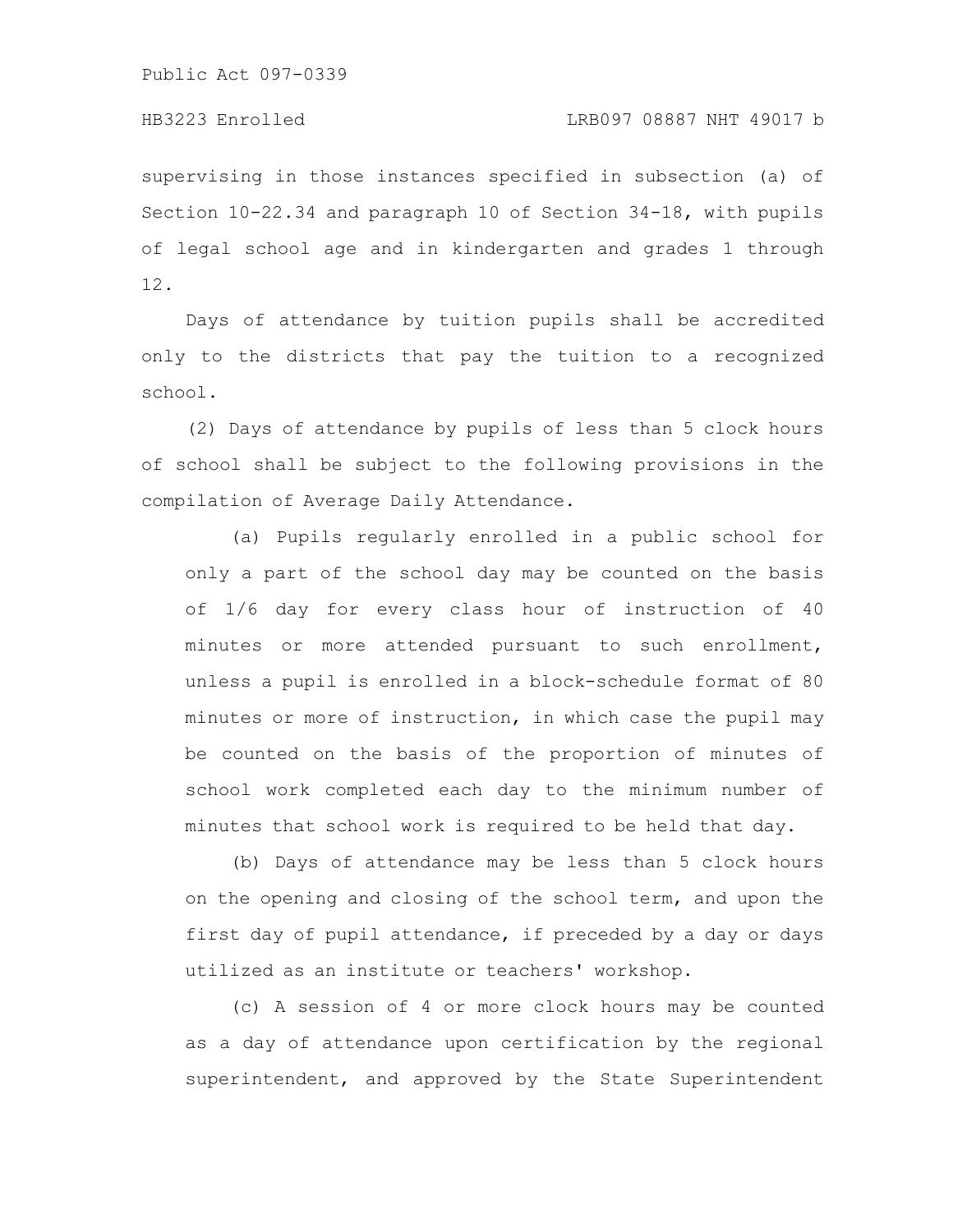of Education to the extent that the district has been forced to use daily multiple sessions.

(d) A session of 3 or more clock hours may be counted as a day of attendance (1) when the remainder of the school day or at least 2 hours in the evening of that day is utilized for an in-service training program for teachers, up to a maximum of 5 days per school year, provided a district conducts an in-service training program for teachers in accordance with Section 10-22.39 of this Code; or, in lieu of 4 such days, 2 full days may be used, in which event each such day may be counted as a day required for a legal school calendar pursuant to Section 10-19 of this Code; (1.5) when, of the 5 days allowed under item (1), a maximum of 4 days are used for parent-teacher conferences, or, in lieu of 4 such days, 2 full days are used, in which case each such day may be counted as a calendar day required under Section 10-19 of this Code, provided that the full-day, parent-teacher conference consists of (i) a minimum of 5 clock hours of parent-teacher conferences, (ii) both a minimum of 2 clock hours of parent-teacher conferences held in the evening following a full day of student attendance, as specified in subsection  $(F)$  (1)(c), and a minimum of 3 clock hours of parent-teacher conferences held on the day immediately following evening parent-teacher conferences, or (iii) multiple parent-teacher conferences held in the evenings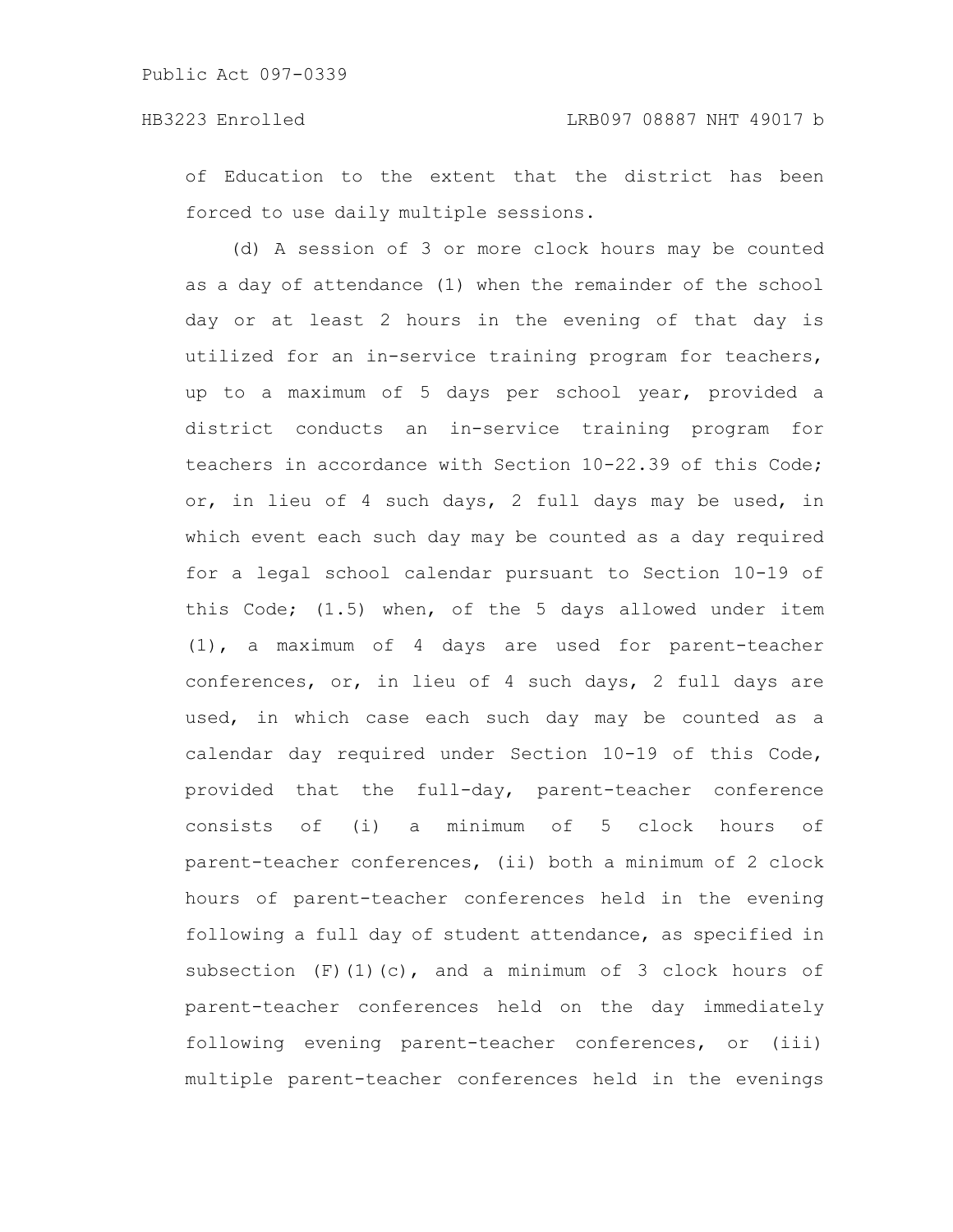following full days of student attendance, as specified in subsection  $(F)(1)(c)$ , in which the time used for the parent-teacher conferences is equivalent to a minimum of 5 clock hours; and (2) when days in addition to those provided in items (1) and (1.5) are scheduled by a school pursuant to its school improvement plan adopted under Article 34 or its revised or amended school improvement plan adopted under Article 2, provided that (i) such sessions of 3 or more clock hours are scheduled to occur at regular intervals, (ii) the remainder of the school days in which such sessions occur are utilized for in-service training programs or other staff development activities for teachers, and (iii) a sufficient number of minutes of school work under the direct supervision of teachers are added to the school days between such regularly scheduled sessions to accumulate not less than the number of minutes by which such sessions of 3 or more clock hours fall short of 5 clock hours. Any full days used for the purposes of this paragraph shall not be considered for computing average daily attendance. Days scheduled for in-service training programs, staff development activities, or parent-teacher conferences may be scheduled separately for different grade levels and different attendance centers of the district.

(e) A session of not less than one clock hour of teaching hospitalized or homebound pupils on-site or by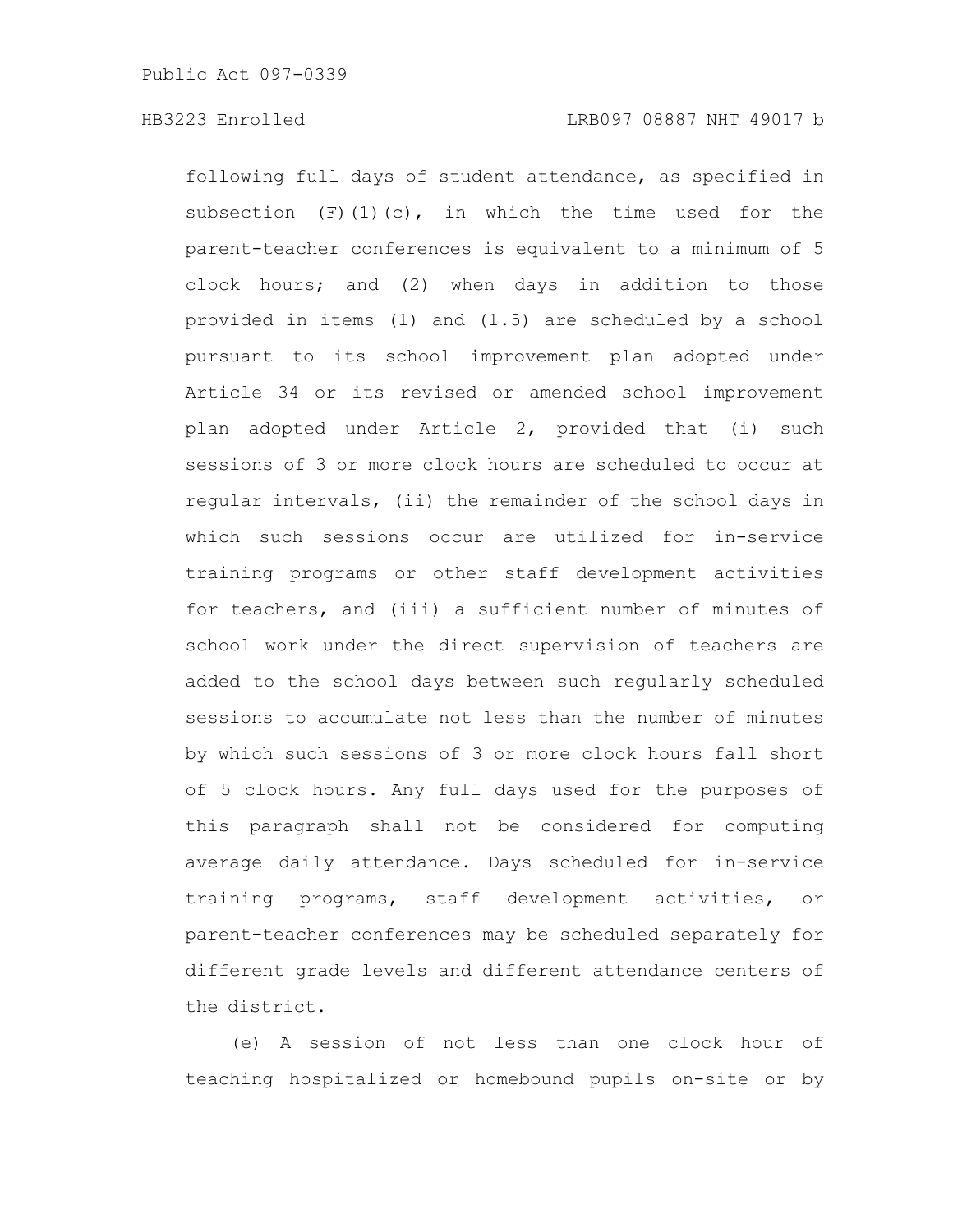telephone to the classroom may be counted as 1/2 day of attendance, however these pupils must receive 4 or more clock hours of instruction to be counted for a full day of attendance.

(f) A session of at least 4 clock hours may be counted as a day of attendance for first grade pupils, and pupils in full day kindergartens, and a session of 2 or more hours may be counted as 1/2 day of attendance by pupils in kindergartens which provide only 1/2 day of attendance.

(g) For children with disabilities who are below the age of 6 years and who cannot attend 2 or more clock hours because of their disability or immaturity, a session of not less than one clock hour may be counted as 1/2 day of attendance; however for such children whose educational needs so require a session of 4 or more clock hours may be counted as a full day of attendance.

(h) A recognized kindergarten which provides for only 1/2 day of attendance by each pupil shall not have more than 1/2 day of attendance counted in any one day. However, kindergartens may count 2 1/2 days of attendance in any 5 consecutive school days. When a pupil attends such a kindergarten for 2 half days on any one school day, the pupil shall have the following day as a day absent from school, unless the school district obtains permission in writing from the State Superintendent of Education. Attendance at kindergartens which provide for a full day of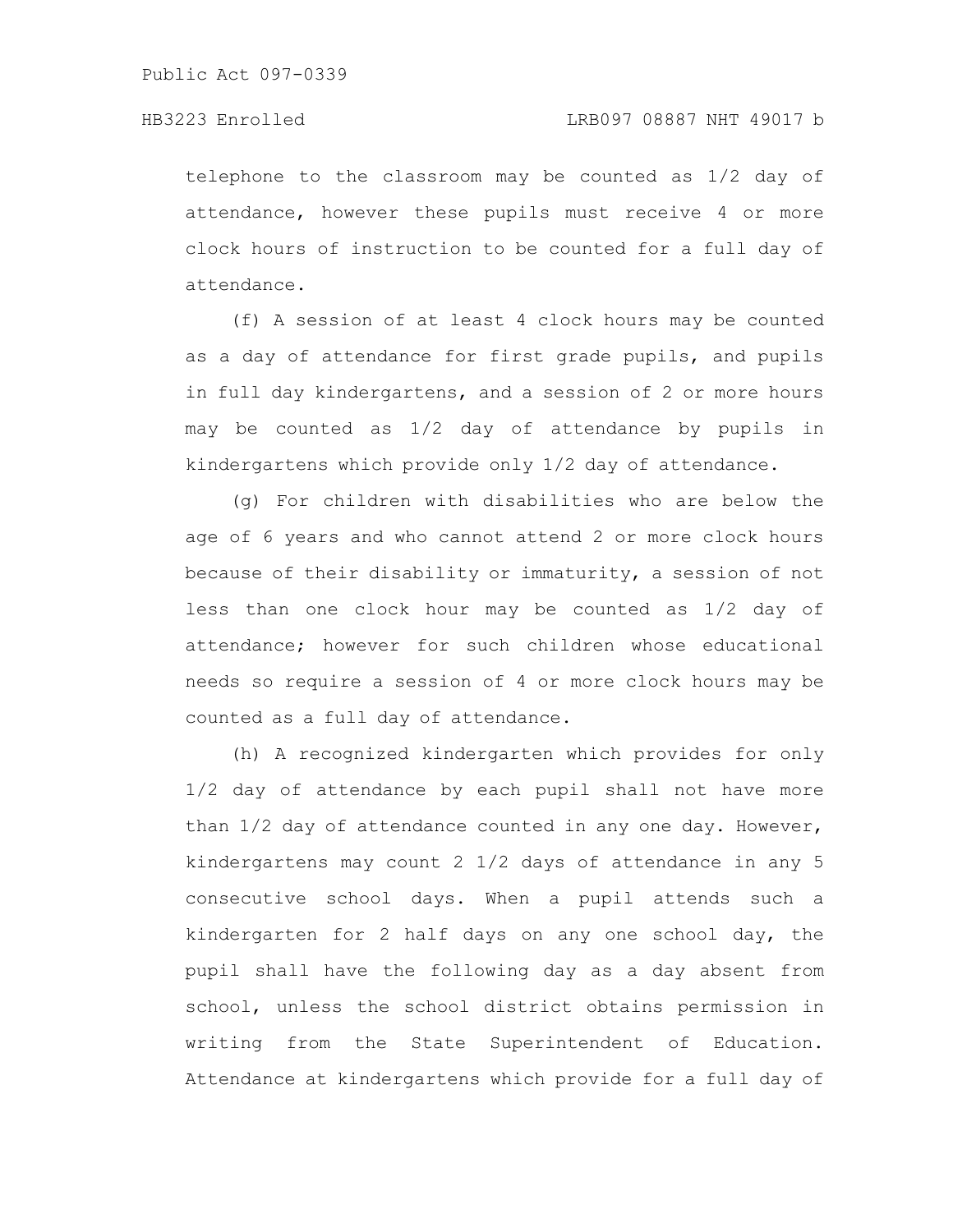attendance by each pupil shall be counted the same as attendance by first grade pupils. Only the first year of attendance in one kindergarten shall be counted, except in case of children who entered the kindergarten in their fifth year whose educational development requires a second year of kindergarten as determined under the rules and regulations of the State Board of Education.

(i) On the days when the Prairie State Achievement Examination is administered under subsection (c) of Section 2-3.64 of this Code, the day of attendance for a pupil whose school day must be shortened to accommodate required testing procedures may be less than 5 clock hours and shall be counted towards the 176 days of actual pupil attendance required under Section 10-19 of this Code, provided that a sufficient number of minutes of school work in excess of 5 clock hours are first completed on other school days to compensate for the loss of school work on the examination days.

(j) Pupils enrolled in a remote educational program established under Section 10-29 of this Code may be counted on the basis of one-fifth day of attendance for every clock hour of instruction attended in the remote educational program, provided that, in any month, the school district may not claim for a student enrolled in a remote educational program more days of attendance than the maximum number of days of attendance the district can claim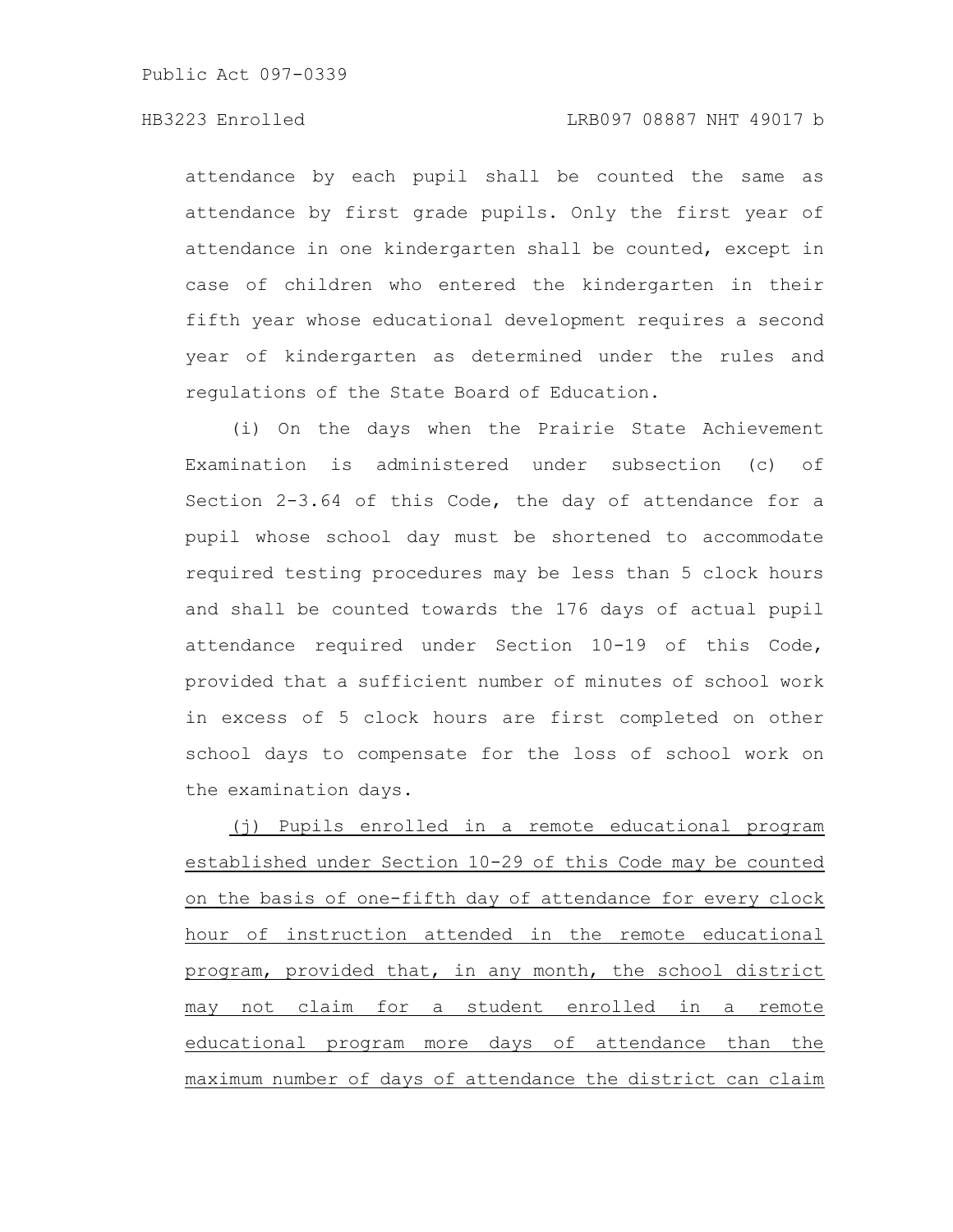(i) for students enrolled in a building holding year-round classes if the student is classified as participating in the remote educational program on a year-round schedule or (ii) for students enrolled in a building not holding year-round classes if the student is not classified as participating in the remote educational program on a year-round schedule.

(G) Equalized Assessed Valuation Data.

(1) For purposes of the calculation of Available Local Resources required pursuant to subsection (D), the State Board of Education shall secure from the Department of Revenue the value as equalized or assessed by the Department of Revenue of all taxable property of every school district, together with (i) the applicable tax rate used in extending taxes for the funds of the district as of September 30 of the previous year and (ii) the limiting rate for all school districts subject to property tax extension limitations as imposed under the Property Tax Extension Limitation Law.

The Department of Revenue shall add to the equalized assessed value of all taxable property of each school district situated entirely or partially within a county that is or was subject to the provisions of Section 15-176 or 15-177 of the Property Tax Code (a) an amount equal to the total amount by which the homestead exemption allowed under Section 15-176 or 15-177 of the Property Tax Code for real property situated in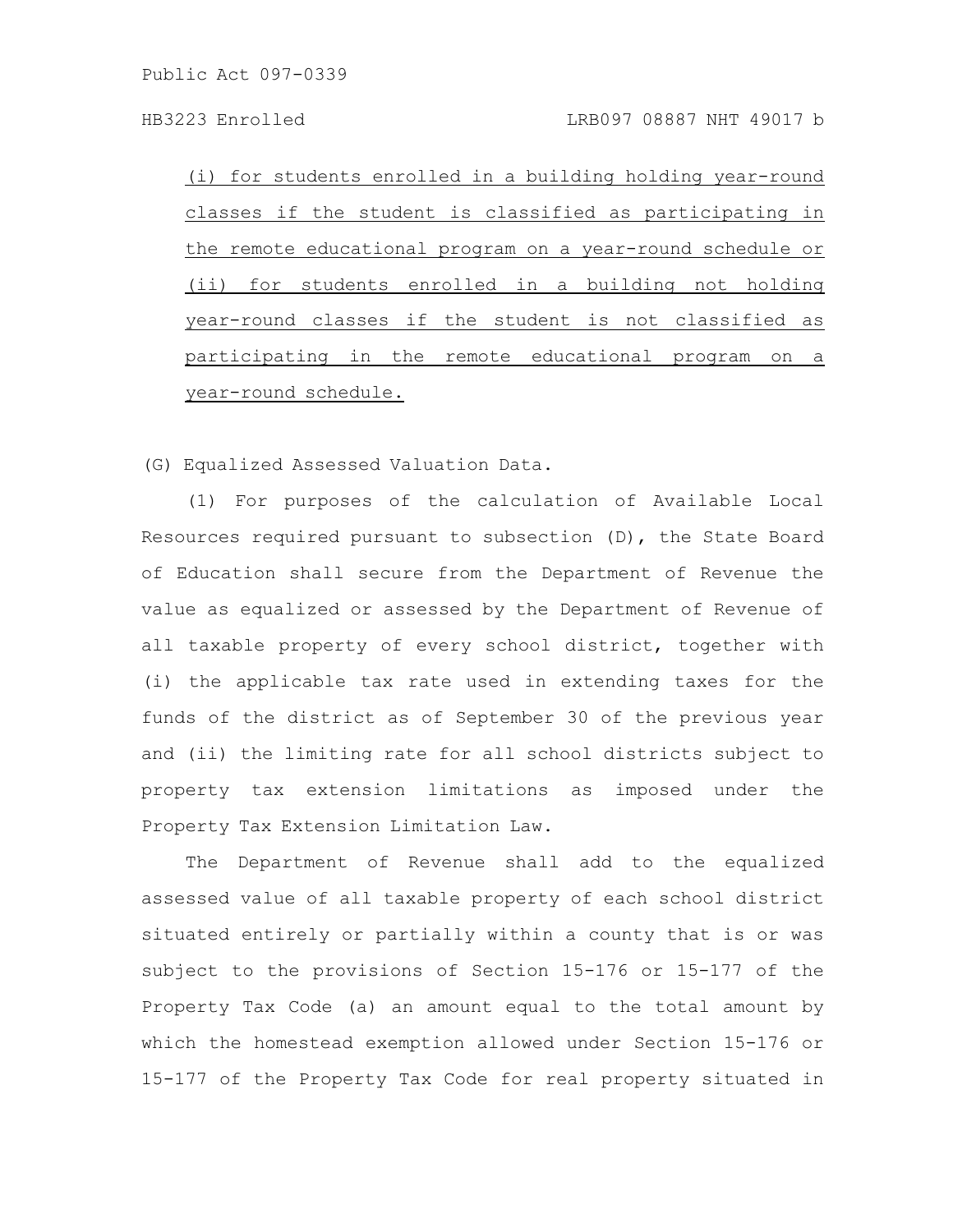that school district exceeds the total amount that would have been allowed in that school district if the maximum reduction under Section 15-176 was (i) \$4,500 in Cook County or \$3,500 in all other counties in tax year 2003 or (ii) \$5,000 in all counties in tax year 2004 and thereafter and (b) an amount equal to the aggregate amount for the taxable year of all additional exemptions under Section 15-175 of the Property Tax Code for owners with a household income of \$30,000 or less. The county clerk of any county that is or was subject to the provisions of Section 15-176 or 15-177 of the Property Tax Code shall annually calculate and certify to the Department of Revenue for each school district all homestead exemption amounts under Section 15-176 or 15-177 of the Property Tax Code and all amounts of additional exemptions under Section 15-175 of the Property Tax Code for owners with a household income of \$30,000 or less. It is the intent of this paragraph that if the general homestead exemption for a parcel of property is determined under Section 15-176 or 15-177 of the Property Tax Code rather than Section 15-175, then the calculation of Available Local Resources shall not be affected by the difference, if any, between the amount of the general homestead exemption allowed for that parcel of property under Section 15-176 or 15-177 of the Property Tax Code and the amount that would have been allowed had the general homestead exemption for that parcel of property been determined under Section 15-175 of the Property Tax Code. It is further the intent of this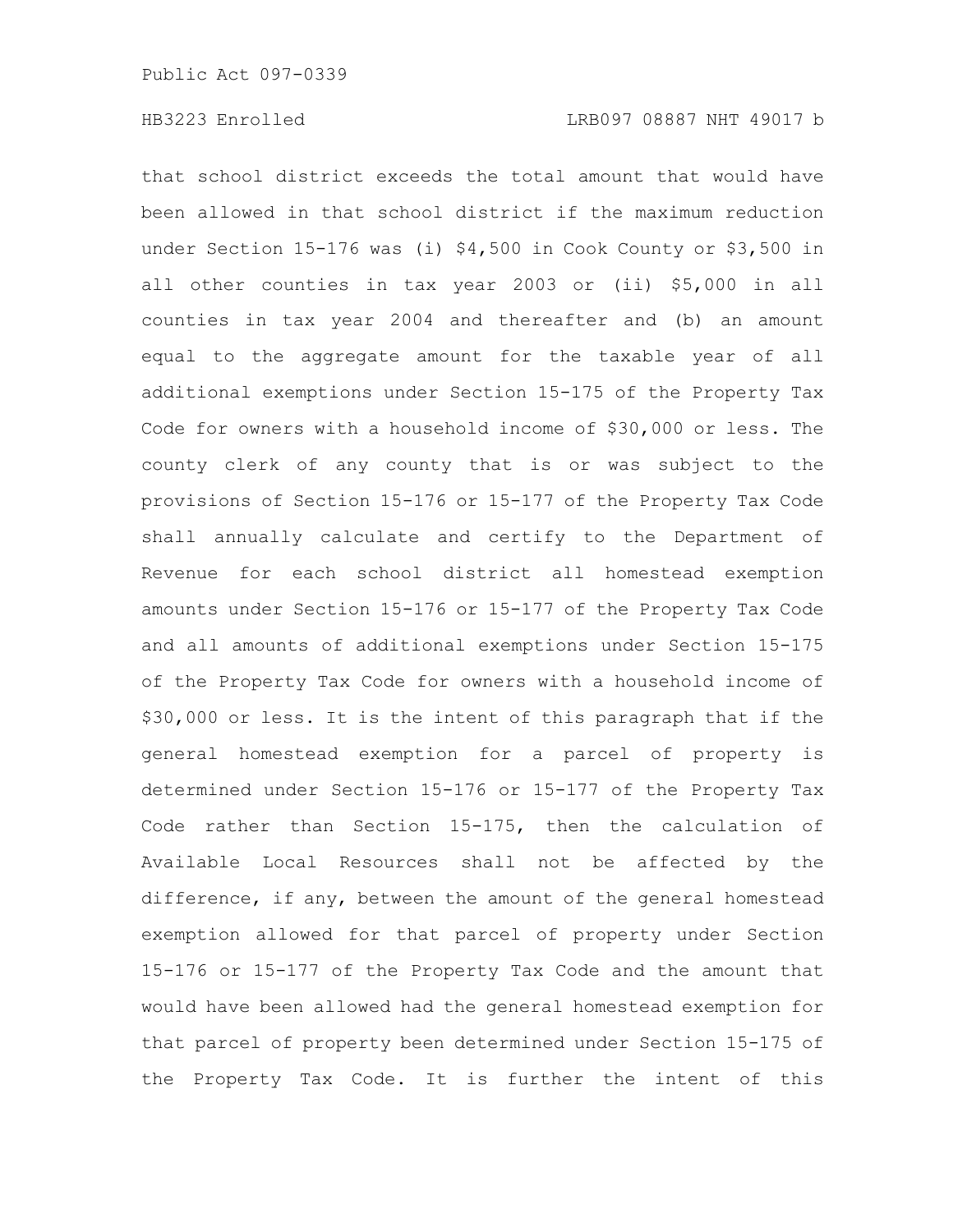#### HB3223 Enrolled LRB097 08887 NHT 49017 b

paragraph that if additional exemptions are allowed under Section 15-175 of the Property Tax Code for owners with a household income of less than \$30,000, then the calculation of Available Local Resources shall not be affected by the difference, if any, because of those additional exemptions.

This equalized assessed valuation, as adjusted further by the requirements of this subsection, shall be utilized in the calculation of Available Local Resources.

(2) The equalized assessed valuation in paragraph (1) shall be adjusted, as applicable, in the following manner:

(a) For the purposes of calculating State aid under this Section, with respect to any part of a school district within a redevelopment project area in respect to which a municipality has adopted tax increment allocation financing pursuant to the Tax Increment Allocation Redevelopment Act, Sections 11-74.4-1 through 11-74.4-11 of the Illinois Municipal Code or the Industrial Jobs Recovery Law, Sections 11-74.6-1 through 11-74.6-50 of the Illinois Municipal Code, no part of the current equalized assessed valuation of real property located in any such project area which is attributable to an increase above the total initial equalized assessed valuation of such property shall be used as part of the equalized assessed valuation of the district, until such time as all redevelopment project costs have been paid, as provided in Section 11-74.4-8 of the Tax Increment Allocation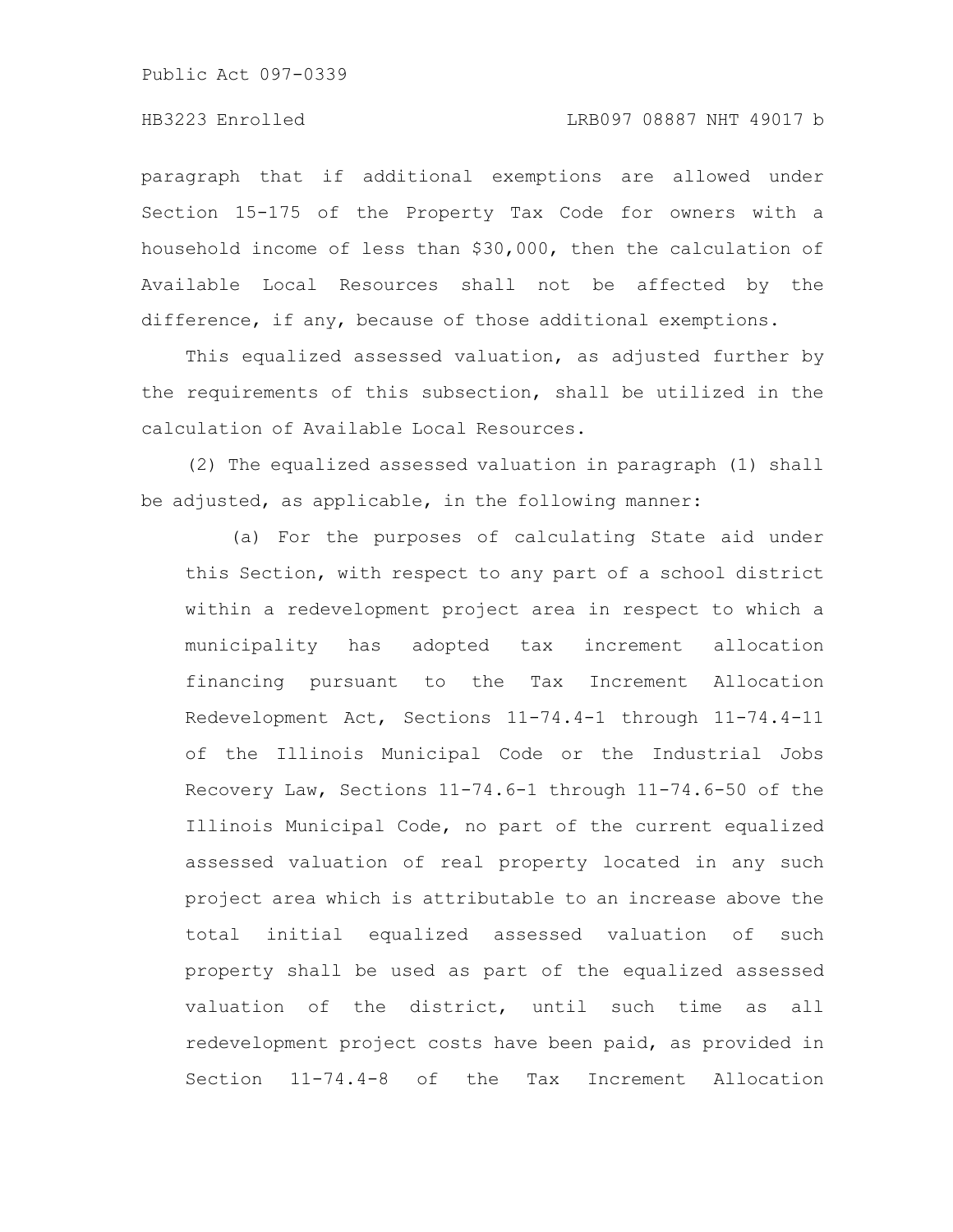Redevelopment Act or in Section 11-74.6-35 of the Industrial Jobs Recovery Law. For the purpose of the equalized assessed valuation of the district, the total initial equalized assessed valuation or the current equalized assessed valuation, whichever is lower, shall be used until such time as all redevelopment project costs have been paid.

(b) The real property equalized assessed valuation for a school district shall be adjusted by subtracting from the real property value as equalized or assessed by the Department of Revenue for the district an amount computed by dividing the amount of any abatement of taxes under Section 18-170 of the Property Tax Code by 3.00% for a district maintaining grades kindergarten through 12, by 2.30% for a district maintaining grades kindergarten through 8, or by 1.05% for a district maintaining grades 9 through 12 and adjusted by an amount computed by dividing the amount of any abatement of taxes under subsection (a) of Section 18-165 of the Property Tax Code by the same percentage rates for district type as specified in this subparagraph (b).

(3) For the 1999-2000 school year and each school year thereafter, if a school district meets all of the criteria of this subsection (G)(3), the school district's Available Local Resources shall be calculated under subsection (D) using the district's Extension Limitation Equalized Assessed Valuation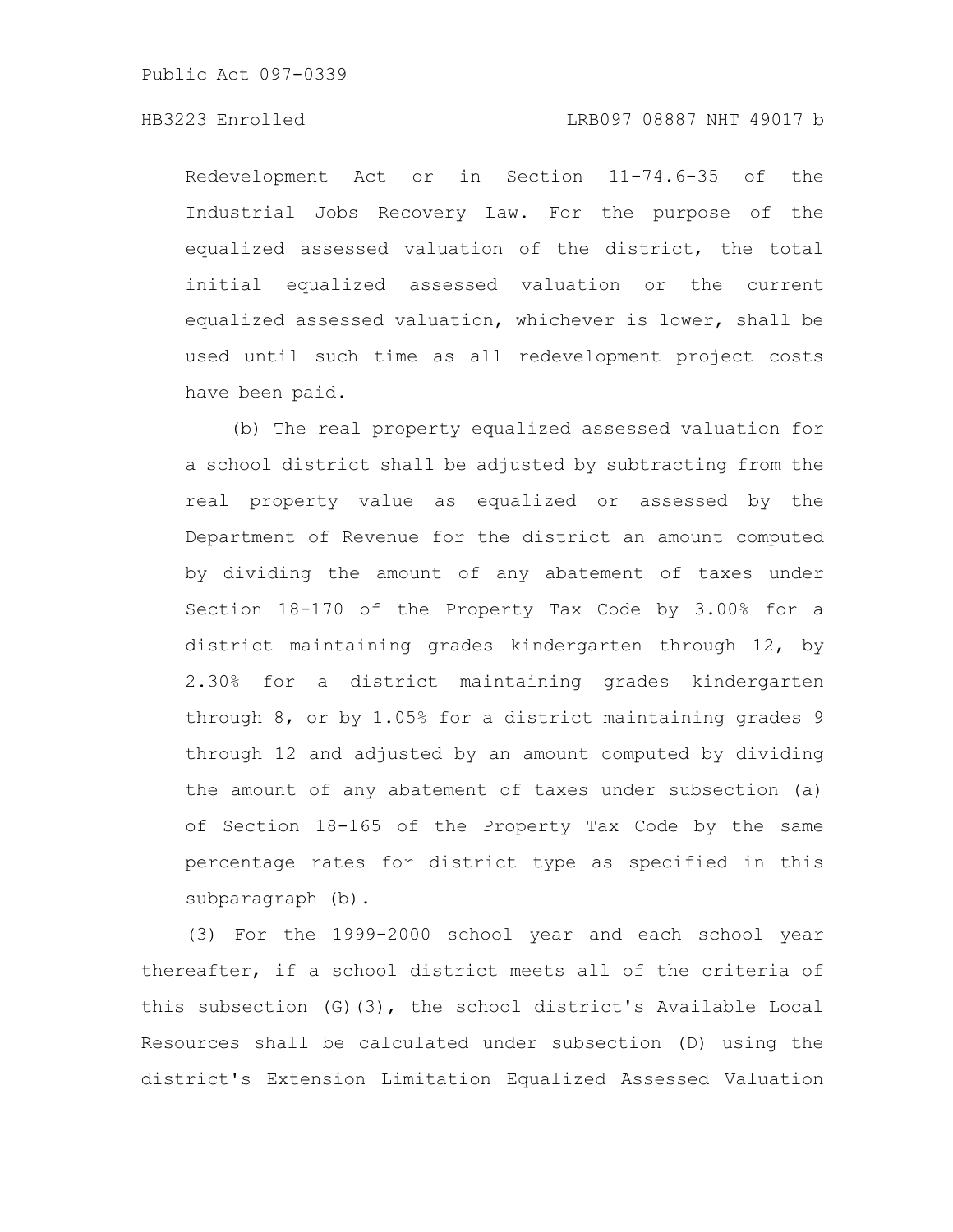as calculated under this subsection (G)(3).

For purposes of this subsection (G)(3) the following terms shall have the following meanings:

"Budget Year": The school year for which general State aid is calculated and awarded under subsection (E).

"Base Tax Year": The property tax levy year used to calculate the Budget Year allocation of general State aid.

"Preceding Tax Year": The property tax levy year immediately preceding the Base Tax Year.

"Base Tax Year's Tax Extension": The product of the equalized assessed valuation utilized by the County Clerk in the Base Tax Year multiplied by the limiting rate as calculated by the County Clerk and defined in the Property Tax Extension Limitation Law.

"Preceding Tax Year's Tax Extension": The product of the equalized assessed valuation utilized by the County Clerk in the Preceding Tax Year multiplied by the Operating Tax Rate as defined in subsection (A).

"Extension Limitation Ratio": A numerical ratio, certified by the County Clerk, in which the numerator is the Base Tax Year's Tax Extension and the denominator is the Preceding Tax Year's Tax Extension.

"Operating Tax Rate": The operating tax rate as defined in subsection (A).

If a school district is subject to property tax extension limitations as imposed under the Property Tax Extension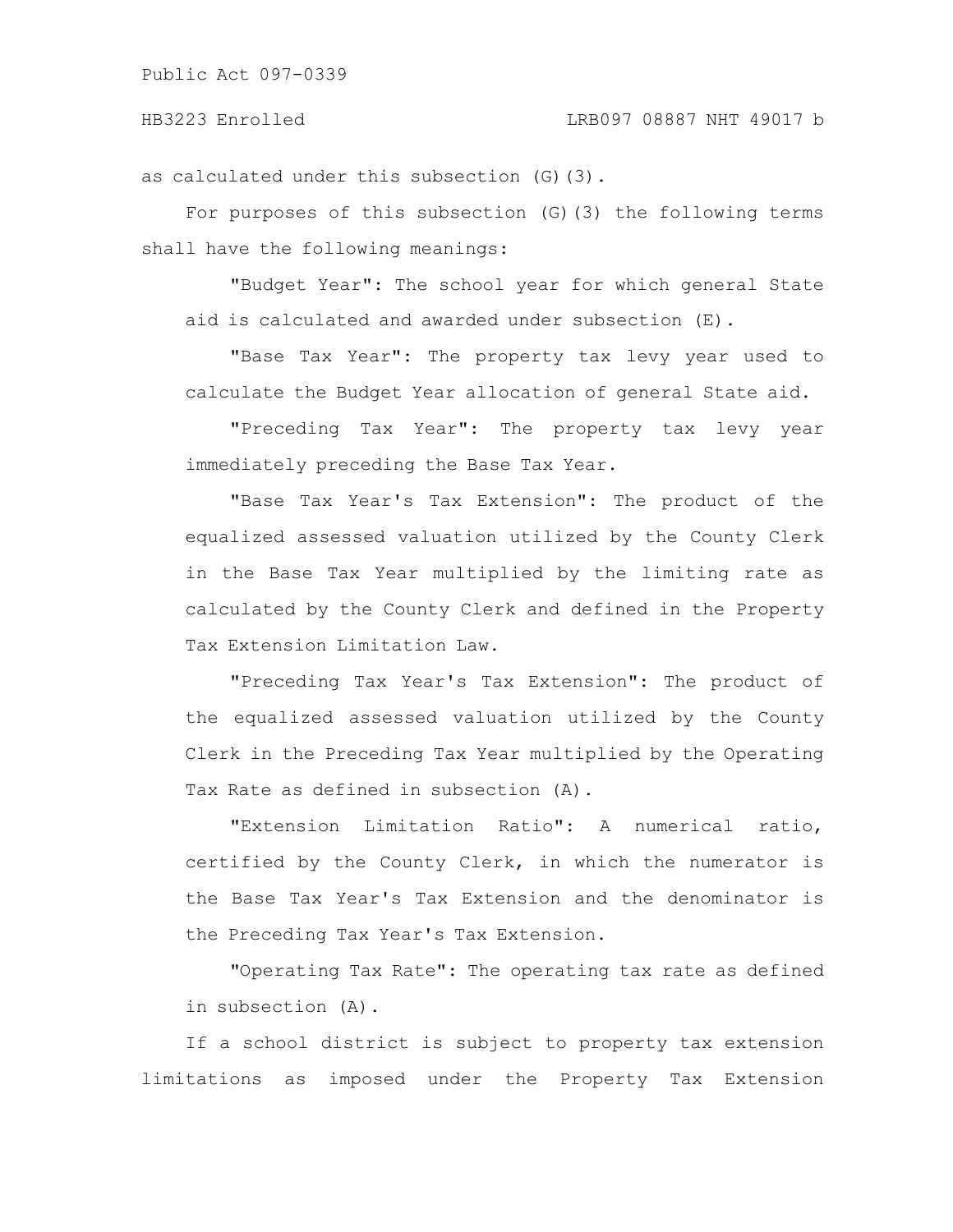Limitation Law, the State Board of Education shall calculate the Extension Limitation Equalized Assessed Valuation of that district. For the 1999-2000 school year, the Extension Limitation Equalized Assessed Valuation of a school district as calculated by the State Board of Education shall be equal to the product of the district's 1996 Equalized Assessed Valuation and the district's Extension Limitation Ratio. Except as otherwise provided in this paragraph for a school district that has approved or does approve an increase in its limiting rate, for the 2000-2001 school year and each school year thereafter, the Extension Limitation Equalized Assessed Valuation of a school district as calculated by the State Board of Education shall be equal to the product of the Equalized Assessed Valuation last used in the calculation of general State aid and the district's Extension Limitation Ratio. If the Extension Limitation Equalized Assessed Valuation of a school district as calculated under this subsection (G)(3) is less than the district's equalized assessed valuation as calculated pursuant to subsections  $(G)(1)$  and  $(G)(2)$ , then for purposes of calculating the district's general State aid for the Budget Year pursuant to subsection (E), that Extension Limitation Equalized Assessed Valuation shall be utilized to calculate the district's Available Local Resources under subsection (D). For the 2009-2010 school year and each school year thereafter, if a school district has approved or does approve an increase in its limiting rate, pursuant to Section 18-190 of the Property Tax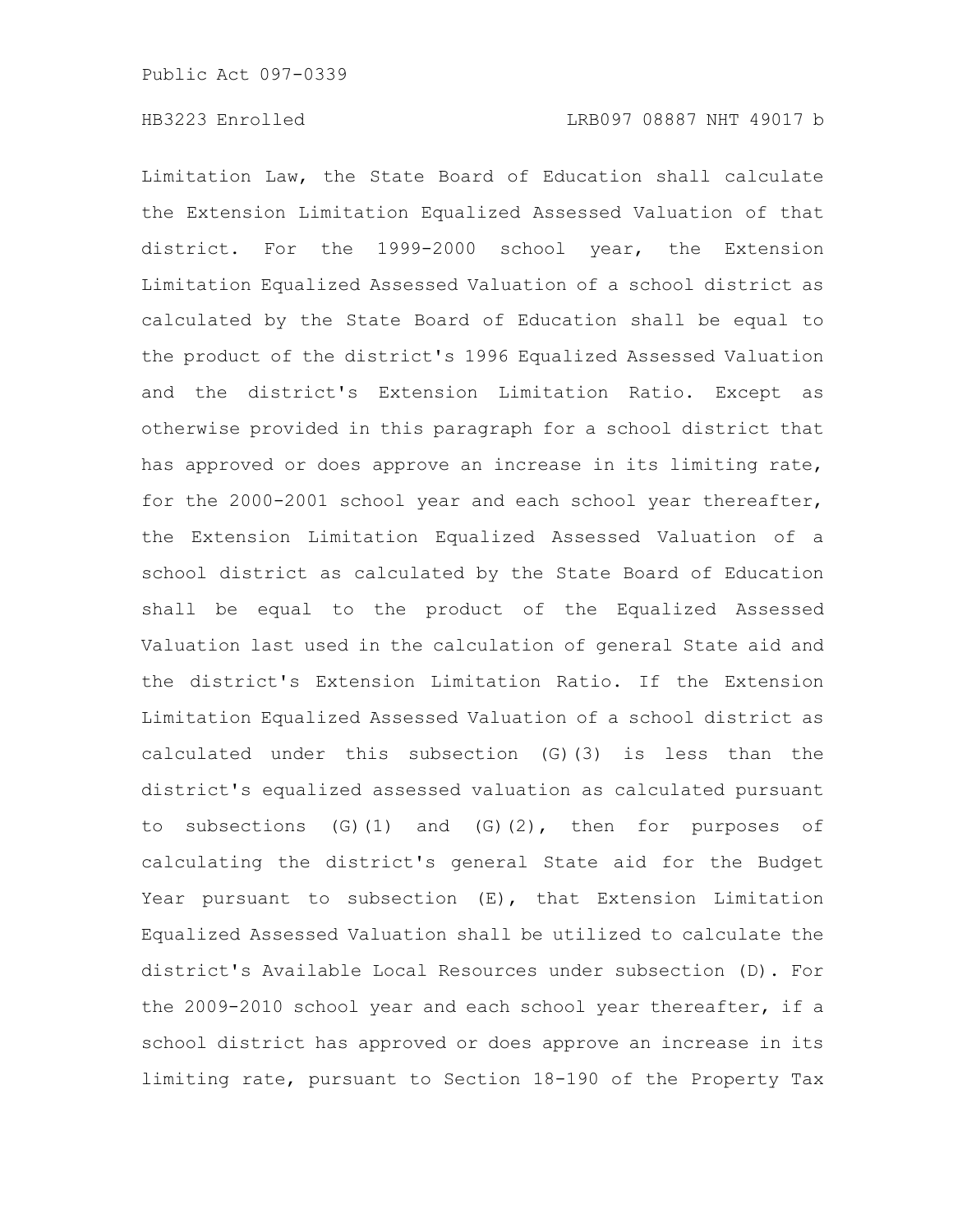Code, affecting the Base Tax Year, the Extension Limitation Equalized Assessed Valuation of the school district, as calculated by the State Board of Education, shall be equal to the product of the Equalized Assessed Valuation last used in the calculation of general State aid times an amount equal to one plus the percentage increase, if any, in the Consumer Price Index for all Urban Consumers for all items published by the United States Department of Labor for the 12-month calendar year preceding the Base Tax Year, plus the Equalized Assessed Valuation of new property, annexed property, and recovered tax increment value and minus the Equalized Assessed Valuation of disconnected property. New property and recovered tax increment value shall have the meanings set forth in the Property Tax Extension Limitation Law.

Partial elementary unit districts created in accordance with Article 11E of this Code shall not be eligible for the adjustment in this subsection (G)(3) until the fifth year following the effective date of the reorganization.

(3.5) For the 2010-2011 school year and each school year thereafter, if a school district's boundaries span multiple counties, then the Department of Revenue shall send to the State Board of Education, for the purpose of calculating general State aid, the limiting rate and individual rates by purpose for the county that contains the majority of the school district's Equalized Assessed Valuation.

(4) For the purposes of calculating general State aid for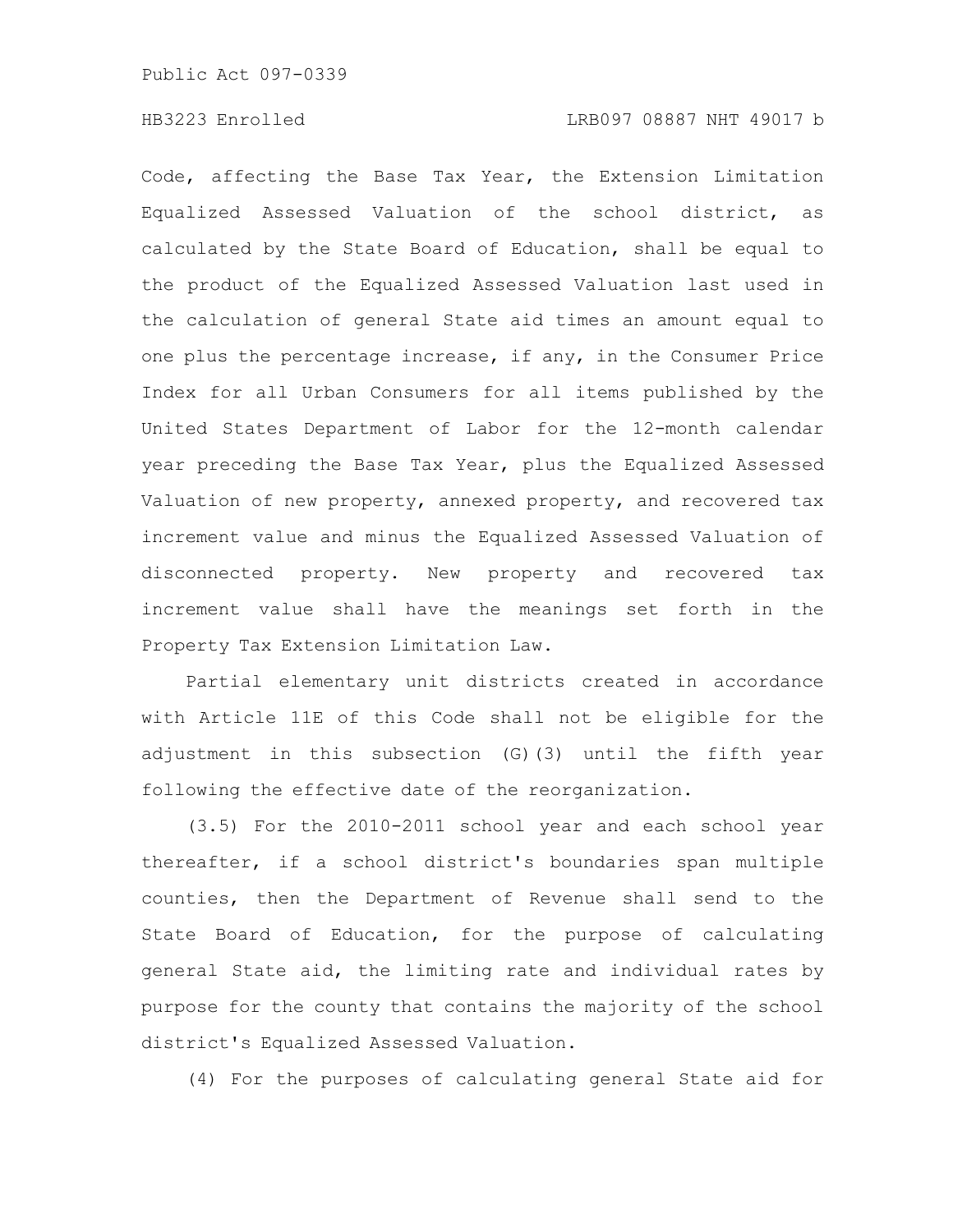the 1999-2000 school year only, if a school district experienced a triennial reassessment on the equalized assessed valuation used in calculating its general State financial aid apportionment for the 1998-1999 school year, the State Board of Education shall calculate the Extension Limitation Equalized Assessed Valuation that would have been used to calculate the district's 1998-1999 general State aid. This amount shall equal the product of the equalized assessed valuation used to calculate general State aid for the 1997-1998 school year and the district's Extension Limitation Ratio. If the Extension Limitation Equalized Assessed Valuation of the school district as calculated under this paragraph (4) is less than the district's equalized assessed valuation utilized in calculating the district's 1998-1999 general State aid allocation, then for purposes of calculating the district's general State aid pursuant to paragraph (5) of subsection (E), that Extension Limitation Equalized Assessed Valuation shall be utilized to calculate the district's Available Local Resources.

(5) For school districts having a majority of their equalized assessed valuation in any county except Cook, DuPage, Kane, Lake, McHenry, or Will, if the amount of general State aid allocated to the school district for the 1999-2000 school year under the provisions of subsection  $(E)$ ,  $(H)$ , and  $(J)$  of this Section is less than the amount of general State aid allocated to the district for the 1998-1999 school year under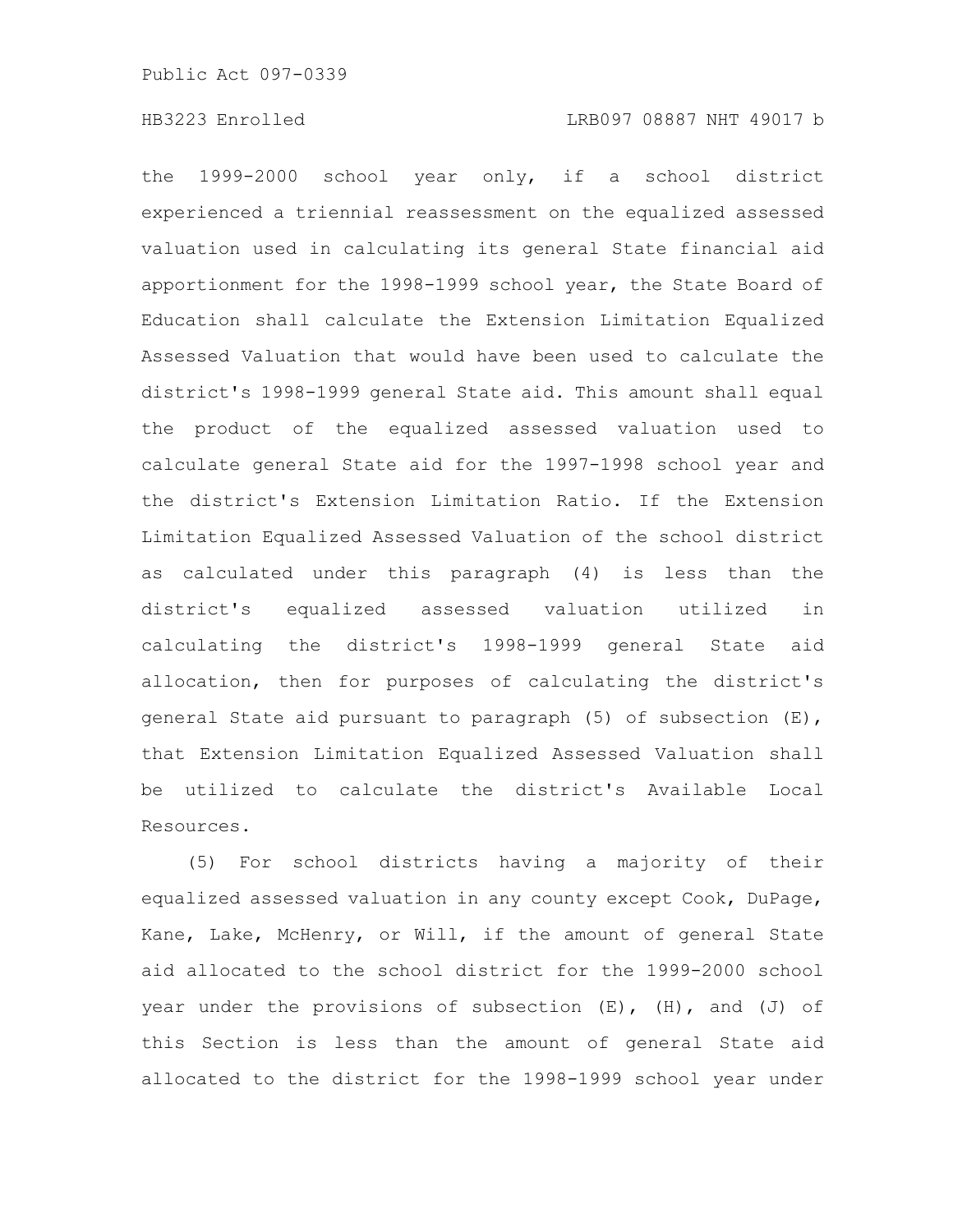these subsections, then the general State aid of the district for the 1999-2000 school year only shall be increased by the difference between these amounts. The total payments made under this paragraph (5) shall not exceed \$14,000,000. Claims shall be prorated if they exceed \$14,000,000.

(H) Supplemental General State Aid.

(1) In addition to the general State aid a school district is allotted pursuant to subsection (E), qualifying school districts shall receive a grant, paid in conjunction with a district's payments of general State aid, for supplemental general State aid based upon the concentration level of children from low-income households within the school district. Supplemental State aid grants provided for school districts under this subsection shall be appropriated for distribution to school districts as part of the same line item in which the general State financial aid of school districts is appropriated under this Section.

(1.5) This paragraph (1.5) applies only to those school years preceding the 2003-2004 school year. For purposes of this subsection (H), the term "Low-Income Concentration Level" shall be the low-income eligible pupil count from the most recently available federal census divided by the Average Daily Attendance of the school district. If, however, (i) the percentage decrease from the 2 most recent federal censuses in the low-income eligible pupil count of a high school district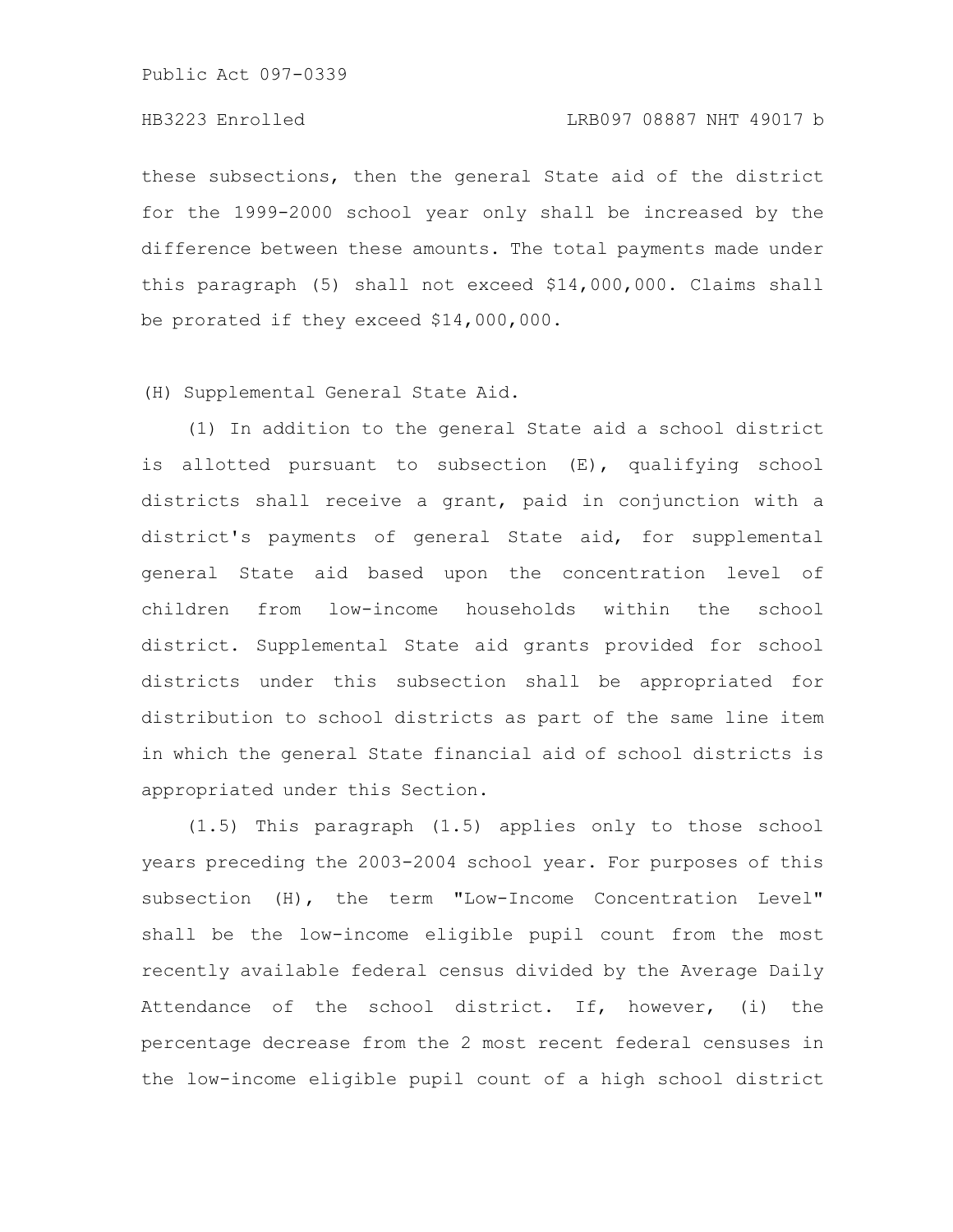with fewer than 400 students exceeds by 75% or more the percentage change in the total low-income eligible pupil count of contiguous elementary school districts, whose boundaries are coterminous with the high school district, or (ii) a high school district within 2 counties and serving 5 elementary school districts, whose boundaries are coterminous with the high school district, has a percentage decrease from the 2 most recent federal censuses in the low-income eligible pupil count and there is a percentage increase in the total low-income eligible pupil count of a majority of the elementary school districts in excess of 50% from the 2 most recent federal censuses, then the high school district's low-income eligible pupil count from the earlier federal census shall be the number used as the low-income eligible pupil count for the high school district, for purposes of this subsection (H). The changes made to this paragraph (1) by Public Act 92-28 shall apply to supplemental general State aid grants for school years preceding the 2003-2004 school year that are paid in fiscal year 1999 or thereafter and to any State aid payments made in fiscal year 1994 through fiscal year 1998 pursuant to subsection 1(n) of Section 18-8 of this Code (which was repealed on July 1, 1998), and any high school district that is affected by Public Act 92-28 is entitled to a recomputation of its supplemental general State aid grant or State aid paid in any of those fiscal years. This recomputation shall not be affected by any other funding.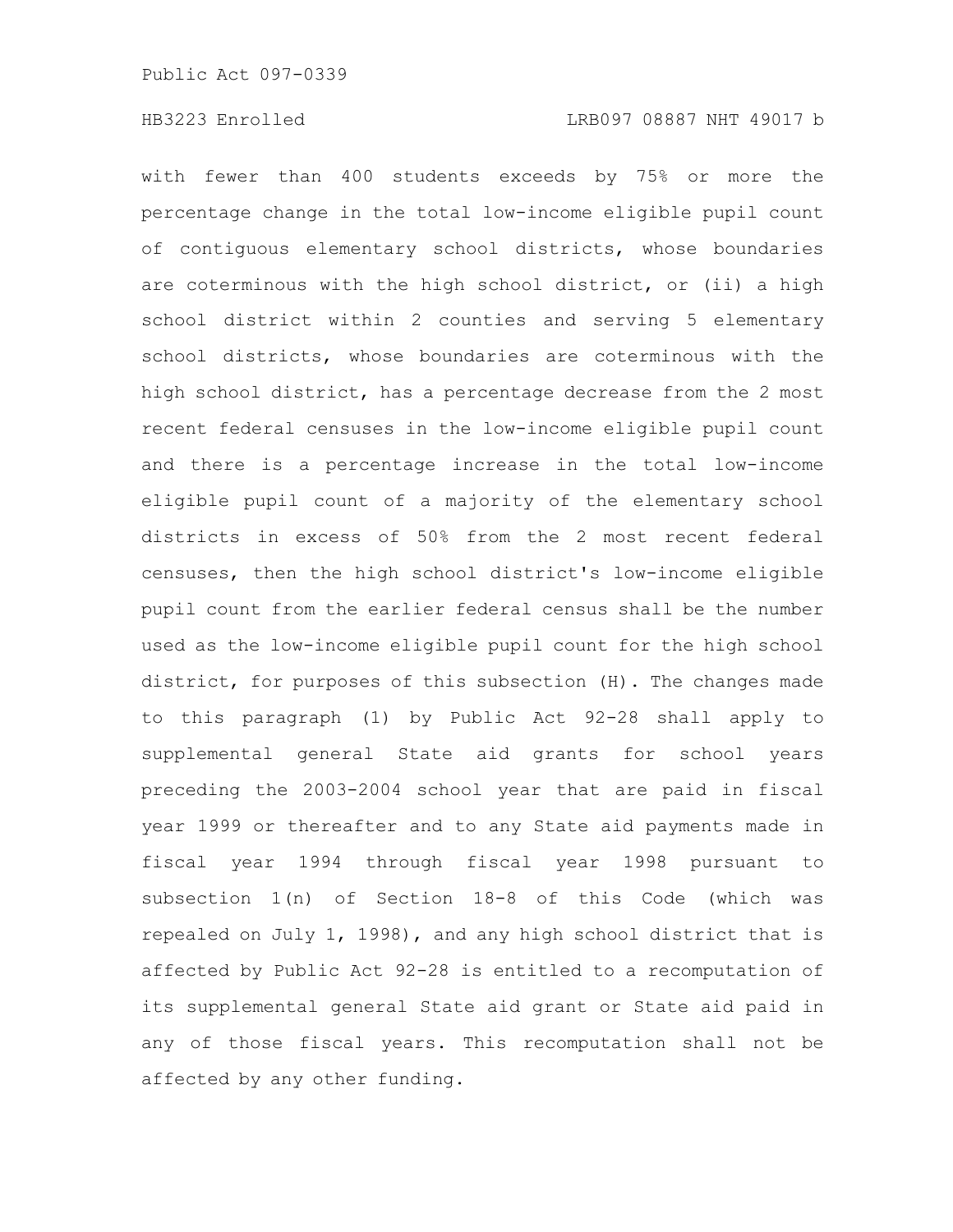(1.10) This paragraph (1.10) applies to the 2003-2004 school year and each school year thereafter. For purposes of this subsection (H), the term "Low-Income Concentration Level" shall, for each fiscal year, be the low-income eligible pupil count as of July 1 of the immediately preceding fiscal year (as determined by the Department of Human Services based on the number of pupils who are eligible for at least one of the following low income programs: Medicaid, the Children's Health Insurance Program, TANF, or Food Stamps, excluding pupils who are eligible for services provided by the Department of Children and Family Services, averaged over the 2 immediately preceding fiscal years for fiscal year 2004 and over the 3 immediately preceding fiscal years for each fiscal year thereafter) divided by the Average Daily Attendance of the school district.

(2) Supplemental general State aid pursuant to this subsection (H) shall be provided as follows for the 1998-1999, 1999-2000, and 2000-2001 school years only:

(a) For any school district with a Low Income Concentration Level of at least 20% and less than 35%, the grant for any school year shall be \$800 multiplied by the low income eligible pupil count.

(b) For any school district with a Low Income Concentration Level of at least 35% and less than 50%, the grant for the 1998-1999 school year shall be \$1,100 multiplied by the low income eligible pupil count.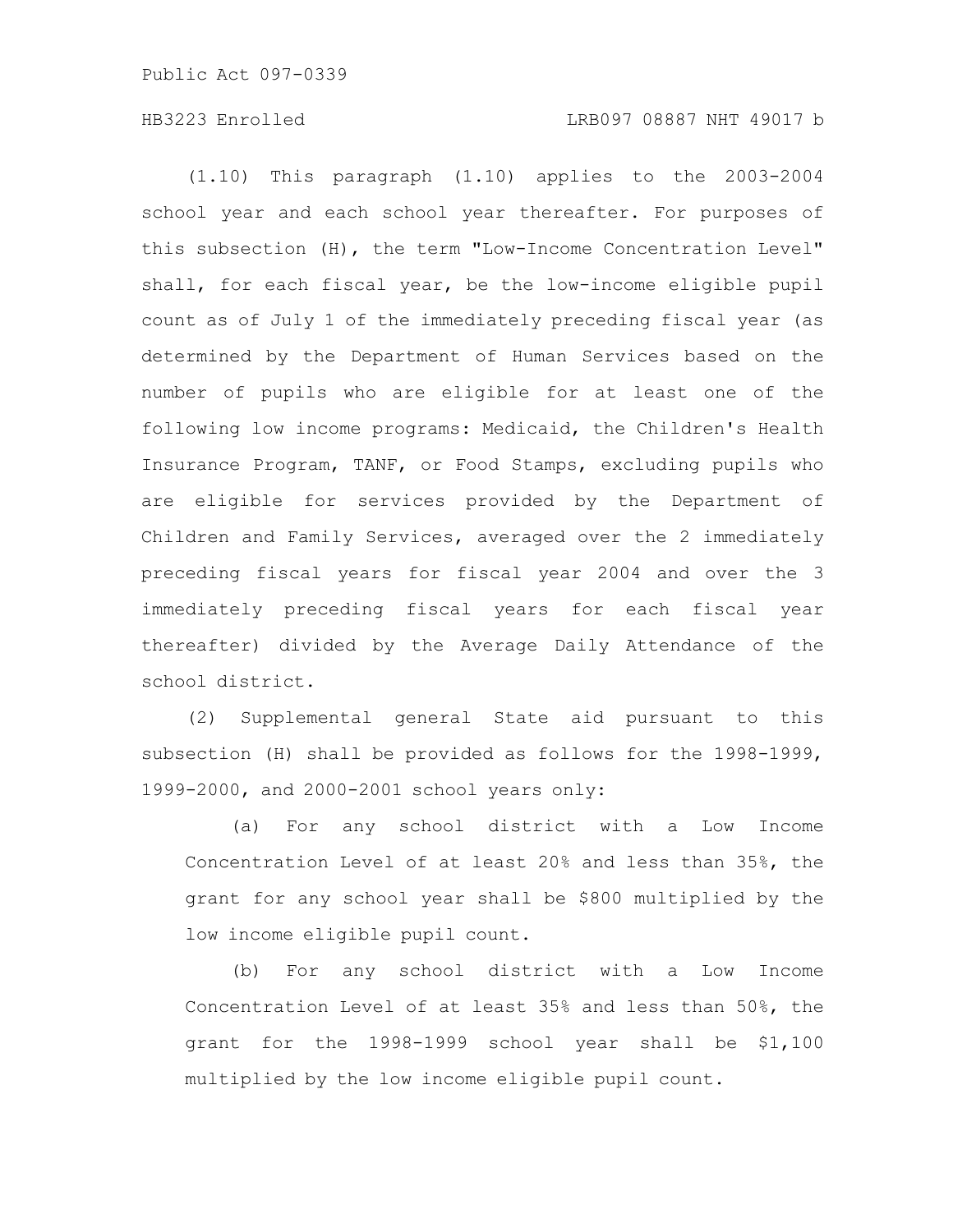(c) For any school district with a Low Income Concentration Level of at least 50% and less than 60%, the grant for the 1998-99 school year shall be \$1,500 multiplied by the low income eligible pupil count.

(d) For any school district with a Low Income Concentration Level of 60% or more, the grant for the 1998-99 school year shall be \$1,900 multiplied by the low income eligible pupil count.

(e) For the 1999-2000 school year, the per pupil amount specified in subparagraphs  $(b)$ ,  $(c)$ , and  $(d)$  immediately above shall be increased to  $$1,243$ ,  $$1,600$ , and  $$2,000$ , respectively.

(f) For the 2000-2001 school year, the per pupil amounts specified in subparagraphs  $(b)$ ,  $(c)$ , and  $(d)$ immediately above shall be \$1,273, \$1,640, and \$2,050, respectively.

(2.5) Supplemental general State aid pursuant to this subsection (H) shall be provided as follows for the 2002-2003 school year:

(a) For any school district with a Low Income Concentration Level of less than 10%, the grant for each school year shall be \$355 multiplied by the low income eligible pupil count.

(b) For any school district with a Low Income Concentration Level of at least 10% and less than 20%, the grant for each school year shall be \$675 multiplied by the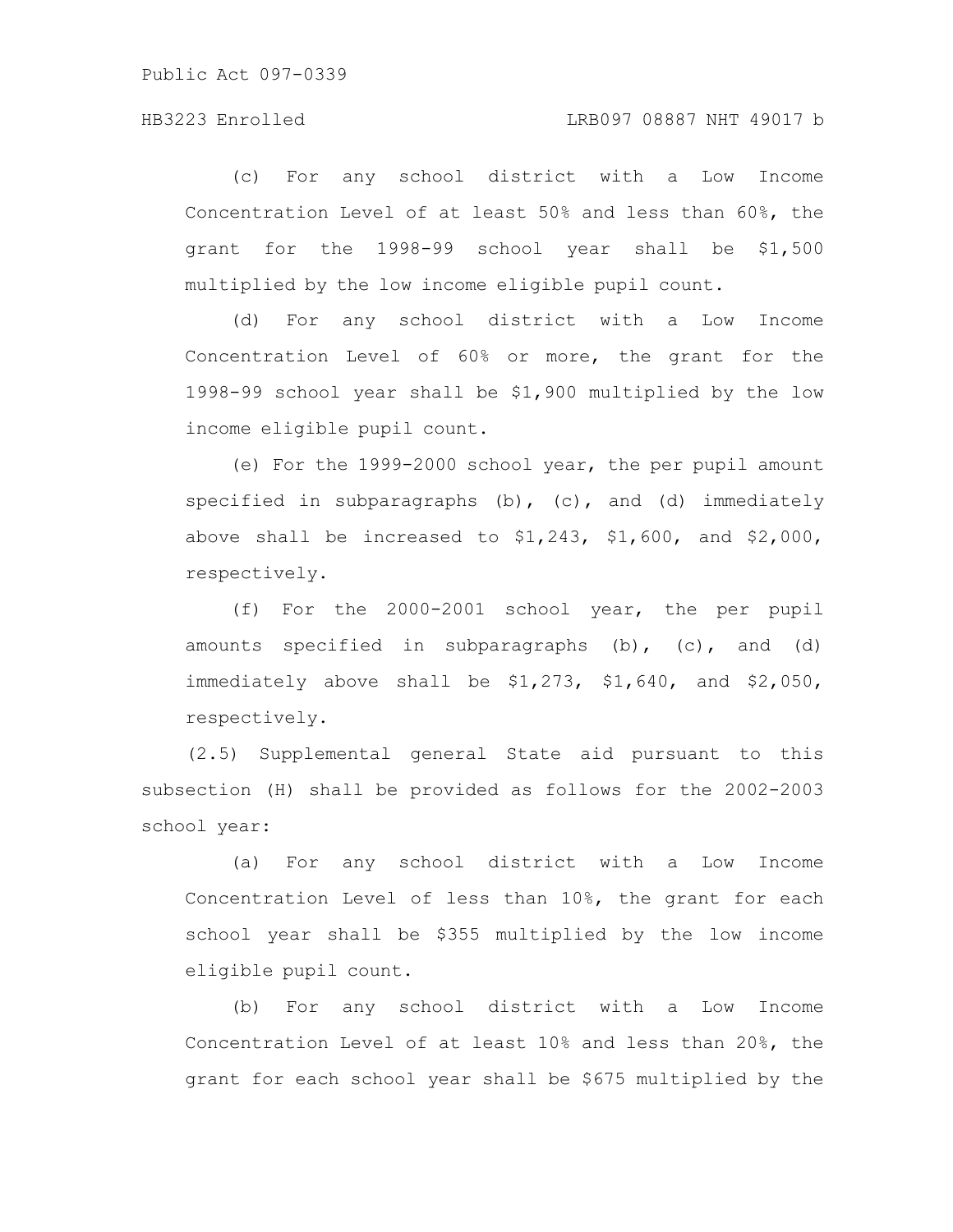low income eligible pupil count.

(c) For any school district with a Low Income Concentration Level of at least 20% and less than 35%, the grant for each school year shall be \$1,330 multiplied by the low income eligible pupil count.

(d) For any school district with a Low Income Concentration Level of at least 35% and less than 50%, the grant for each school year shall be \$1,362 multiplied by the low income eligible pupil count.

(e) For any school district with a Low Income Concentration Level of at least 50% and less than 60%, the grant for each school year shall be \$1,680 multiplied by the low income eligible pupil count.

(f) For any school district with a Low Income Concentration Level of 60% or more, the grant for each school year shall be \$2,080 multiplied by the low income eligible pupil count.

(2.10) Except as otherwise provided, supplemental general State aid pursuant to this subsection (H) shall be provided as follows for the 2003-2004 school year and each school year thereafter:

(a) For any school district with a Low Income Concentration Level of 15% or less, the grant for each school year shall be \$355 multiplied by the low income eligible pupil count.

(b) For any school district with a Low Income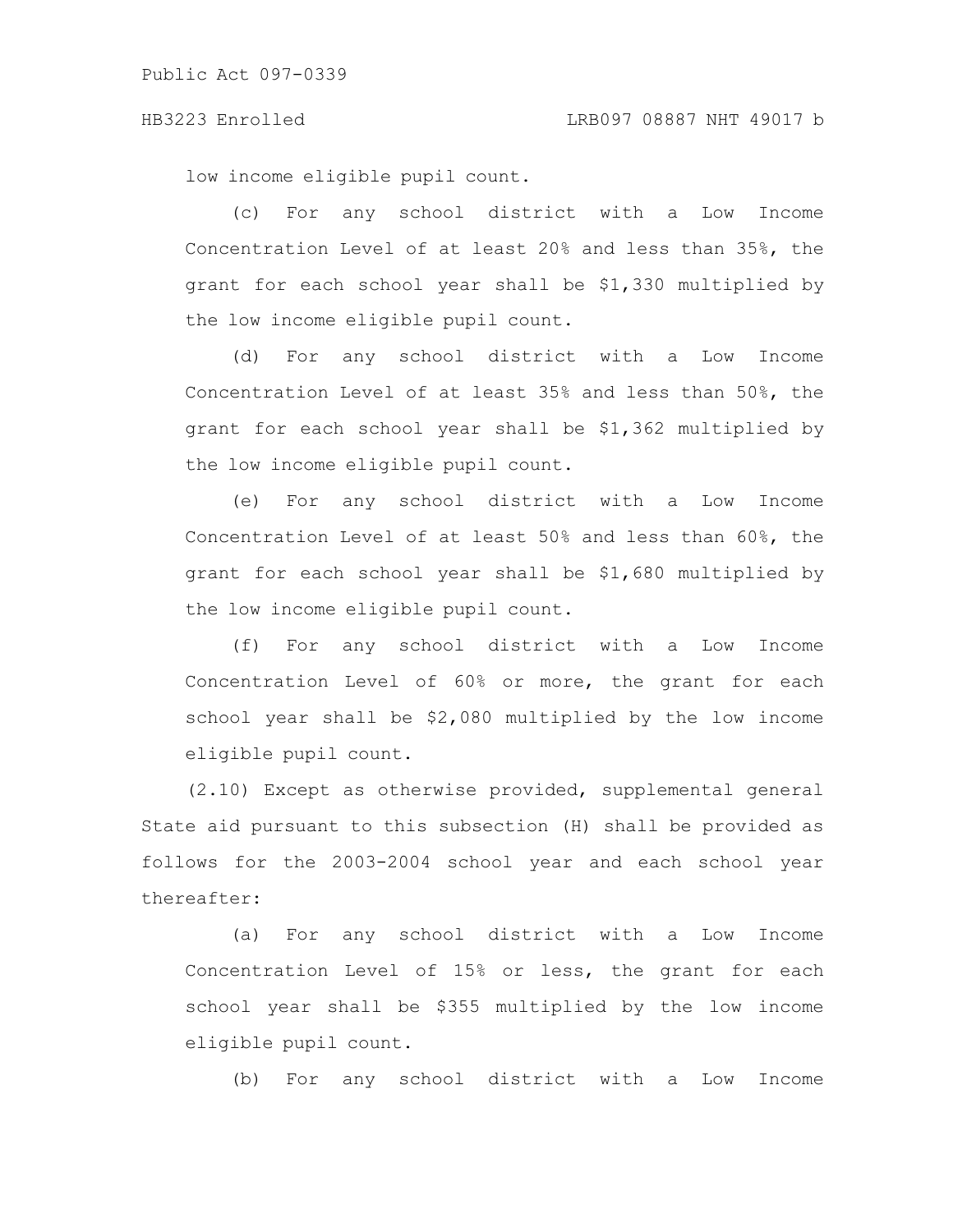Concentration Level greater than 15%, the grant for each school year shall be \$294.25 added to the product of \$2,700 and the square of the Low Income Concentration Level, all multiplied by the low income eligible pupil count.

For the 2003-2004 school year and each school year thereafter through the 2008-2009 school year only, the grant shall be no less than the grant for the 2002-2003 school year. For the 2009-2010 school year only, the grant shall be no less than the grant for the 2002-2003 school year multiplied by 0.66. For the 2010-2011 school year only, the grant shall be no less than the grant for the 2002-2003 school year multiplied by 0.33. Notwithstanding the provisions of this paragraph to the contrary, if for any school year supplemental general State aid grants are prorated as provided in paragraph (1) of this subsection  $(H)$ , then the grants under this paragraph shall be prorated.

For the 2003-2004 school year only, the grant shall be no greater than the grant received during the 2002-2003 school year added to the product of 0.25 multiplied by the difference between the grant amount calculated under subsection (a) or (b) of this paragraph (2.10), whichever is applicable, and the grant received during the 2002-2003 school year. For the 2004-2005 school year only, the grant shall be no greater than the grant received during the 2002-2003 school year added to the product of 0.50 multiplied by the difference between the grant amount calculated under subsection (a) or (b) of this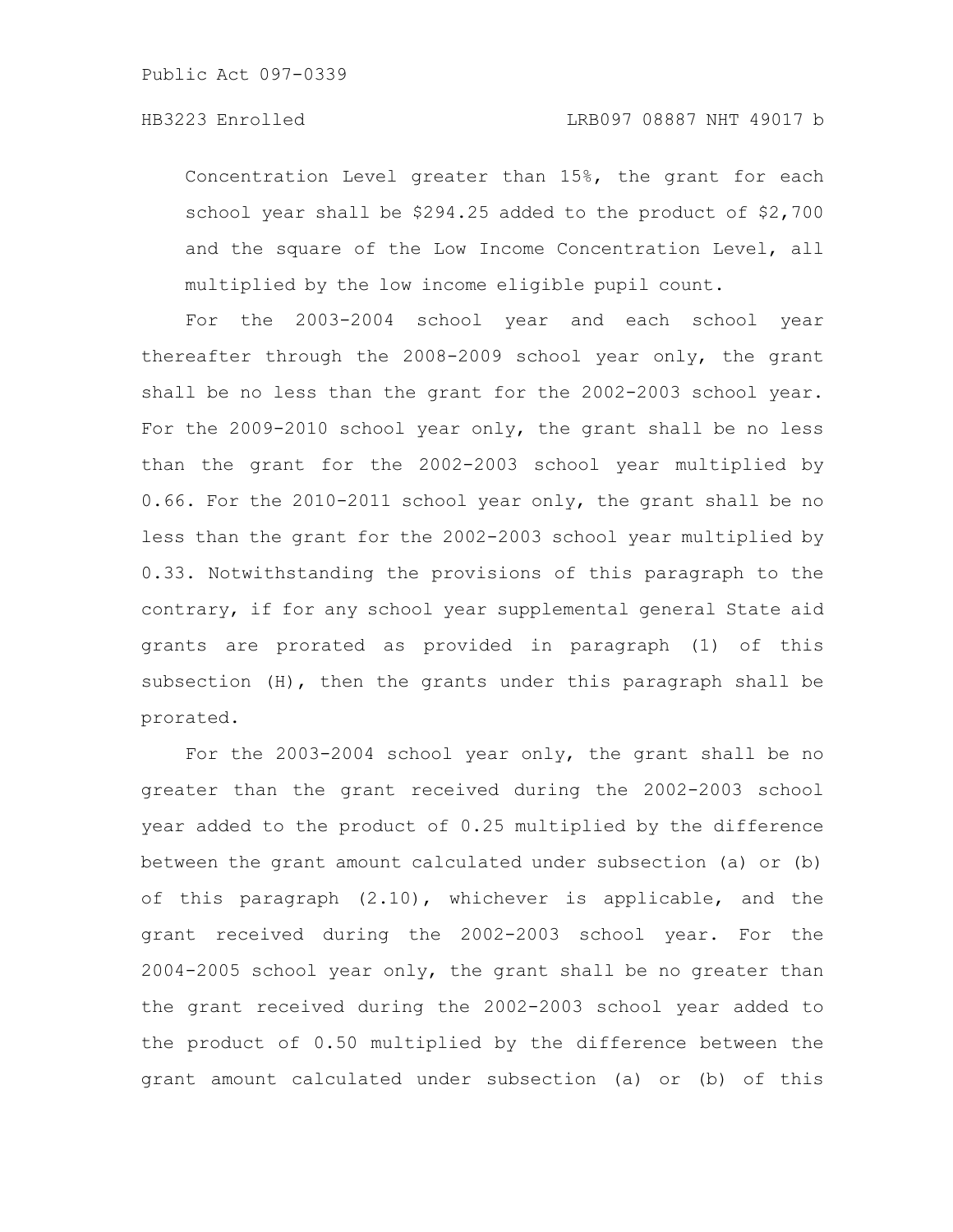### HB3223 Enrolled LRB097 08887 NHT 49017 b

paragraph (2.10), whichever is applicable, and the grant received during the 2002-2003 school year. For the 2005-2006 school year only, the grant shall be no greater than the grant received during the 2002-2003 school year added to the product of 0.75 multiplied by the difference between the grant amount calculated under subsection (a) or (b) of this paragraph (2.10), whichever is applicable, and the grant received during the 2002-2003 school year.

(3) School districts with an Average Daily Attendance of more than 1,000 and less than 50,000 that qualify for supplemental general State aid pursuant to this subsection shall submit a plan to the State Board of Education prior to October 30 of each year for the use of the funds resulting from this grant of supplemental general State aid for the improvement of instruction in which priority is given to meeting the education needs of disadvantaged children. Such plan shall be submitted in accordance with rules and regulations promulgated by the State Board of Education.

(4) School districts with an Average Daily Attendance of 50,000 or more that qualify for supplemental general State aid pursuant to this subsection shall be required to distribute from funds available pursuant to this Section, no less than \$261,000,000 in accordance with the following requirements:

(a) The required amounts shall be distributed to the attendance centers within the district in proportion to the number of pupils enrolled at each attendance center who are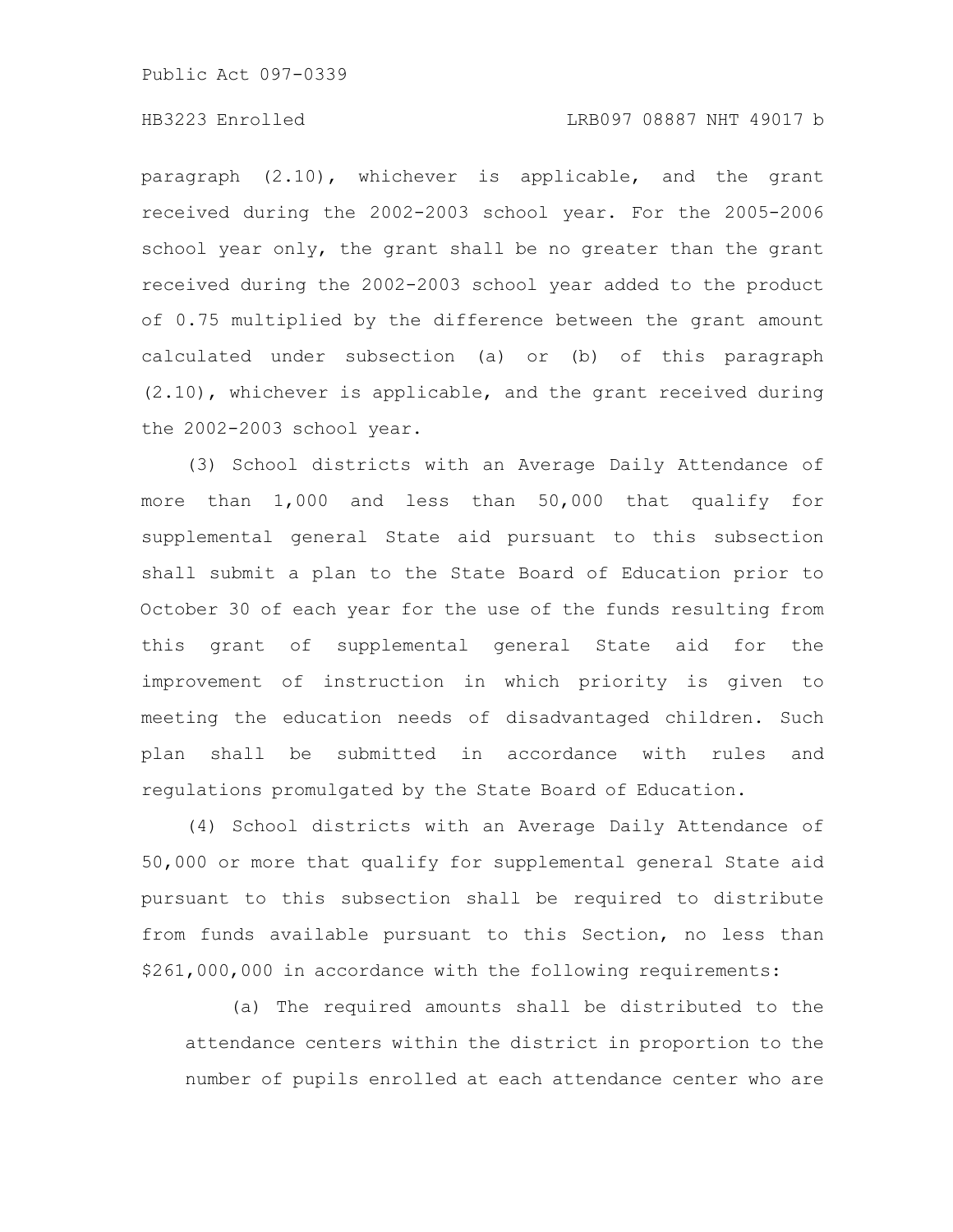eligible to receive free or reduced-price lunches or breakfasts under the federal Child Nutrition Act of 1966 and under the National School Lunch Act during the immediately preceding school year.

(b) The distribution of these portions of supplemental and general State aid among attendance centers according to these requirements shall not be compensated for or contravened by adjustments of the total of other funds appropriated to any attendance centers, and the Board of Education shall utilize funding from one or several sources in order to fully implement this provision annually prior to the opening of school.

(c) Each attendance center shall be provided by the school district a distribution of noncategorical funds and other categorical funds to which an attendance center is entitled under law in order that the general State aid and supplemental general State aid provided by application of this subsection supplements rather than supplants the noncategorical funds and other categorical funds provided by the school district to the attendance centers.

(d) Any funds made available under this subsection that by reason of the provisions of this subsection are not required to be allocated and provided to attendance centers may be used and appropriated by the board of the district for any lawful school purpose.

(e) Funds received by an attendance center pursuant to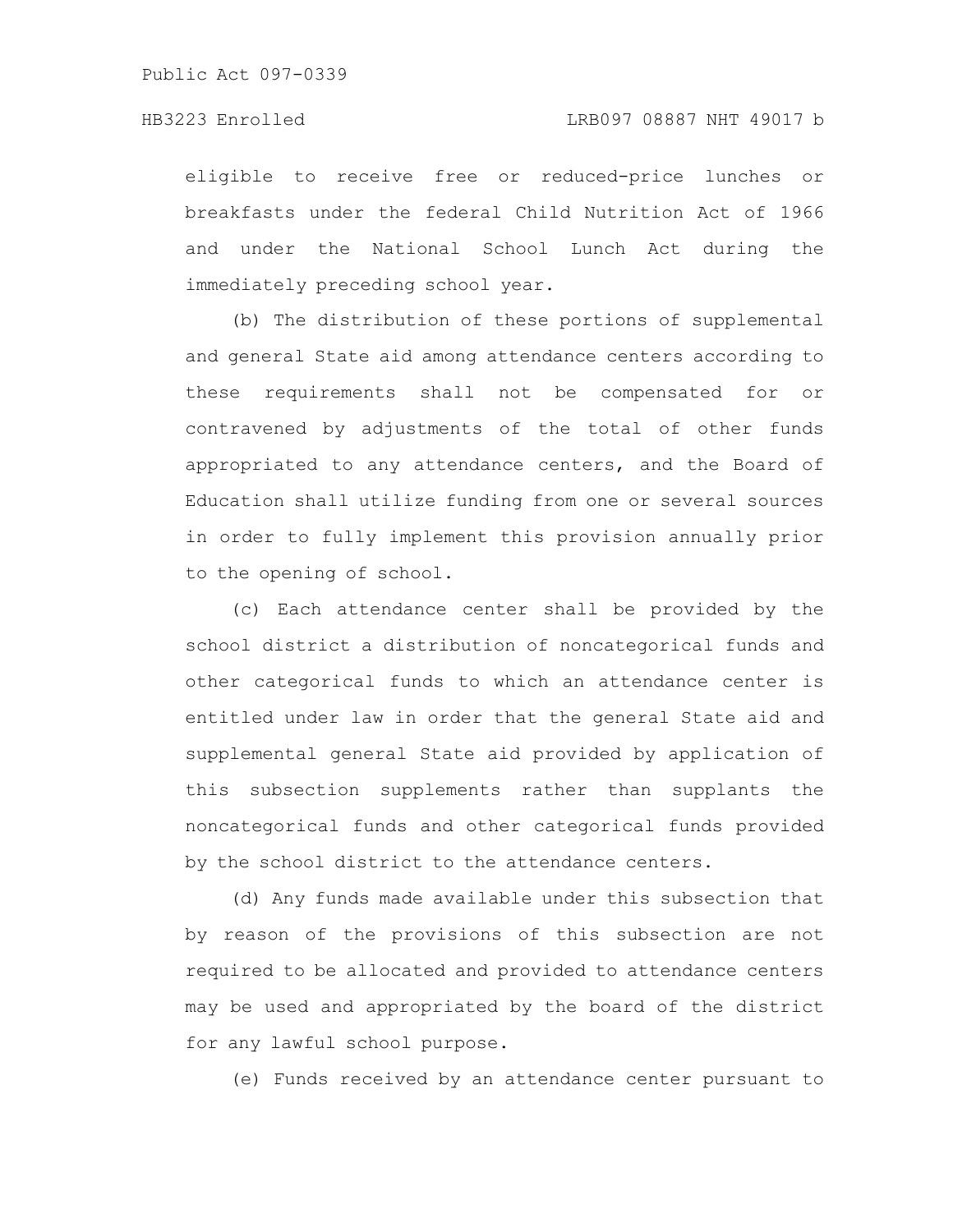this subsection shall be used by the attendance center at the discretion of the principal and local school council for programs to improve educational opportunities at qualifying schools through the following programs and services: early childhood education, reduced class size or improved adult to student classroom ratio, enrichment programs, remedial assistance, attendance improvement, and other educationally beneficial expenditures which supplement the regular and basic programs as determined by the State Board of Education. Funds provided shall not be expended for any political or lobbying purposes as defined by board rule.

(f) Each district subject to the provisions of this subdivision (H)(4) shall submit an acceptable plan to meet the educational needs of disadvantaged children, in compliance with the requirements of this paragraph, to the State Board of Education prior to July 15 of each year. This plan shall be consistent with the decisions of local school councils concerning the school expenditure plans developed in accordance with part 4 of Section 34-2.3. The State Board shall approve or reject the plan within 60 days after its submission. If the plan is rejected, the district shall give written notice of intent to modify the plan within 15 days of the notification of rejection and then submit a modified plan within 30 days after the date of the written notice of intent to modify. Districts may amend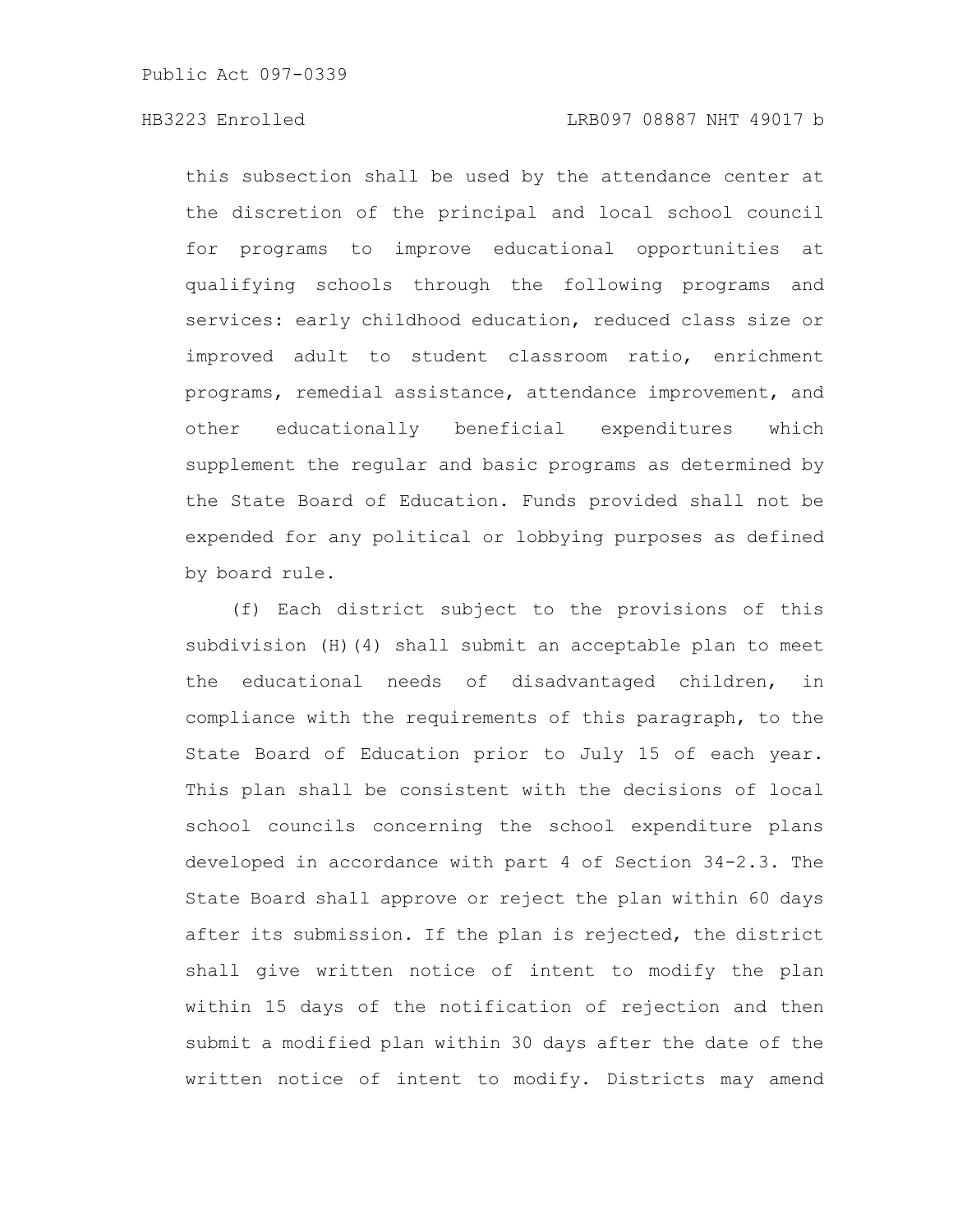approved plans pursuant to rules promulgated by the State Board of Education.

Upon notification by the State Board of Education that the district has not submitted a plan prior to July 15 or a modified plan within the time period specified herein, the State aid funds affected by that plan or modified plan shall be withheld by the State Board of Education until a plan or modified plan is submitted.

If the district fails to distribute State aid to attendance centers in accordance with an approved plan, the plan for the following year shall allocate funds, in addition to the funds otherwise required by this subsection, to those attendance centers which were underfunded during the previous year in amounts equal to such underfunding.

For purposes of determining compliance with this subsection in relation to the requirements of attendance center funding, each district subject to the provisions of this subsection shall submit as a separate document by December 1 of each year a report of expenditure data for the prior year in addition to any modification of its current plan. If it is determined that there has been a failure to comply with the expenditure provisions of this subsection regarding contravention or supplanting, the State Superintendent of Education shall, within 60 days of receipt of the report, notify the district and any affected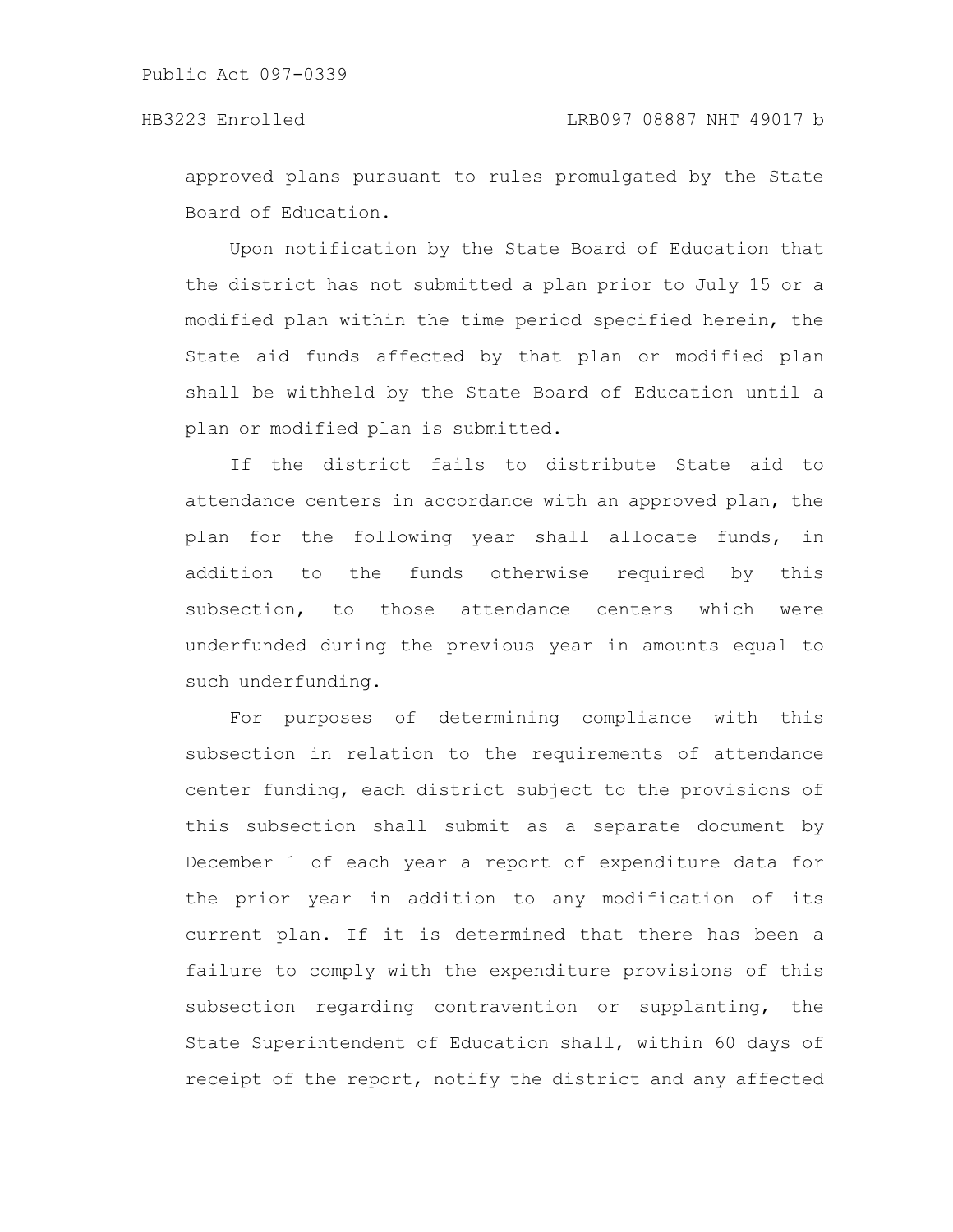### HB3223 Enrolled LRB097 08887 NHT 49017 b

local school council. The district shall within 45 days of receipt of that notification inform the State Superintendent of Education of the remedial or corrective action to be taken, whether by amendment of the current plan, if feasible, or by adjustment in the plan for the following year. Failure to provide the expenditure report or the notification of remedial or corrective action in a timely manner shall result in a withholding of the affected funds.

The State Board of Education shall promulgate rules and regulations to implement the provisions of this subsection. No funds shall be released under this subdivision (H)(4) to any district that has not submitted a plan that has been approved by the State Board of Education.

(I) (Blank).

### (J) Supplementary Grants in Aid.

(1) Notwithstanding any other provisions of this Section, the amount of the aggregate general State aid in combination with supplemental general State aid under this Section for which each school district is eligible shall be no less than the amount of the aggregate general State aid entitlement that was received by the district under Section 18-8 (exclusive of amounts received under subsections 5(p) and 5(p-5) of that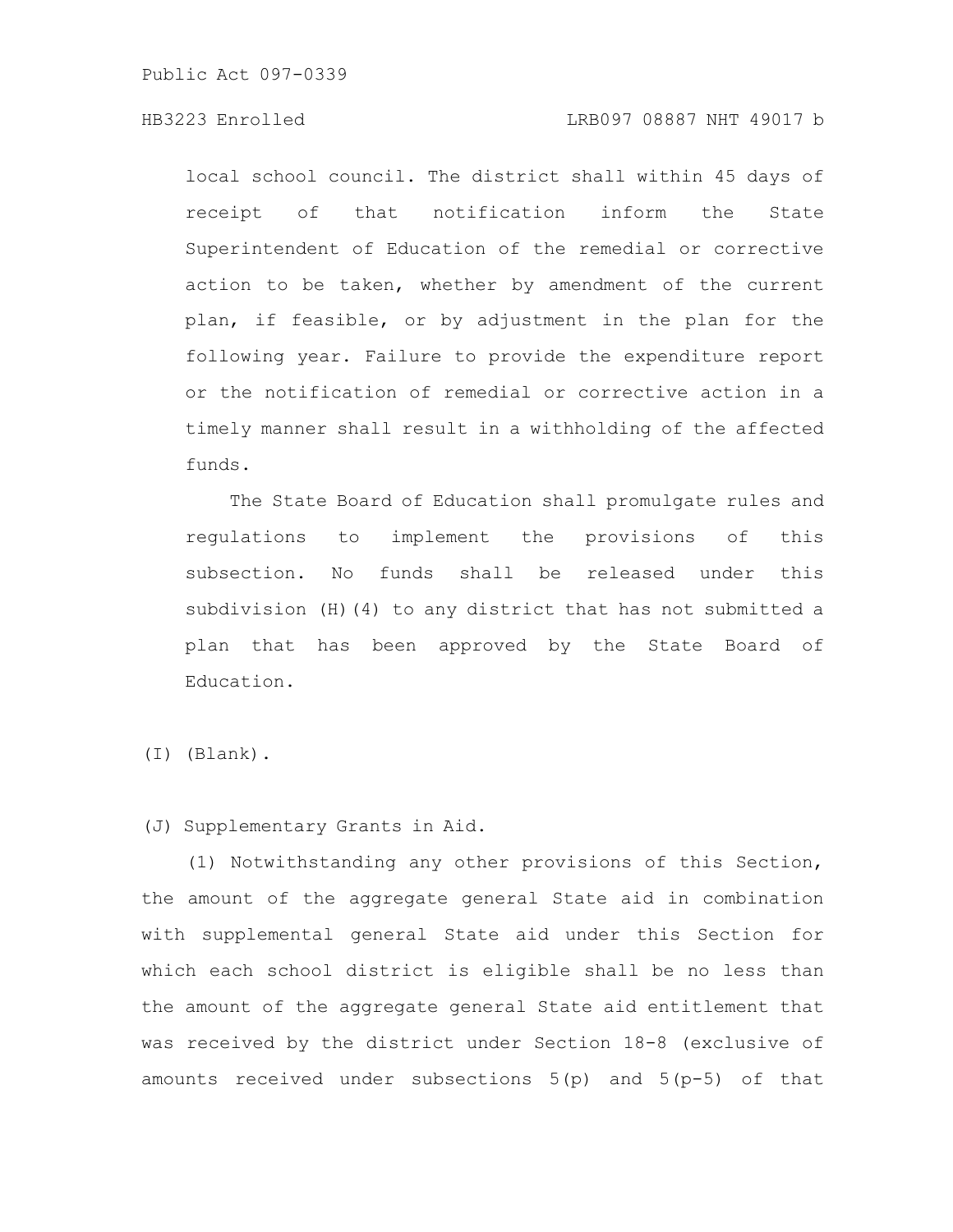## HB3223 Enrolled LRB097 08887 NHT 49017 b

Section) for the 1997-98 school year, pursuant to the provisions of that Section as it was then in effect. If a school district qualifies to receive a supplementary payment made under this subsection  $(J)$ , the amount of the aggregate general State aid in combination with supplemental general State aid under this Section which that district is eligible to receive for each school year shall be no less than the amount of the aggregate general State aid entitlement that was received by the district under Section 18-8 (exclusive of amounts received under subsections 5(p) and 5(p-5) of that Section) for the 1997-1998 school year, pursuant to the provisions of that Section as it was then in effect.

(2) If, as provided in paragraph (1) of this subsection (J), a school district is to receive aggregate general State aid in combination with supplemental general State aid under this Section for the 1998-99 school year and any subsequent school year that in any such school year is less than the amount of the aggregate general State aid entitlement that the district received for the 1997-98 school year, the school district shall also receive, from a separate appropriation made for purposes of this subsection (J), a supplementary payment that is equal to the amount of the difference in the aggregate State aid figures as described in paragraph (1).

(3) (Blank).

(K) Grants to Laboratory and Alternative Schools.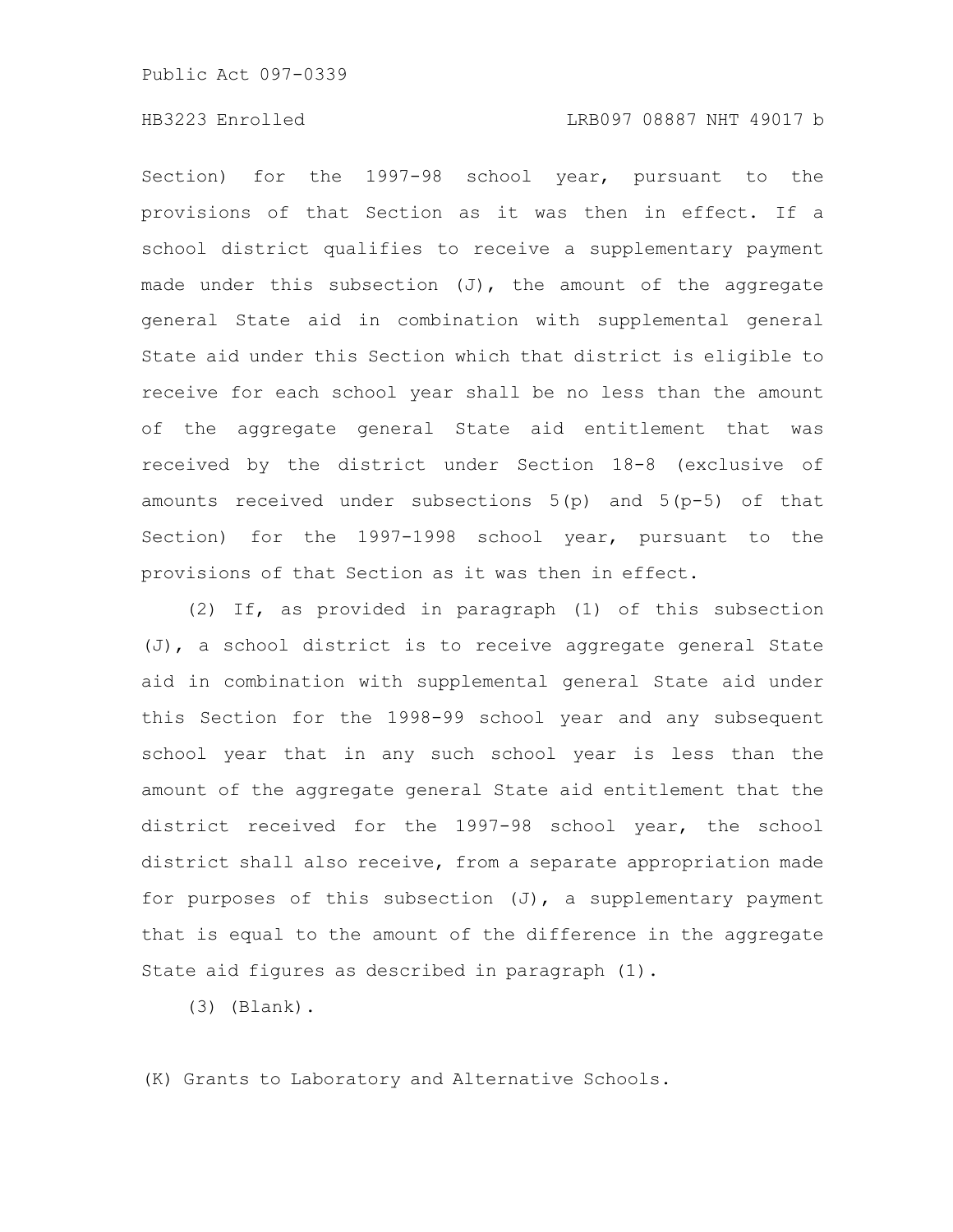### HB3223 Enrolled LRB097 08887 NHT 49017 b

In calculating the amount to be paid to the governing board of a public university that operates a laboratory school under this Section or to any alternative school that is operated by a regional superintendent of schools, the State Board of Education shall require by rule such reporting requirements as it deems necessary.

As used in this Section, "laboratory school" means a public school which is created and operated by a public university and approved by the State Board of Education. The governing board of a public university which receives funds from the State Board under this subsection (K) may not increase the number of students enrolled in its laboratory school from a single district, if that district is already sending 50 or more students, except under a mutual agreement between the school board of a student's district of residence and the university which operates the laboratory school. A laboratory school may not have more than 1,000 students, excluding students with disabilities in a special education program.

As used in this Section, "alternative school" means a public school which is created and operated by a Regional Superintendent of Schools and approved by the State Board of Education. Such alternative schools may offer courses of instruction for which credit is given in regular school programs, courses to prepare students for the high school equivalency testing program or vocational and occupational training. A regional superintendent of schools may contract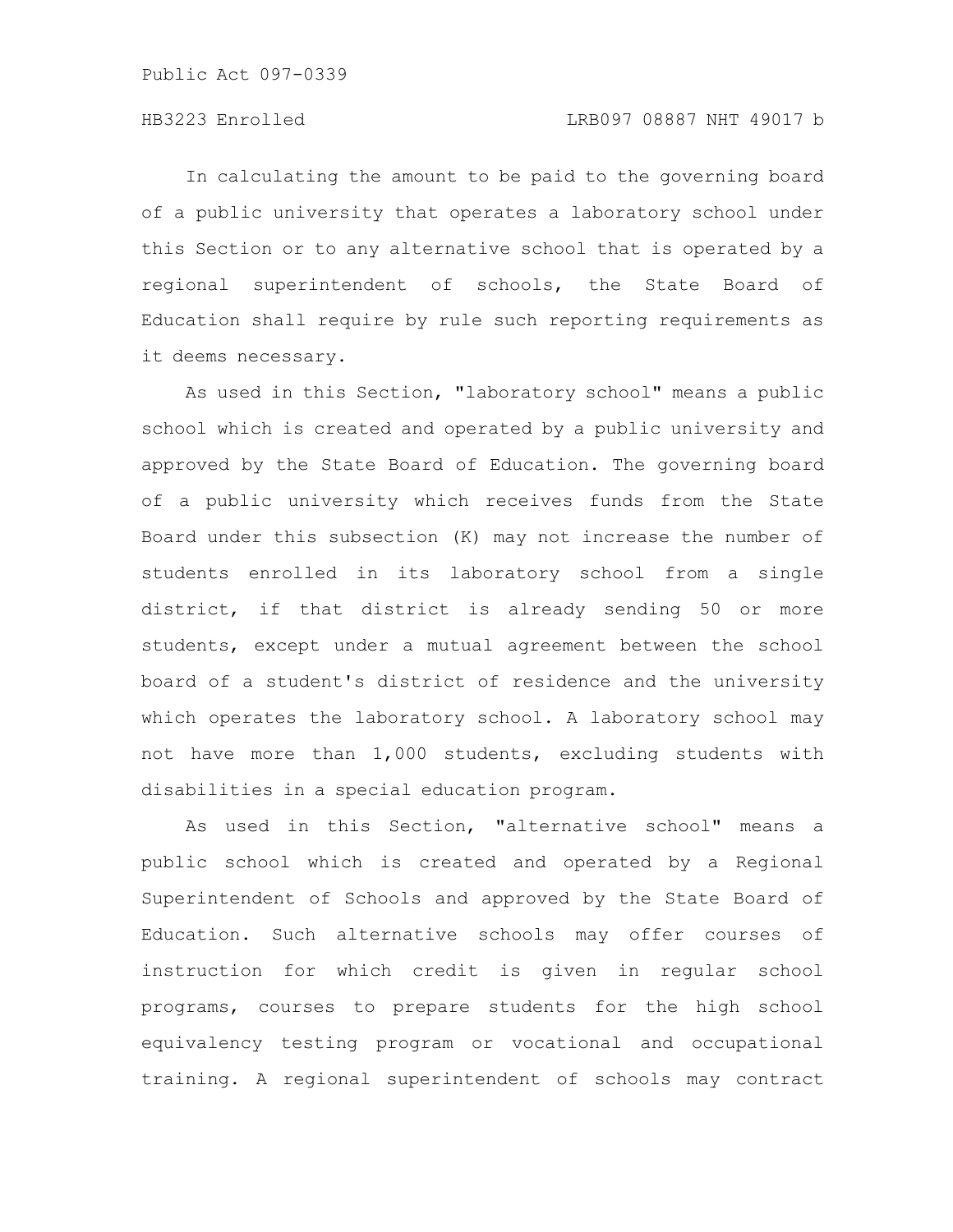### HB3223 Enrolled LRB097 08887 NHT 49017 b

with a school district or a public community college district to operate an alternative school. An alternative school serving more than one educational service region may be established by the regional superintendents of schools of the affected educational service regions. An alternative school serving more than one educational service region may be operated under such terms as the regional superintendents of schools of those educational service regions may agree.

Each laboratory and alternative school shall file, on forms provided by the State Superintendent of Education, an annual State aid claim which states the Average Daily Attendance of the school's students by month. The best 3 months' Average Daily Attendance shall be computed for each school. The general State aid entitlement shall be computed by multiplying the applicable Average Daily Attendance by the Foundation Level as determined under this Section.

(L) Payments, Additional Grants in Aid and Other Requirements.

(1) For a school district operating under the financial supervision of an Authority created under Article 34A, the general State aid otherwise payable to that district under this Section, but not the supplemental general State aid, shall be reduced by an amount equal to the budget for the operations of the Authority as certified by the Authority to the State Board of Education, and an amount equal to such reduction shall be paid to the Authority created for such district for its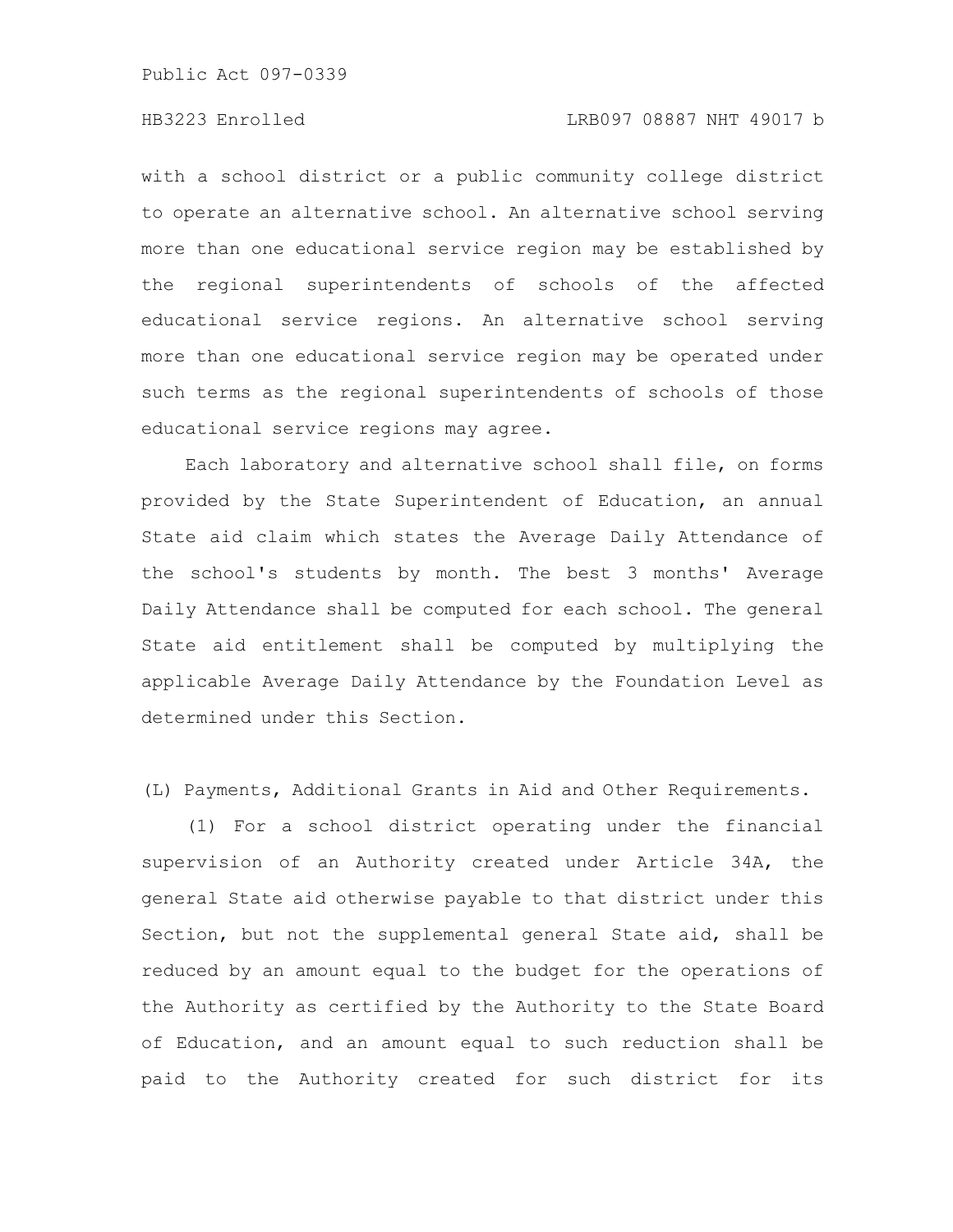### HB3223 Enrolled LRB097 08887 NHT 49017 b

operating expenses in the manner provided in Section 18-11. The remainder of general State school aid for any such district shall be paid in accordance with Article 34A when that Article provides for a disposition other than that provided by this Article.

(2) (Blank).

(3) Summer school. Summer school payments shall be made as provided in Section 18-4.3.

(M) Education Funding Advisory Board.

The Education Funding Advisory Board, hereinafter in this subsection (M) referred to as the "Board", is hereby created. The Board shall consist of 5 members who are appointed by the Governor, by and with the advice and consent of the Senate. The members appointed shall include representatives of education, business, and the general public. One of the members so appointed shall be designated by the Governor at the time the appointment is made as the chairperson of the Board. The initial members of the Board may be appointed any time after the effective date of this amendatory Act of 1997. The regular term of each member of the Board shall be for 4 years from the third Monday of January of the year in which the term of the member's appointment is to commence, except that of the 5 initial members appointed to serve on the Board, the member who is appointed as the chairperson shall serve for a term that commences on the date of his or her appointment and expires on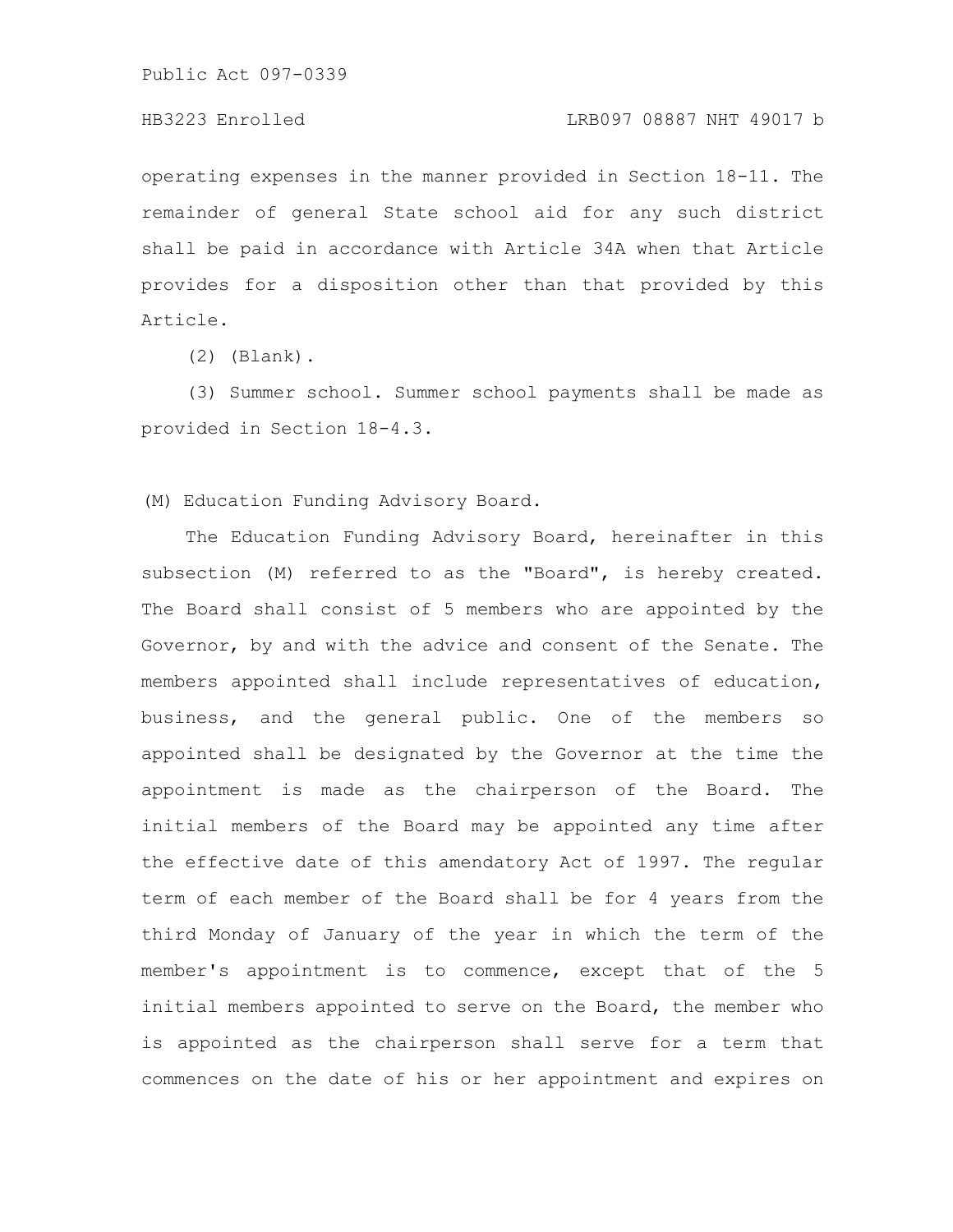the third Monday of January, 2002, and the remaining 4 members, by lots drawn at the first meeting of the Board that is held after all 5 members are appointed, shall determine 2 of their number to serve for terms that commence on the date of their respective appointments and expire on the third Monday of January, 2001, and 2 of their number to serve for terms that commence on the date of their respective appointments and expire on the third Monday of January, 2000. All members appointed to serve on the Board shall serve until their respective successors are appointed and confirmed. Vacancies shall be filled in the same manner as original appointments. If a vacancy in membership occurs at a time when the Senate is not in session, the Governor shall make a temporary appointment until the next meeting of the Senate, when he or she shall appoint, by and with the advice and consent of the Senate, a person to fill that membership for the unexpired term. If the Senate is not in session when the initial appointments are made, those appointments shall be made as in the case of vacancies.

The Education Funding Advisory Board shall be deemed established, and the initial members appointed by the Governor to serve as members of the Board shall take office, on the date that the Governor makes his or her appointment of the fifth initial member of the Board, whether those initial members are then serving pursuant to appointment and confirmation or pursuant to temporary appointments that are made by the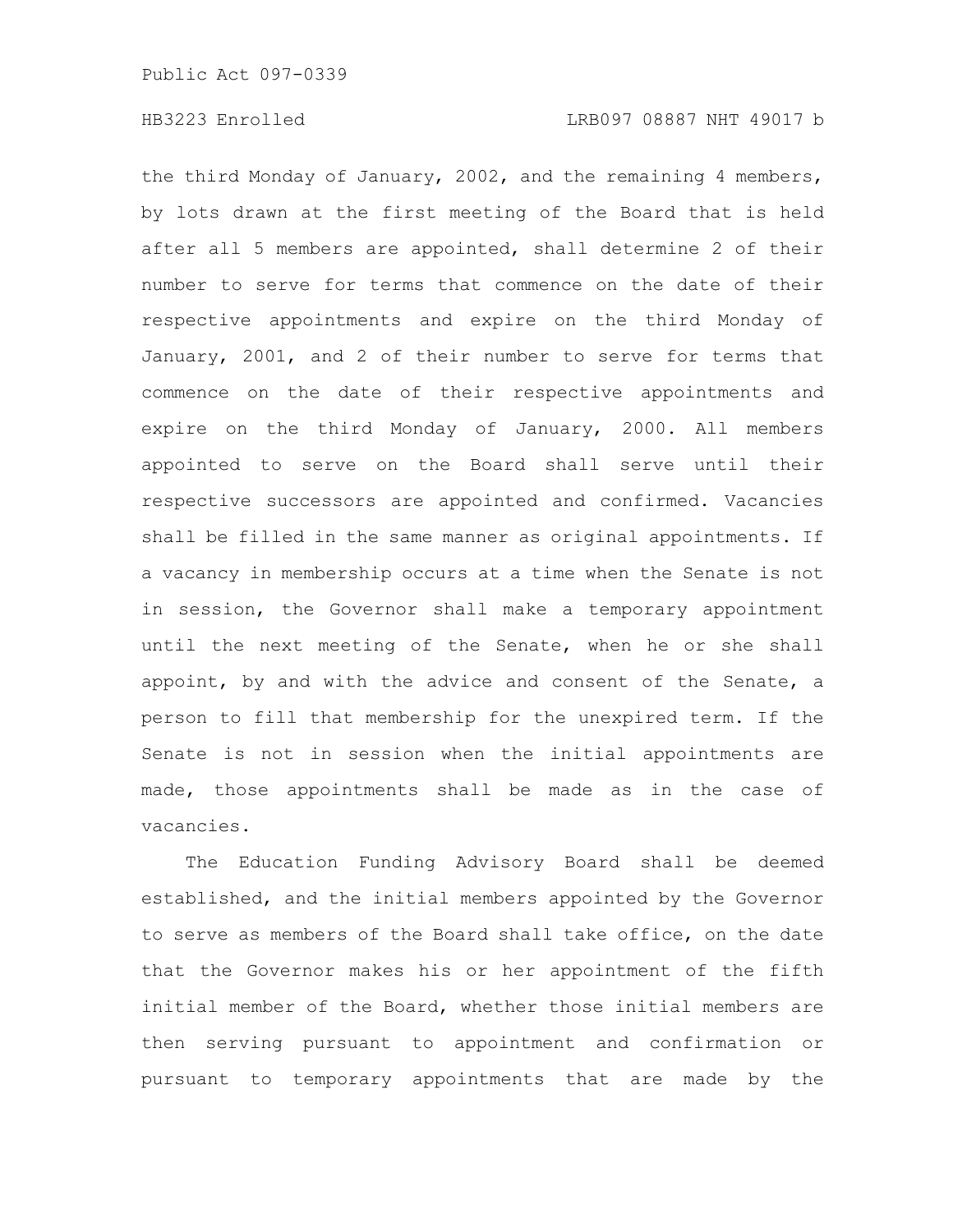Governor as in the case of vacancies.

The State Board of Education shall provide such staff assistance to the Education Funding Advisory Board as is reasonably required for the proper performance by the Board of its responsibilities.

For school years after the 2000-2001 school year, the Education Funding Advisory Board, in consultation with the State Board of Education, shall make recommendations as provided in this subsection (M) to the General Assembly for the foundation level under subdivision (B)(3) of this Section and for the supplemental general State aid grant level under subsection (H) of this Section for districts with high concentrations of children from poverty. The recommended foundation level shall be determined based on a methodology which incorporates the basic education expenditures of low-spending schools exhibiting high academic performance. The Education Funding Advisory Board shall make such recommendations to the General Assembly on January 1 of odd numbered years, beginning January 1, 2001.

(N) (Blank).

(O) References.

(1) References in other laws to the various subdivisions of Section 18-8 as that Section existed before its repeal and replacement by this Section 18-8.05 shall be deemed to refer to